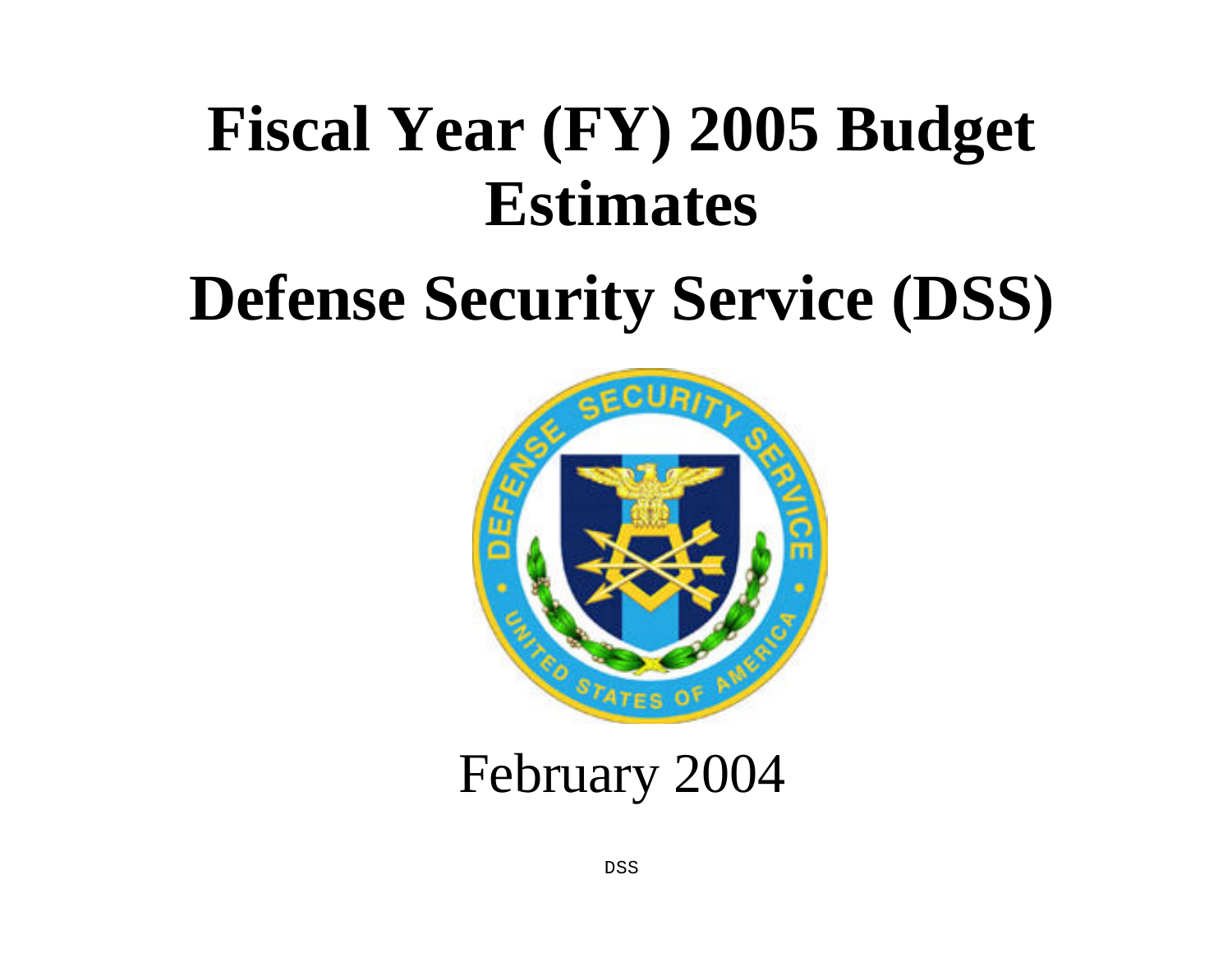#### **(Dollars in Millions)**

|                                        | FY 2003<br>Actuals | Change | Price Program<br>Change | <b>FY 2004</b><br>Estimate | Price<br>Change | Program<br>Change | <b>FY 2005</b><br>Estimate |
|----------------------------------------|--------------------|--------|-------------------------|----------------------------|-----------------|-------------------|----------------------------|
| Operations & Maintenance, Defense-Wide |                    |        |                         |                            |                 |                   |                            |
| DSS Total                              | 199.429*           |        |                         | 2.646 16.873 218.948**     |                 | 3.568 61.927      | 284.443                    |
| BA 3: Training and Recruiting          |                    |        |                         |                            |                 |                   |                            |
|                                        | 6.991              | 0.091  | 0.091                   | 7.173                      | 0.143           | 0.027             | 7.343                      |

BA 4: Administration and Service-wide Activities

192.438\* 2.555 16.782 211.775\*\* 3.425 61.900 277.100

\* Actual funding includes \$12.2 million of FY 2003 supplemental funds.

\*\* Estimated funding excludes \$39.9 million of FY 2004 supplemental funds.

#### **Summary:**

The Defense Security Service (DSS) provides security services to the Department of Defense (DoD) through the integration of personnel security policy, industrial security, security training and education, information systems security and counterintelligence. Due to the integration of security services, combined with intelligence threat data, the DSS is uniquely positioned to facilitate the application of threat-appropriate security countermeasures. Under existing executive agreements, the DSS is responsible for the National Industrial Security Program for 24 federal agencies and the financing and

 $DSS - 2$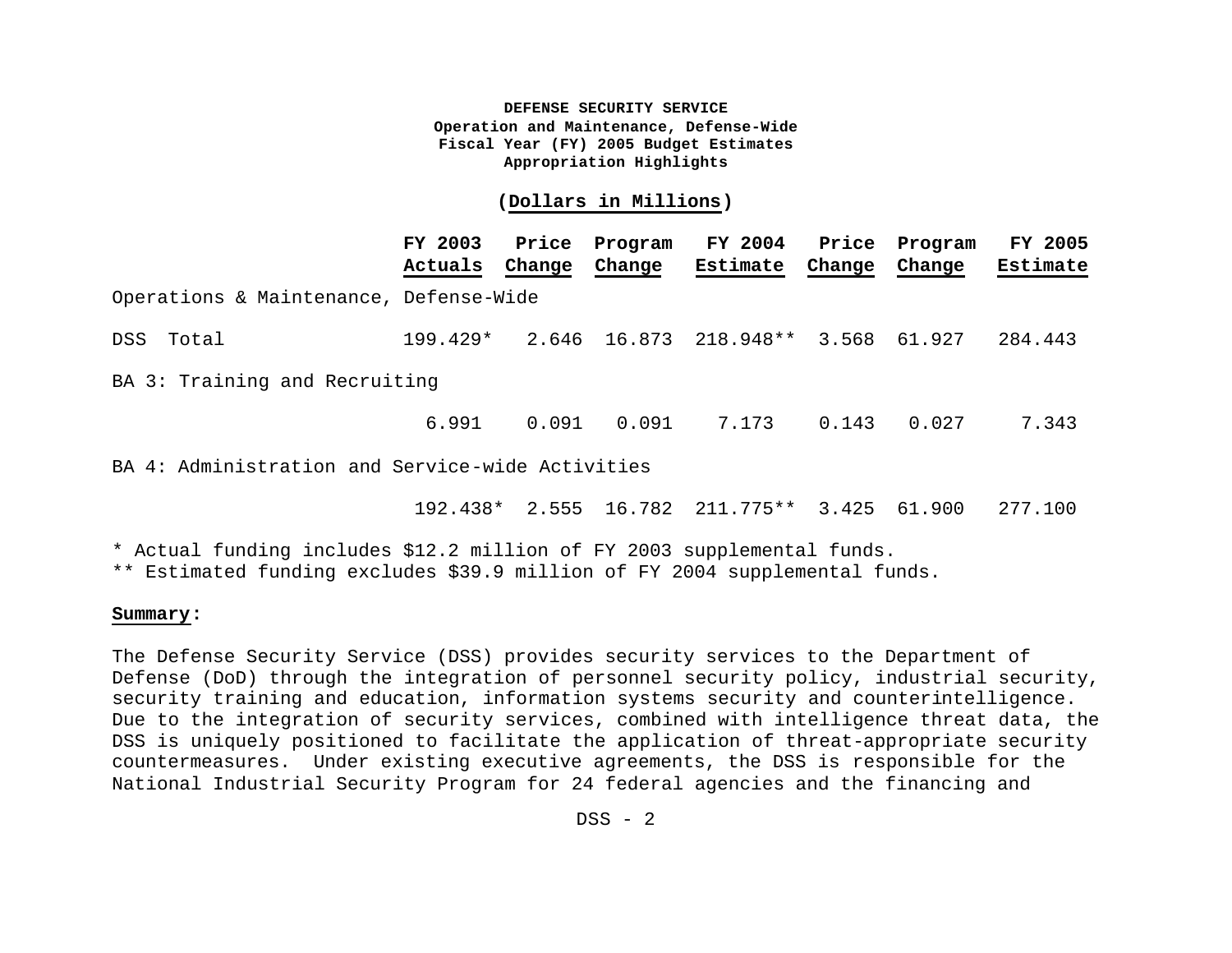adjudication of all personnel security investigations for contractors utilized by those agencies. The DSS operates under the direction, authority and control of the Under Secretary of Defense (Intelligence). The majority of the DSS workload is driven by executive order requirements to ensure that appropriate security measures are taken when safeguarding classified material, either by the DoD or contractor personnel.

The four primary business areas that comprise the DSS mission in FY 2005 are: (1) National Industrial Security Program (NISP), which primarily ensures that private industry, colleges, and universities that perform government contracts or perform research activities safeguard the classified information in their possession; (2) the Executive Agency for financing and management of Personnel Security Investigations for Industry (contractor personnel in DoD and multiple other federal agencies); (3) the Collaborative Adjudication Services (CAS) that provides adjudication for clearances of contractor personnel and supports the development of CAS practices for all of the DoD, and (4) the Security Training and Education Program (SETA). The DSS executes the SETA program through the DSS Academy (DSSA). The Academy provides security education and training programs that support the DSS components, DOD agencies, military departments and contractors.

#### **1) National Industrial Security Program (NISP)**

The primary focus of the DSS' industrial security efforts is to support the DoD implementation of the NISP. In this regard, the DSS works to advance and communicate the DoD's directives to protect classified information. The NISP ensures that private industry, while performing on classified government contracts, properly secures/safeguards the related classified and sensitive information in its possession and controls employee access to the information. Industrial security is the integration of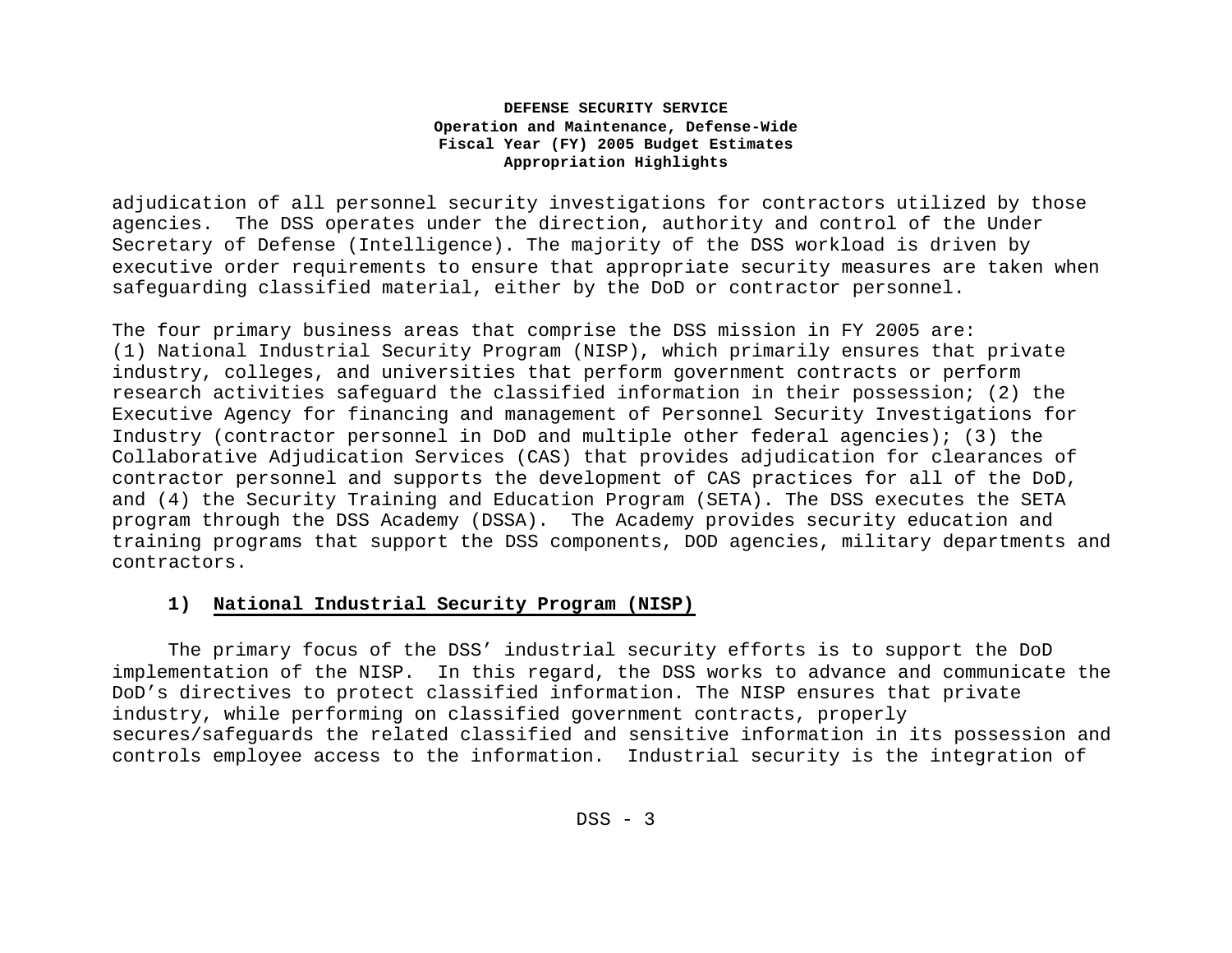information, personnel, and physical security principles applied to the protection of classified information entrusted to industry.

The DSS administers the NISP on behalf of the DoD and 24 other Federal Government departments and agencies, to include the Departments of Homeland Security, State and Justice. The objective of industrial security is to ensure that security systems are established and maintained to: (1) deter and detect acts of espionage; and (2) counter the threat posed by traditional and nontraditional adversaries who target the classified information in the hands of industry. The DSS provides proactive, full-service industrial security countermeasure support to more than 12,000 cleared contractor facilities.

# **2) Personnel Security Investigations (PSI) for Industry**

As a part of the overall NISP program, DSS finances the costs of personnel security investigations for all industry personnel in support of DoD and multiple other federal agencies. Since contractor personnel often are employed on projects in support of many agencies, this centralized financing program provides an economy of scale for federal requirements and dramatically reduces the overhead management requirements in the federal sector. The funding will be provided to the Office of Personnel Management that will accomplish the personnel security investigations. In FY 2003, supported with \$12.2 million of supplemental funding, the DSS financed 148,998 contractor PSIs. As a result of the global war on terror and the outsourcing of federal workload, the number of clearances required has increased annually since 2001. In addition, the mix of clearances has changed since 2001 with more comprehensive clearances required at a greater cost per clearance. In FY 2004, funded contractor PSI requirements will grow to over 165 thousand. A portion of the surge in workload is attributed to the war effort and financed with \$33.9 million of supplemental funding. In FY 2005, continued growth in the number of contractor clearances may be required to support continued government wide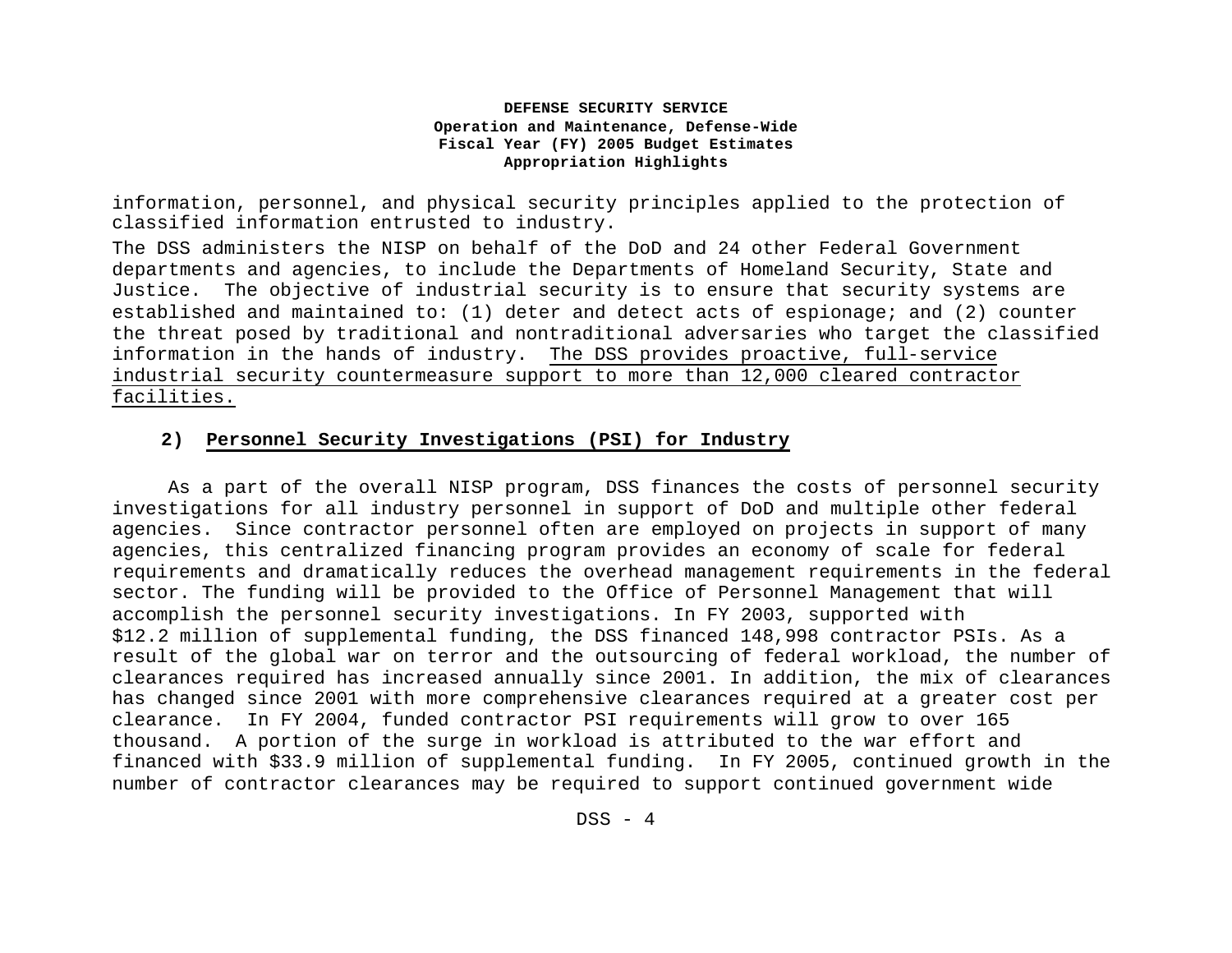requirements in support of the global war on terror. The current request supports an industry PSI caseload of approximately 130,000 cases.

#### **3) Collaborative Adjudication Services (CAS)**

The CAS supports the adjudication of the industrial personnel clearances as well as the operation of the Defense Industrial Security Clearance Office (DISCO). The DISCO, located in Columbus, Ohio, processes and grants facility security clearances to industrial facilities sponsored for clearance by the DoD for the 24 federal agencies supported by DSS under the NISP. In addition, the DISCO adjudicates and issues personnel security clearances for the cleared industrial community. The DISCO operates a customer service activity that provides information and assistance to industrial facilities, DoD activities, other agencies and the general public.

#### **4) Defense Security Service Academy (DSSA)**

The Joint Security Commission (JSC) recognizes that Security Education, Training and Awareness (SETA) are at the core of the government's security mission. The DSS mission is to provide a standardized system of resident, on-site, distance learning, on-line and customized security training in the varied and interdependent security disciplines to support a sound information assurance program throughout the Department of Defense (DoD), other federal agencies and Defense Industry. DSS executes this mission through the DSSA. This organization is the primary DoD resource for security program training, education, awareness, and program development support. Its students are U.S. Government military personnel, designated civilian employees, and representatives of U.S. industry. The DSSA provides technical assistance to DoD components and other federal entities in the development and improvement of their security programs.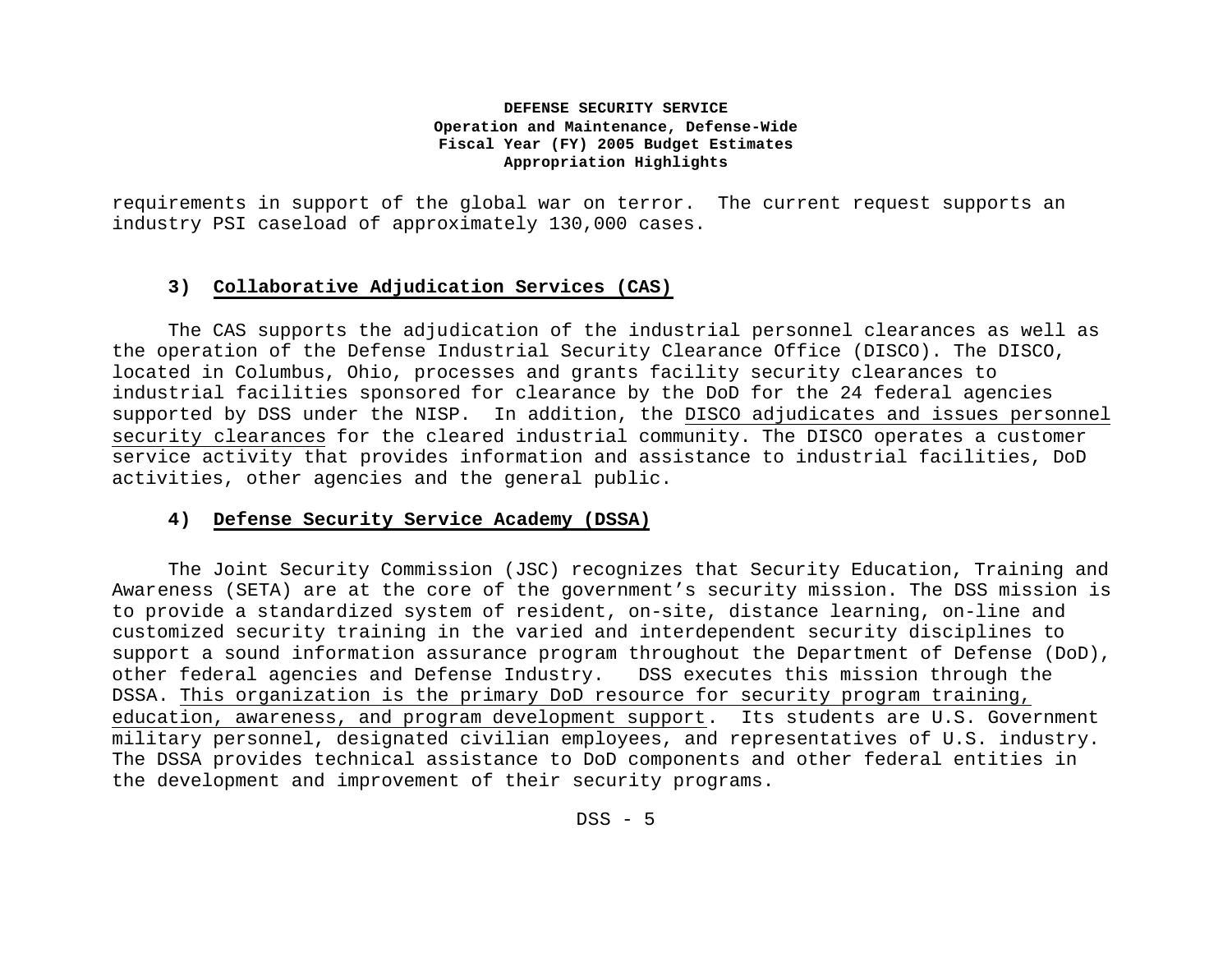**5)** The DSS budget includes funds for counterintelligence activities in support of the national industrial security mission, essential headquarters activities in support of the Agency and its transition to a new business environment, and support to the implementation of the DoD Information System for Security that is being developed under U.S. Air Force program management and investment funding.

**6)** This budget request includes \$50 million in FY 2005 funds to support the transfer of the Personnel Security Investigation (PSI) mission to the Office of Personnel and Management (OPM), the concurrent decommissioning of the Case Control Management System (CCMS), and closure of the DSS Defense Working Capital Fund. When the DSS accounts were transferred from appropriated funds to the working capital funds, essential corpus was not provided to support such items as accrued annual leave of the employees transferred to the fund and the Federal Employees Compensation Act (FECA) payments to the Department of Labor. As a result of the decision to transfer the Department's PSI mission to the OPM in 2004, the existing DSS Working Capital Fund is to be closed as soon as possible. In order to close the fund: all obligations must be liquidated; capital assets transferred/disposed; and transfer cash to the OPM to support the long term liabilities for accrued annual leave (for the 1,855 employees who will functionally transfer with the PSI mission) and the FECA payments that are made to the Department of Labor (DOL) after a two year's time lag. The DSS Working Capital Fund account generated negative accumulated operating results. This cash deficit will be offset from the Defense Logistics Agency (DLA) working capital fund cash balance. The funding in the 2005 request will provide resources needed to support the transfer to OPM and reduce the demand for cash from the DLA.

 $\overline{a}$ 

<sup>1</sup> *The National Defense Authorization Act for Fiscal Year 2004 provided OPM the option to accept a transfer of functions and personnel from the Department of Defense, Defense Security Service (DSS). The director of OPM has statutory discretion to accept or decline full transfer of functions and personnel from DSS. No decision has been made at this time for a full transfer of functions in either FY 2004 or FY 2005.*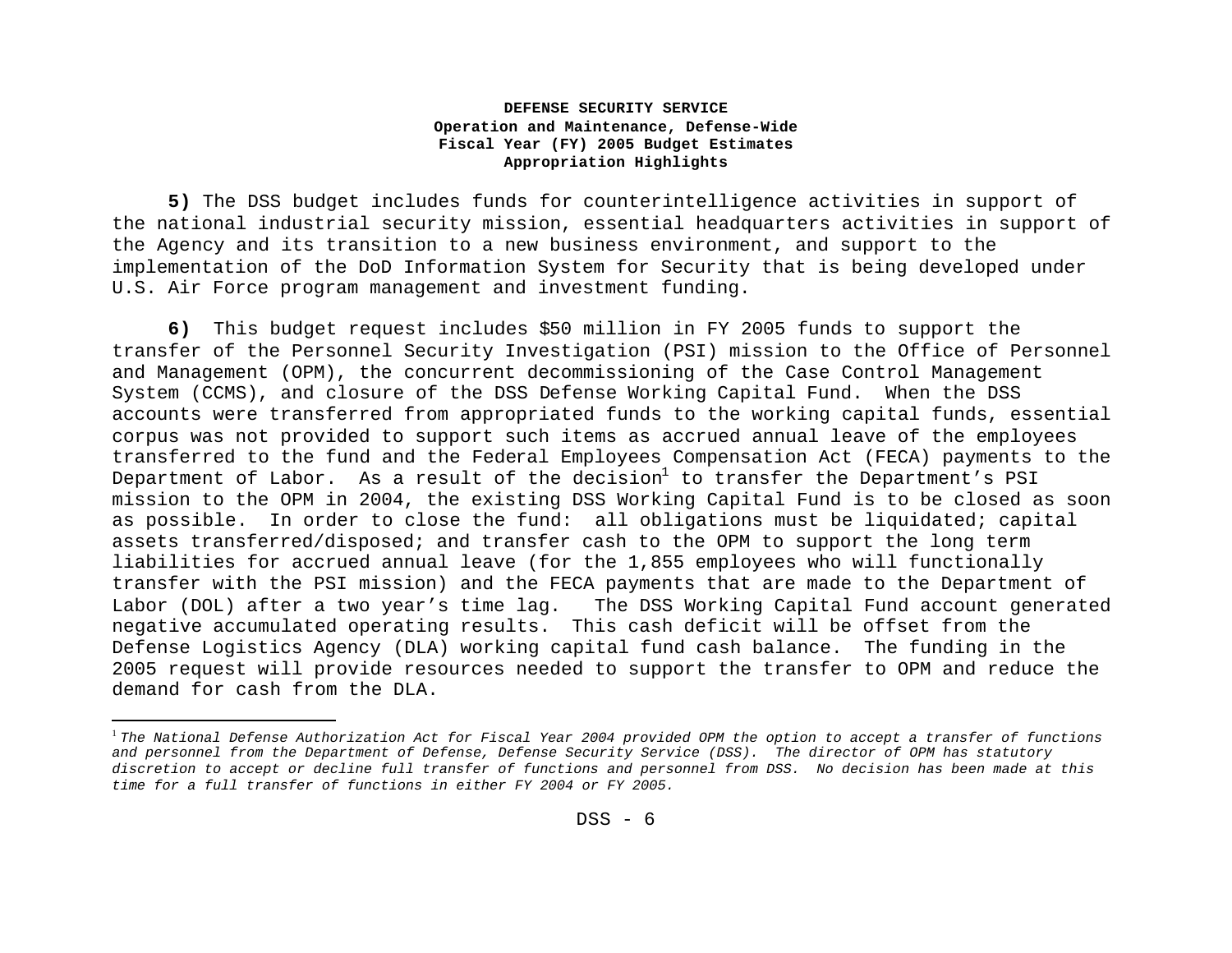#### **Personnel Summary:**

|                                  |          | Change  |     | Change                                  |    |
|----------------------------------|----------|---------|-----|-----------------------------------------|----|
|                                  | FY 2003* | FY 2004 |     | FY 2005 FY 2003/FY 2004 FY 2004/FY 2005 |    |
| Civilian End Strength (Total) 22 |          | 568     | 568 | 546                                     |    |
| U.S. Direct Hire                 | 22       | 568     | 568 | 546                                     |    |
| Civilian FTEs (Total)            | 22       | 546     | 568 | 524                                     | 22 |
| U.S. Direct Hire                 | 22       | 546     | 568 | 524                                     | 22 |

A total of 506 positions funded by DSS Operations and Maintenance, Defense Wide accounts in FY 2004 were financed in DSS DWCF in FY 2003 and prior. The goods/services that these DSS employees created were financed by reimbursable orders from DSS O&M activities including the NISP, CAS and DSSA. The only growth in manning from the true previous levels is in the addition of 40 adjudicators to the CAS activity to assure timely adjudication of the increased case load of PSI for Industry.

#### **Narrative Explanation of Changes:**

#### **FY 2004 President's Budget to FY 2004 Current Estimate**:

The FY 2004 revised estimates are primarily attributable to the urgent need to increase the funding available to support Personnel Security Investigations (PSI) for industry personnel. The Department allocated an additional \$29 million in recognition of the escalating number of required contractor clearances (\$26 million), and to hire the adjudicators for the increase in workload (\$3 million). Funds provided for the personnel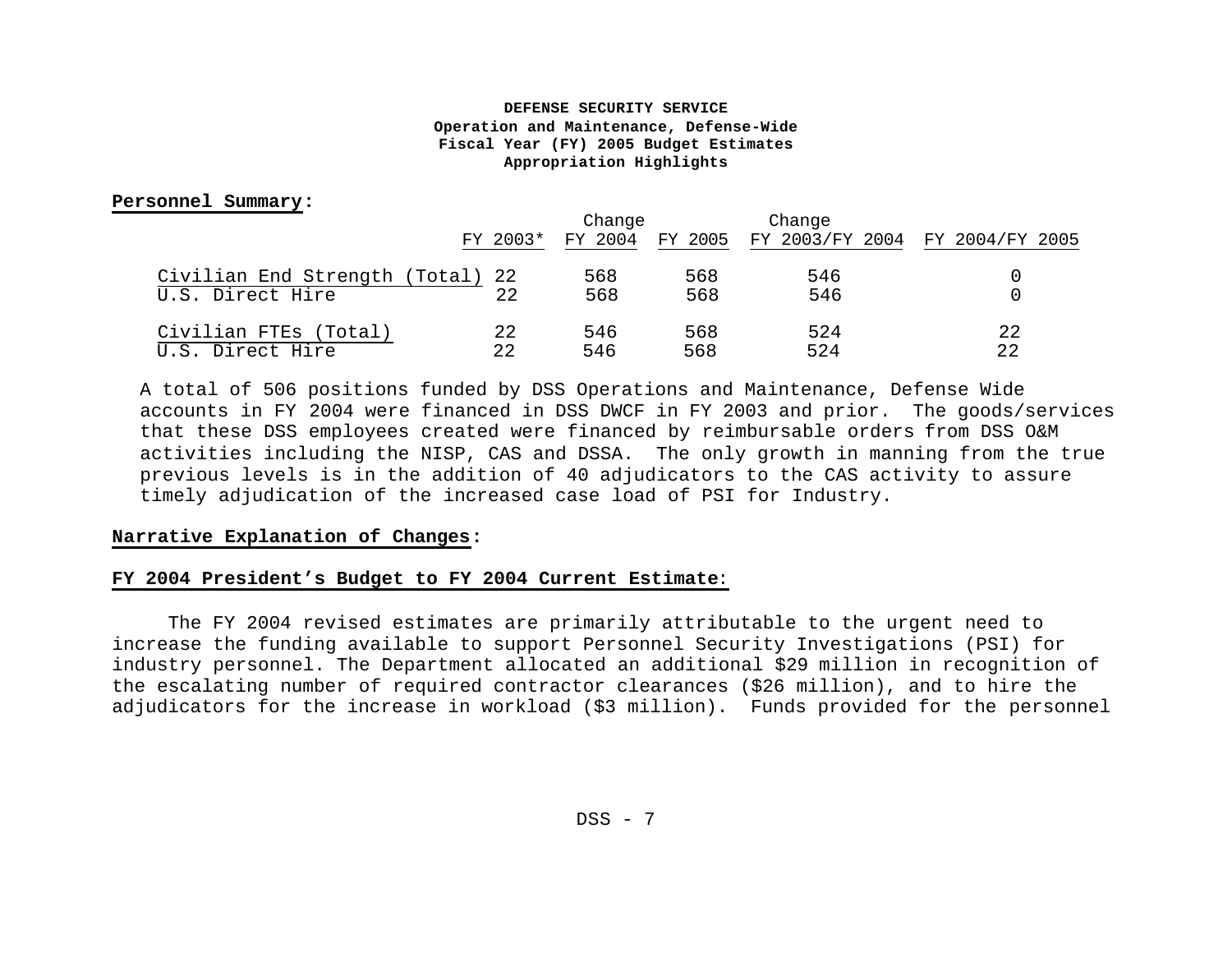security contractor investigations support the Military Department outsourcing and program acquisitions (based on a peacetime workload estimate). It is estimated that 27,800 personnel security investigations (PSI) cases will be financed using these funds. In addition, funds provided from the FY 2004 supplemental will allow the DSS to finance an additional 41,125 PSI for industry cases in 2004 (and to fund counterintelligence support). Since 2001, DSS has experienced a significant increase in requirements for PSI clearances from DoD and the 24 federal agencies supported under the NISP. A major jump in requirements after September 11, 2001 has been followed by continual growth in demand. Growth percentages of cases have been between FY 2001 and FY 2002 34%, FY 2002 to FY 2003 10% and from FY 2003 to FY 2004 12%. Caseload has been increasing because of the Executive Branch shift toward purchasing temporary contract labor to accomplish specific and sometimes endemic tasks quickly and efficiently. A major and significant factor in the increase of cost for the industrial personnel security PSIs is the change in the mix of cases. For example, in FY 2001 the program included 28,000 SSBI (Top Secret)/Top Secret Periodic Review (TSPR) investigations but in FY 2004 the number has increased to an estimate of over 50,000. There has been a corresponding reduction in the number of National Agency Check/Local Agency Check (NACLAC) investigations. The mix is changing as the Department and other Federal agencies serviced by the NISP program tighten their security requirements and more closely monitor those who have access to secure, classified, information. In FY 2003, the published cost of an SSBI was \$2,640; the cost of a TSPR was \$1,598 and the cost of a NACLAC was \$328. Estimated cost per case of SSBI and TSPR continue to increase in FY 2004 and FY 2005 while NACLAC costs decline through use of automated checks as opposed to investigator visits. The \$3 million for adjudicators will purchase 40 adjudicators for the increased workload. In conclusion, not only has the program experienced an increase in contractor clearances required but also the type of clearance has changed. Both elements increase the cost of this program.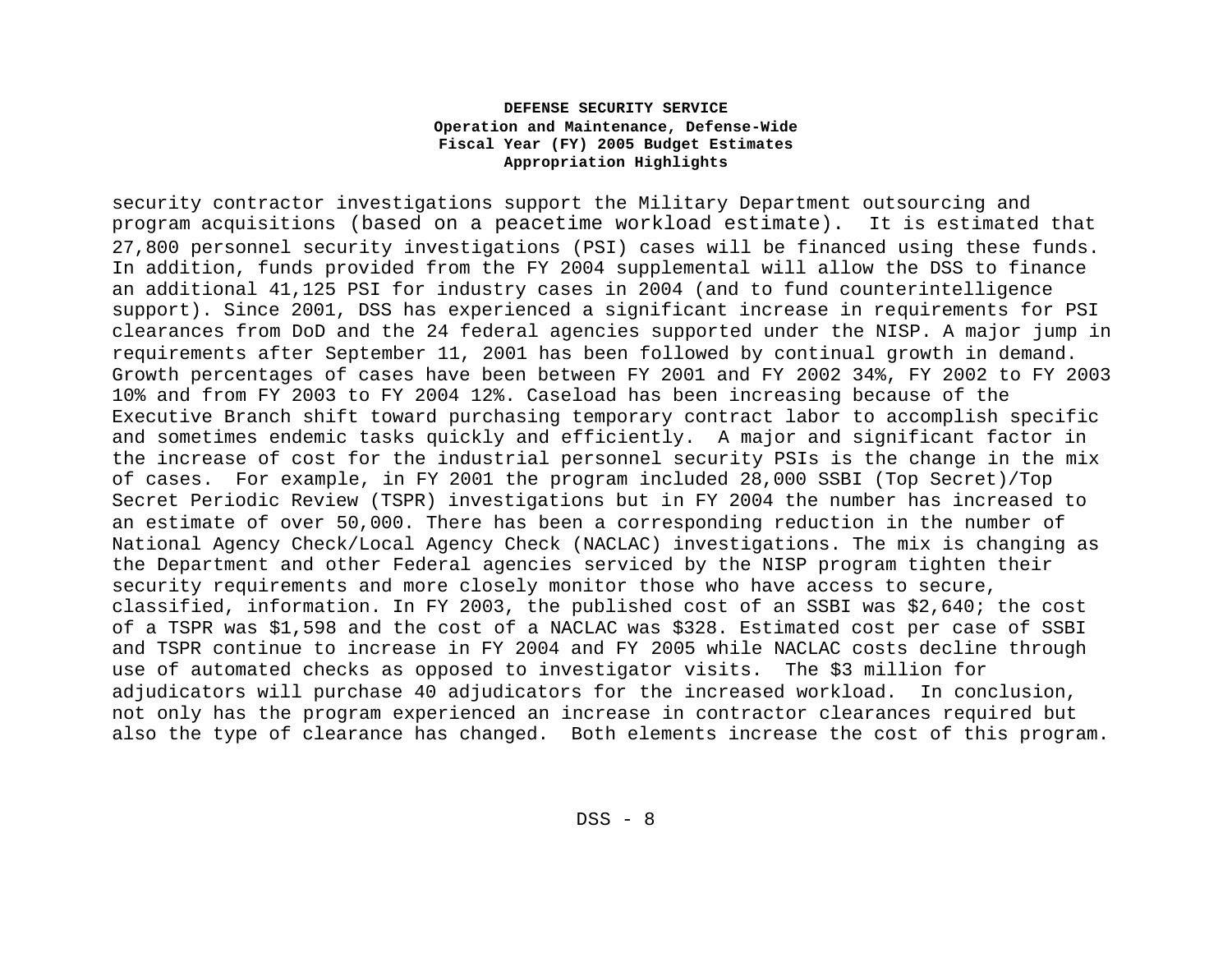#### **Current FY 2004 Estimate to FY 2005 Estimate:**

The most significant program change is \$50 million to support the final actions relating to the transfer of the personnel security investigations function to the Office of Personnel Management (OPM) and closure of the DSS Defense Working Capital Fund (DWCF) in FY 2005. (Further discussion provided in paragraph 6 of this document).

An additional \$1.4 million growth supports the annualization of finding required for full support of the 40 additional adjudicators who entered service at DSS during FY 2004.

The workload requirements for the National Industrial Security Program (NISP) personnel security investigations (PSI) require an additional \$5.37 million. These funds are provided to meet demands for peacetime PSIs of contractor personnel in DoD and for the 24 agencies supported by the DSS as the Executive Agent for the NISP under existing executive orders. Continued growth in investigation requirements is the result of increased outsourcing of governmental functions, expanded defense procurements, and growth in contractor support within supported federal clients. The increase will support 5,750 PSI cases.

Enhanced National Industrial Security Program (NISP) initiatives account for \$6.2 million of additional requirements. Historically DSS has dealt only with the protection of classified facilities and programs as the Executive Agent for the NISP. A recent expansion of the DSS mission includes focusing on facilities and assets that are not necessarily classified. These funds support the expanded NISP information assurance mission (assuring security of government information developed, maintained, stored at contractor facilities) as well as other assigned programs. The Arms, Ammunition and Explosives Program provides protection of sensitive conventional arms, ammunition and explosives in the custody of, or produced by, contractors associated with the DoD. The Critical Infrastructure Protection Program promotes the security of facilities that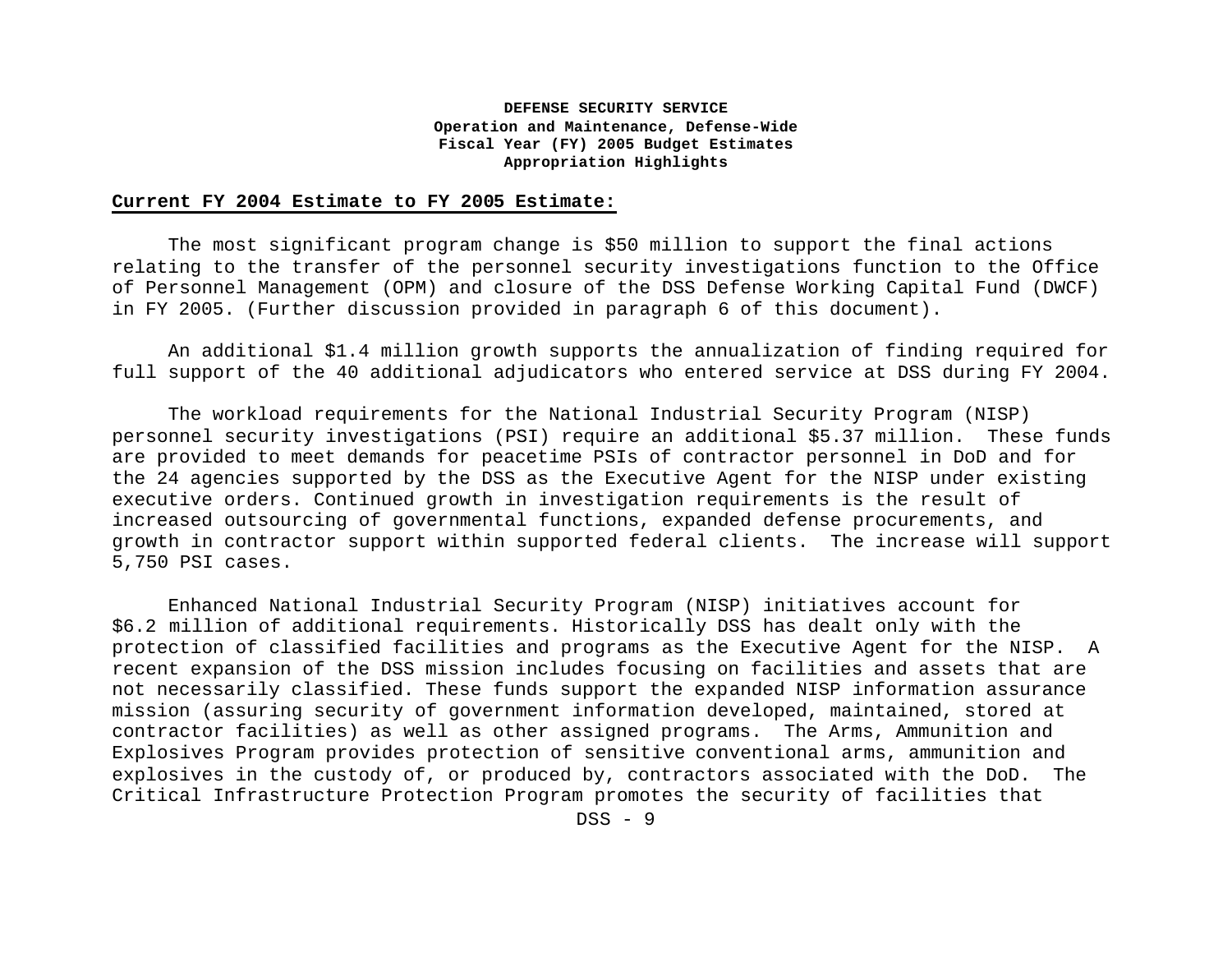provide critical industrial production and services, thereby, ensuring emergency mobilization preparedness capability. The Research and Technology Protection (RTP) addresses special security issues associated with research and technology development within the cleared defense industrial base. The requested increase funds vulnerability assessments, oversight and analysis of select industrial assets, technology and information. These assets correlate directly to the U.S. capability to conduct current and imminent military operations and other impending actions.

The FY 2005 program increases are the first increment of a multi-year planned improvement of security coverage in these areas. Corresponding improvements in Collaborative Adjudication Services require an additional \$1.5 million. These funds support the growth in the Defense Industrial Security Clearance Office (DISCO) workload associated with the management of the department's Trustworthiness Program. There are certain categories of positions or duties, which, although not requiring access to classified information, if performed by untrustworthy persons, could enable them to jeopardize the security of a command or otherwise endanger the national security. These positions include, among others, access to automated systems, healthcare, unescorted access, unclassified computer access and access to closed areas. A conservative estimate of the first year number of trustworthiness determinations is 150,000. Implementation of the Automated Continuing Evaluation System (ACES) will allow data mining through random checks of National and Local Agencies which will reveal any adverse information on an individual that may result in the need to open an investigation ahead of the scheduled time of 5 or 10 years. As the ACES system matures with capabilities to provide adjudicative data, the number of reinvestigations may be reduced.

Completion of the DSS transition team activities associated with the strategic redesign of the agency to meet its new mission challenges allows a program decrease of \$2.6 million in the Agency management accounts.

DSS - 10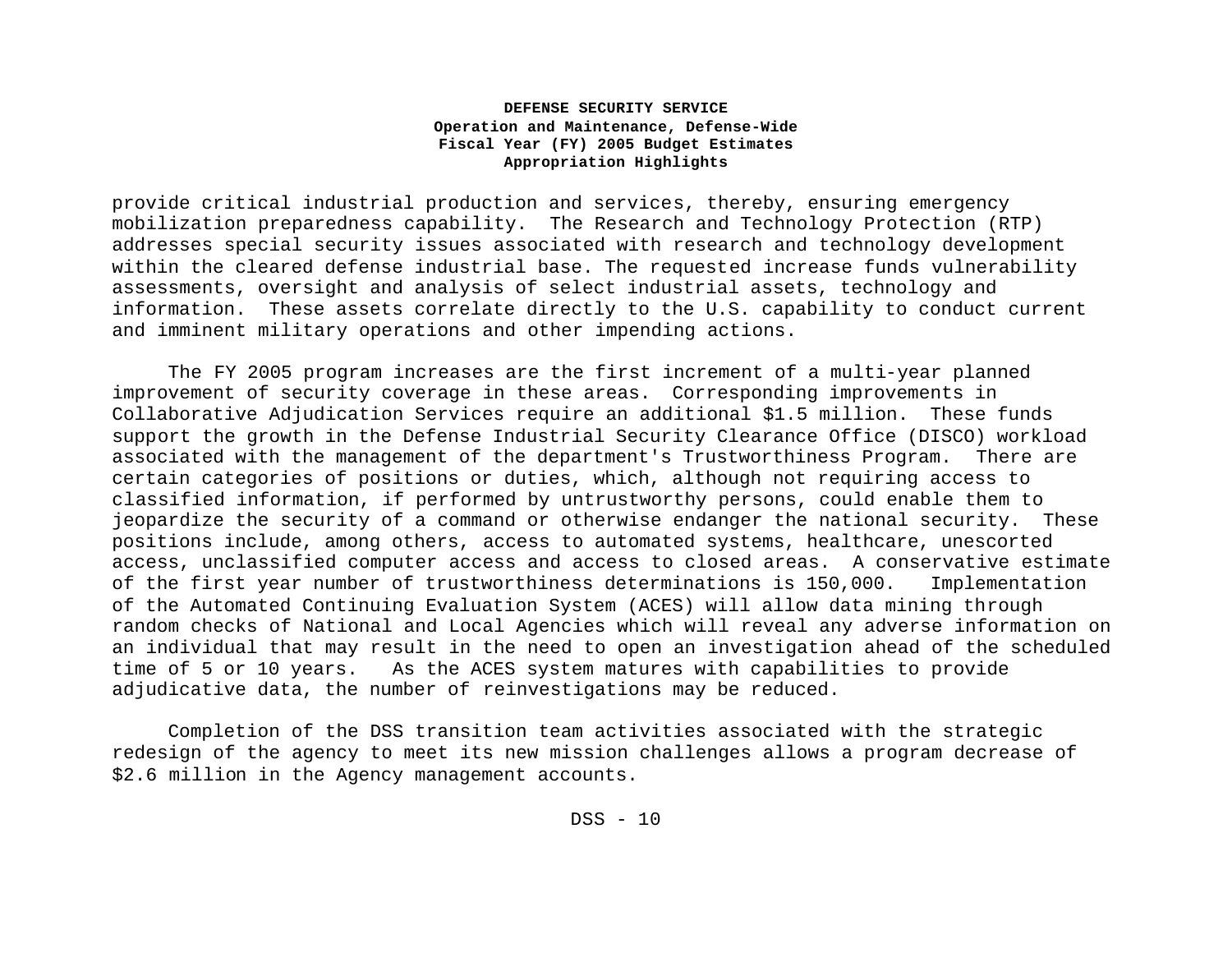#### **Outyear Summary:**

|                            | FY 2006 | FY 2007               | <b>FY 2008</b> | FY 2009              |
|----------------------------|---------|-----------------------|----------------|----------------------|
| O&M (Dollars in Thousands) | 194,608 | $\overline{200, 283}$ | 205,598        | $\overline{210,912}$ |
| Civilian FTEs              | 568     | 568                   | 568            | 568                  |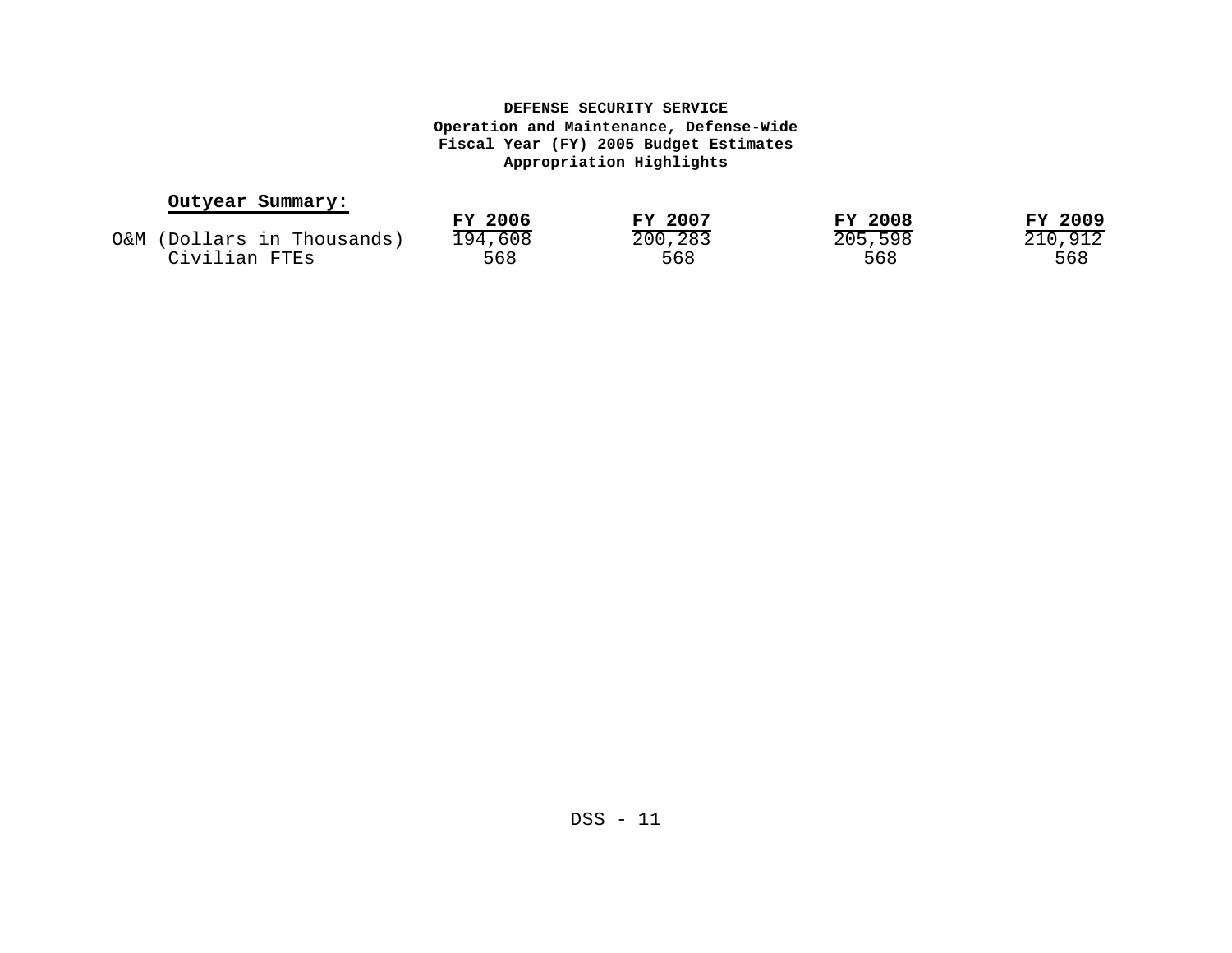# **DEFENSE SECURITY SERVICE**

#### **Operation and Maintenance, Defense-Wide Fiscal Year (FY) 2005 Budget Estimates Summary of Increases and Decreases (Dollars in Thousands)**

|                                                                                       | BA 3              | BA 4        | Total     |
|---------------------------------------------------------------------------------------|-------------------|-------------|-----------|
| FY 2004 President's Budget Request                                                    | 7,173             | 200,054     | 207,227   |
| 1. Congressional Adjustments<br>a. Distributed Adjustments                            |                   |             |           |
| Lack of Program Justification Management Headquarters                                 | $0 \qquad \qquad$ | $-12,500$   | $-12,500$ |
| b. Undistributed Adjustments<br>c. General Provisions                                 | 0                 | $\mathbf 0$ | 0         |
| 1) Section 8094-Professional Support Services                                         | $\overline{0}$    | $-1,092$    | $-1,092$  |
| 2) Section 8101-Cost Growth Information Technology                                    |                   | $-2,637$    | $-2,637$  |
| 3) Section 8126-Management Efficiencies                                               | 0                 | $-930$      | $-930$    |
| d. Congressional Earmark Section 8044-Indian Lands                                    | $\Omega$          | $-120$      | $-120$    |
| Total Congressional Adjustments                                                       | 0                 | $-17,279$   | $-17,279$ |
| FY 2004 Appropriated Amount                                                           | 7,173             | 182,775     | 189,948   |
| 2. Emergency Supplemental<br>Emergency Supplemental Appropriations Act (P.L. 108-106) | 0                 | 39,919      | 39,919    |
| 3. Price Change                                                                       | 32                | 609         | 641       |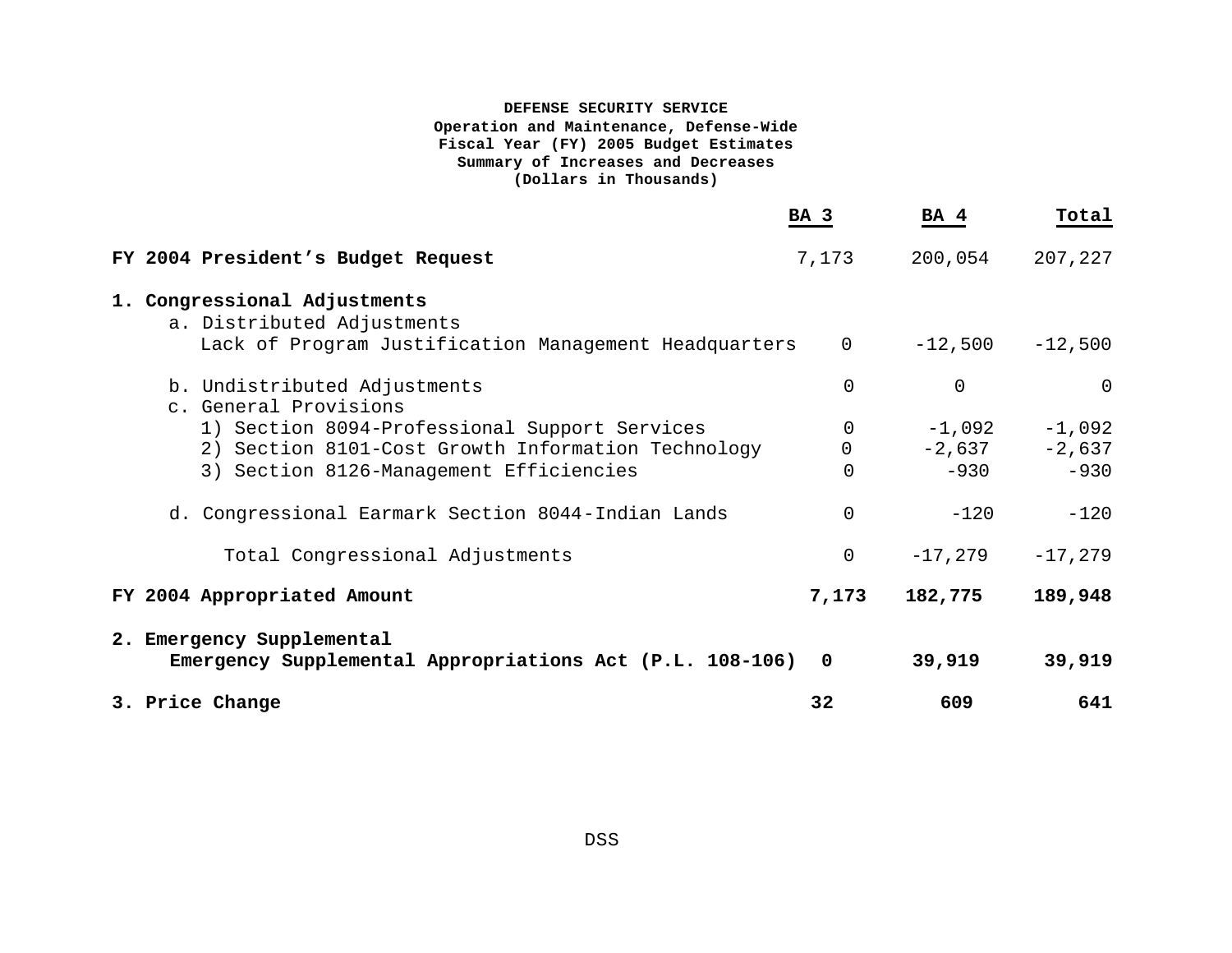#### **DEFENSE SECURITY SERVICE Operation and Maintenance, Defense-Wide Fiscal Year (FY) 2005 Budget Estimates Summary of Increases and Decreases (Dollars in Thousands)**

| 4. Fact-of-Life Changes                                                                                                                   | BA 3     | BA 4     | Total  |
|-------------------------------------------------------------------------------------------------------------------------------------------|----------|----------|--------|
| A) Emergent Requirements:                                                                                                                 |          |          |        |
| 1) Program Increases                                                                                                                      |          |          |        |
| a) One-Time Costs                                                                                                                         |          |          |        |
| b) Program Growth<br>1. Increased PSI for Industry adjudication (40 new employees)<br>(FY 2004 Base: \$0)                                 | 0        | 3,000    | 3,000  |
| Total Program Increases                                                                                                                   | $\Omega$ | 3,000    | 3,000  |
| 2) Program Reductions<br>a) Program Decreases                                                                                             |          |          |        |
| 1. Reduce Planned Growth In Student Outputs to<br>finance Increased Civilian Pay raise costs<br>2. Reduce DSS transition costs to finance | $-32$    | $\Omega$ | $-32$  |
| increased Civilian pay raise costs                                                                                                        | $\Omega$ | $-609$   | $-609$ |
| Total Program Decreases                                                                                                                   | $-32$    | $-609$   | $-641$ |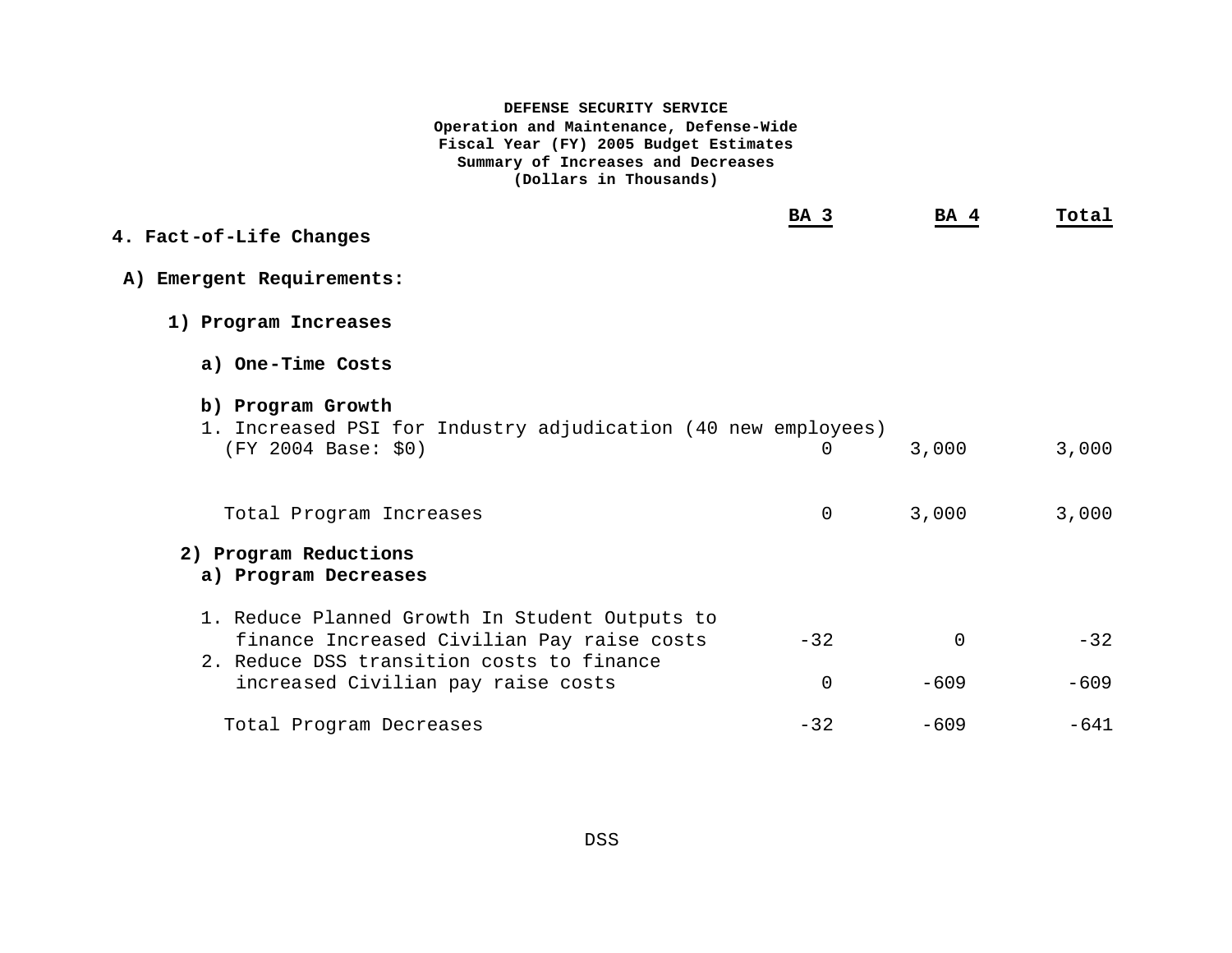#### **DEFENSE SECURITY SERVICE Operation and Maintenance, Defense-Wide Fiscal Year (FY) 2005 Budget Estimates Summary of Increases and Decreases (Dollars in Thousands)**

|                                                                                                                                                                                                                                                  | BA 3        | BA 4      | Total     |
|--------------------------------------------------------------------------------------------------------------------------------------------------------------------------------------------------------------------------------------------------|-------------|-----------|-----------|
| 5. Reprogrammings (Requiring 1415 Actions)<br>This action transfers \$26 million from the Military<br>Departments to finance baseline requirements for<br>Personnel Security Investigations for Industry funded<br>by DSS as the Executive Agent | $\mathbf 0$ | 26,000    | 26,000    |
| Revised FY 2004 Estimate                                                                                                                                                                                                                         | 7,173       | 251,694   | 258,867   |
| 6. Less Emergency Supplemental Funding                                                                                                                                                                                                           | $\mathbf 0$ | $-39,919$ | $-39,919$ |
| Normalized Current Estimate for FY 2004                                                                                                                                                                                                          | 7,173       | 211,775   | 218,948   |
| 7. Functional Transfers                                                                                                                                                                                                                          |             |           |           |
| 8. Price Change                                                                                                                                                                                                                                  | 143         | 3,425     | 3,568     |
| 9. Program Increases                                                                                                                                                                                                                             |             |           |           |
| a) Program Growth                                                                                                                                                                                                                                |             |           |           |
| 1. Provide Full Year Funding for Adjudicators<br>brought on Board in FY 2004 (FY 2004 Base: \$3,000)<br>One-time Support for Closing DSS Defense Working<br>2.                                                                                   | $\mathbf 0$ | 1,400     | 1,400     |
| Capital Fund (FY 2004 Base: 0)<br>Resource Peacetime Baseline for PSI for Industry<br>3.                                                                                                                                                         | $\Omega$    | 50,000    | 50,000    |
| where DSS is executive agent financing mission<br>for 24 Executive Branch agencies                                                                                                                                                               |             |           |           |
| (FY 2004 Base: \$110,900)                                                                                                                                                                                                                        | 0           | 5,370     | 5,370     |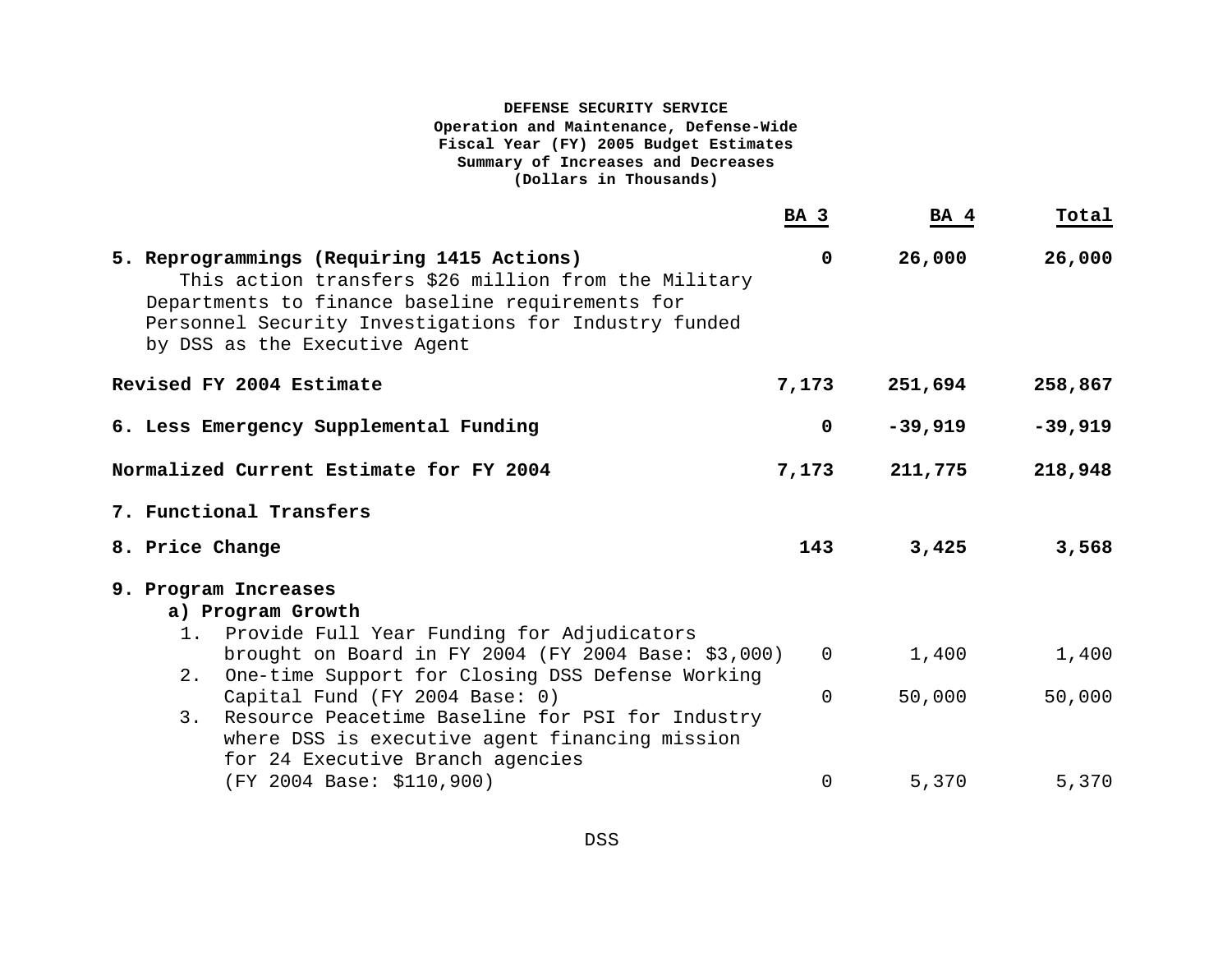#### **DEFENSE SECURITY SERVICE Operation and Maintenance, Defense-Wide Fiscal Year (FY) 2005 Budget Estimates Summary of Increases and Decreases (Dollars in Thousands)**

|     | FY 2005 Budget Request                                              | 7,343       | 277,100  | 284,443  |
|-----|---------------------------------------------------------------------|-------------|----------|----------|
|     | Total Program Decreases                                             | $-0$        | $-2,666$ | $-2,666$ |
|     | b) Program Decreases<br>1. Reduce DSS Transition Requirements       | $\mathbf 0$ | $-2,666$ | $-2,666$ |
| 10. | Program Reductions<br>a) One-Time Costs                             |             |          |          |
|     | Total Program Increases                                             | 27          | 64,567   | 64,594   |
|     | 6. DoD Security Education (FY 2004 Base: \$7,173)                   | 27          | 0        | 27       |
|     | 5. National Industrial Security Program<br>(FY 2004 Base: \$41,485) | 0           | 6,257    | 6,257    |
|     | 4. Collaborative Adjudication Services<br>(FY 2004 Base: \$17,720)  | $\mathbf 0$ | 1,540    | 1,540    |
|     |                                                                     |             |          |          |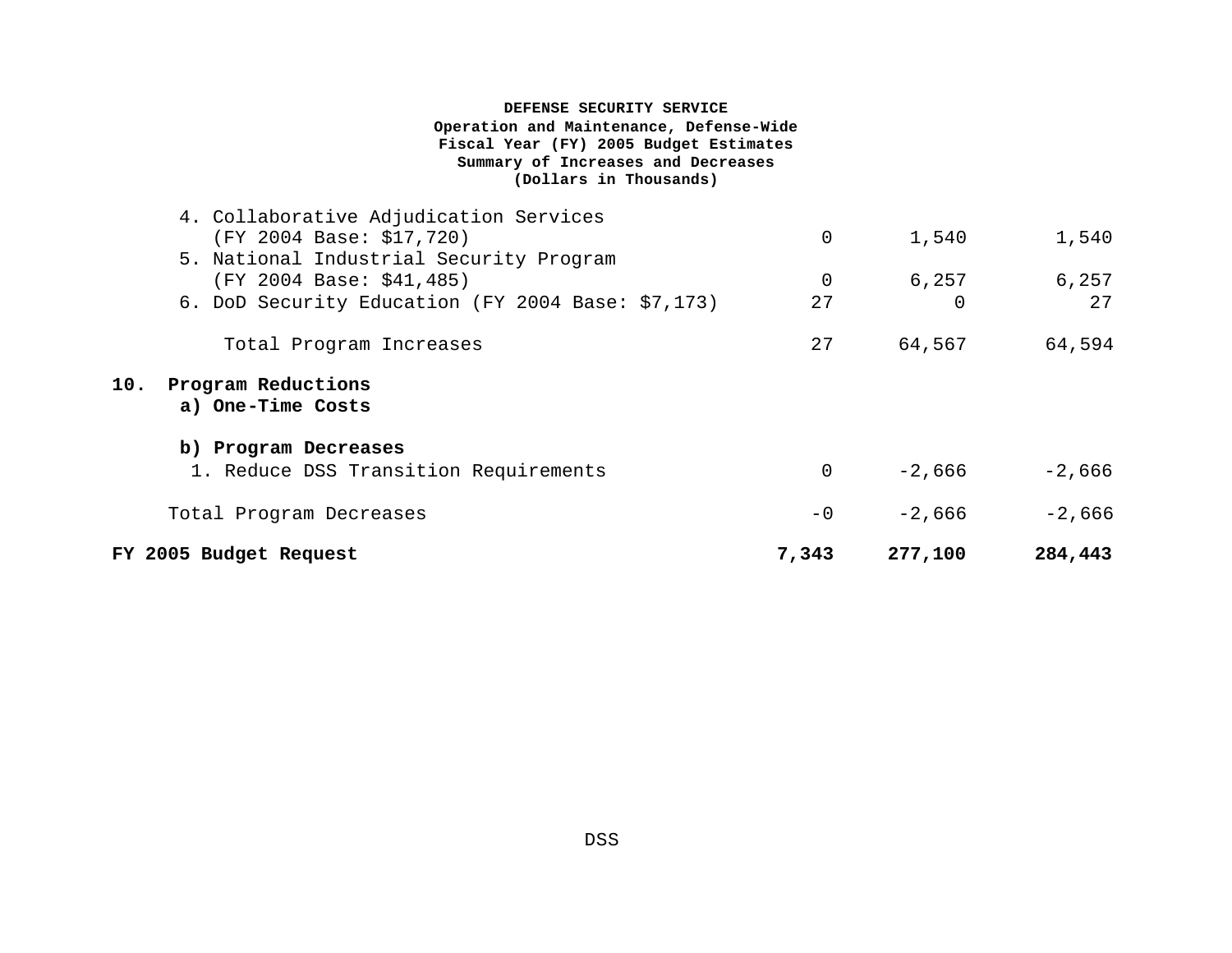#### **DEFENSE SECURITY SERVICE Operation and Maintenance, Defense-Wide Fiscal Year (FY) 2005 Budget Estimates Manpower Changes In Full-Time Equivalent FY 2003 through FY 2005**

|       |                     |                |                | Foreign National |             |
|-------|---------------------|----------------|----------------|------------------|-------------|
|       |                     | US Direct Hire | Direct Hire    | Indirect Hire    | Total       |
| $1$ . | FY 2003 FTES        | 2250           | 0              | 0                | 2250        |
|       |                     | $-1014$        |                |                  | $-1014$     |
|       | 2. FY 2004 FTES     | 1536           | $\mathbf 0$    | $\mathbf 0$      | 1536        |
|       |                     | $-950$         |                |                  | $-950$      |
| 3.    | <b>FY 2005 FTES</b> | 586            | $\overline{0}$ | $\overline{0}$   | 586         |
| 4.    | SUMMARY             |                |                |                  |             |
|       | FY 2003             |                |                |                  |             |
|       | O&M                 | 22             | $\overline{0}$ | $\overline{0}$   | 22          |
|       | Direct Funded       | 22             |                |                  | 22          |
|       | Reimbursable Funded | $\mathbf 0$    |                |                  | $\mathbf 0$ |
|       | DWCF                | 2528           | $\Omega$       | $\overline{0}$   | 2528        |
|       | Direct Funded       | 2528           |                |                  | 2528        |
|       | Reimbursable Funded | $\Omega$       |                |                  | $\Omega$    |
|       | DSS Total           | 2550           | 0              | $\Omega$         | 2550        |
|       | Direct Funded       | 2550           |                |                  | 2550        |
|       | Reimbursable Funded | $\Omega$       |                |                  | $\Omega$    |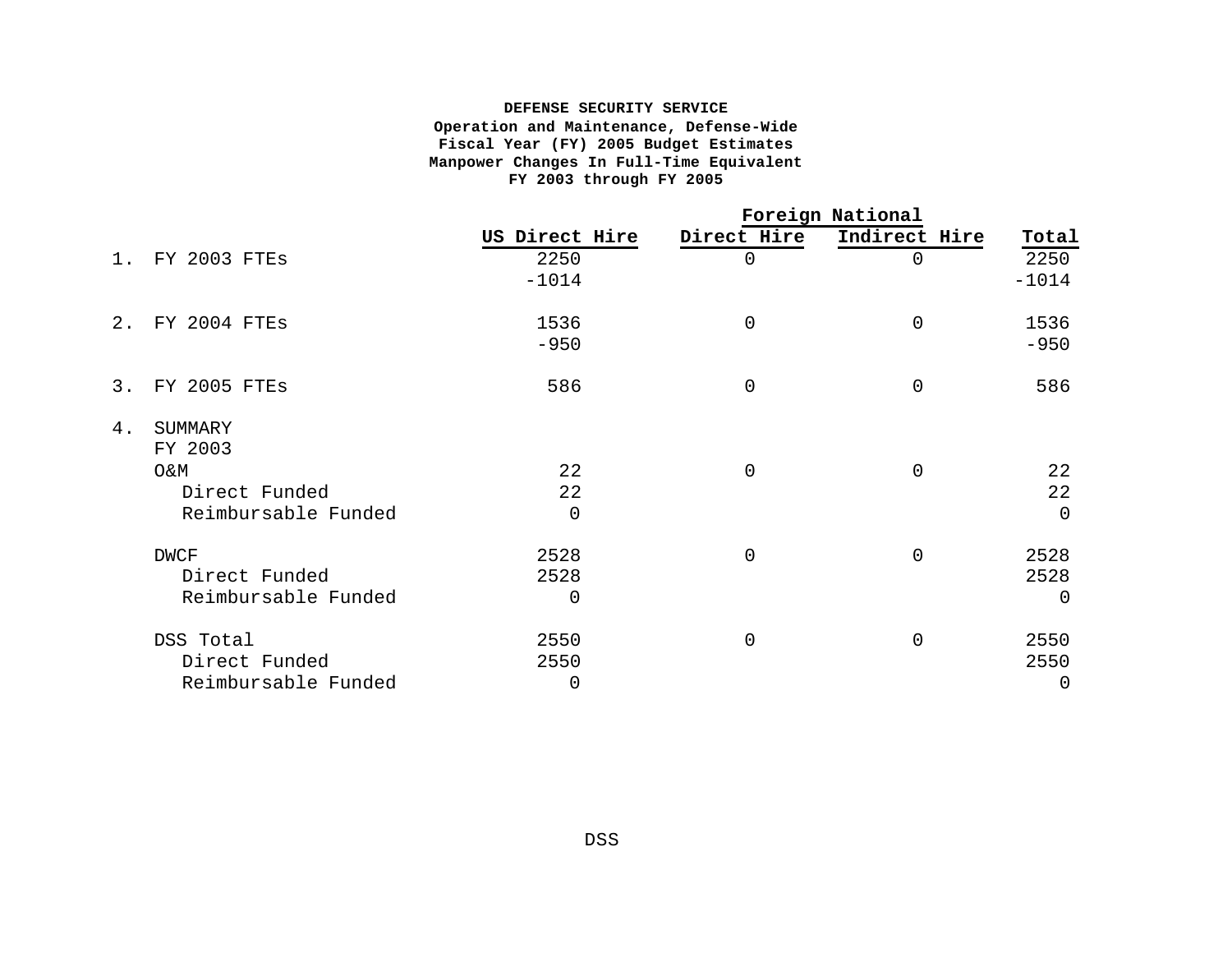#### **DEFENSE SECURITY SERVICE Operation and Maintenance, Defense-Wide Fiscal Year (FY) 2005 Budget Estimates Manpower Changes In Full-Time Equivalent FY 2003 through FY 2005**

|                     |                |                | Foreign National |          |
|---------------------|----------------|----------------|------------------|----------|
|                     | US Direct Hire | Direct Hire    | Indirect Hire    | Total    |
| FY 2004             |                |                |                  |          |
| O&M Total           | 546            | $\overline{0}$ | $\overline{0}$   | 546      |
| Direct Funded       | 546            |                |                  | 546      |
| Reimbursable Funded | $\Omega$       |                |                  | $\Omega$ |
| DWCF Total          | 990            | $\mathbf 0$    | $\mathbf 0$      | 990      |
| Direct Funded       | 990            |                |                  | 990      |
| Reimbursable Funded | $\Omega$       |                |                  | $\Omega$ |
| Total DSS           | 1536           | $\overline{0}$ | $\mathbf 0$      | 1536     |
| Direct Funded       | 1538           |                |                  | 1536     |
| Reimbursable Funded | $\Omega$       |                |                  | 10       |
| FY 2005             |                |                |                  |          |
| O&M Total           | 568            | $\overline{0}$ | 0                | 568      |
| Direct Funded       | 568            |                |                  | 568      |
| Reimbursable Funded | $\Omega$       |                |                  | $\Omega$ |
| <b>DWCF</b>         | 18             | $\overline{0}$ | $\mathbf 0$      | 18       |
| Direct Funded       | 18             |                |                  | 18       |
| Reimbursable Funded | $\Omega$       |                |                  | $\Omega$ |
| Total DSS           | 586            | $\mathbf 0$    | $\mathbf 0$      | 586      |
| Direct Funded       | 586            |                |                  | 586      |
| Reimbursable Funded | $\mathbf 0$    |                |                  | $\Omega$ |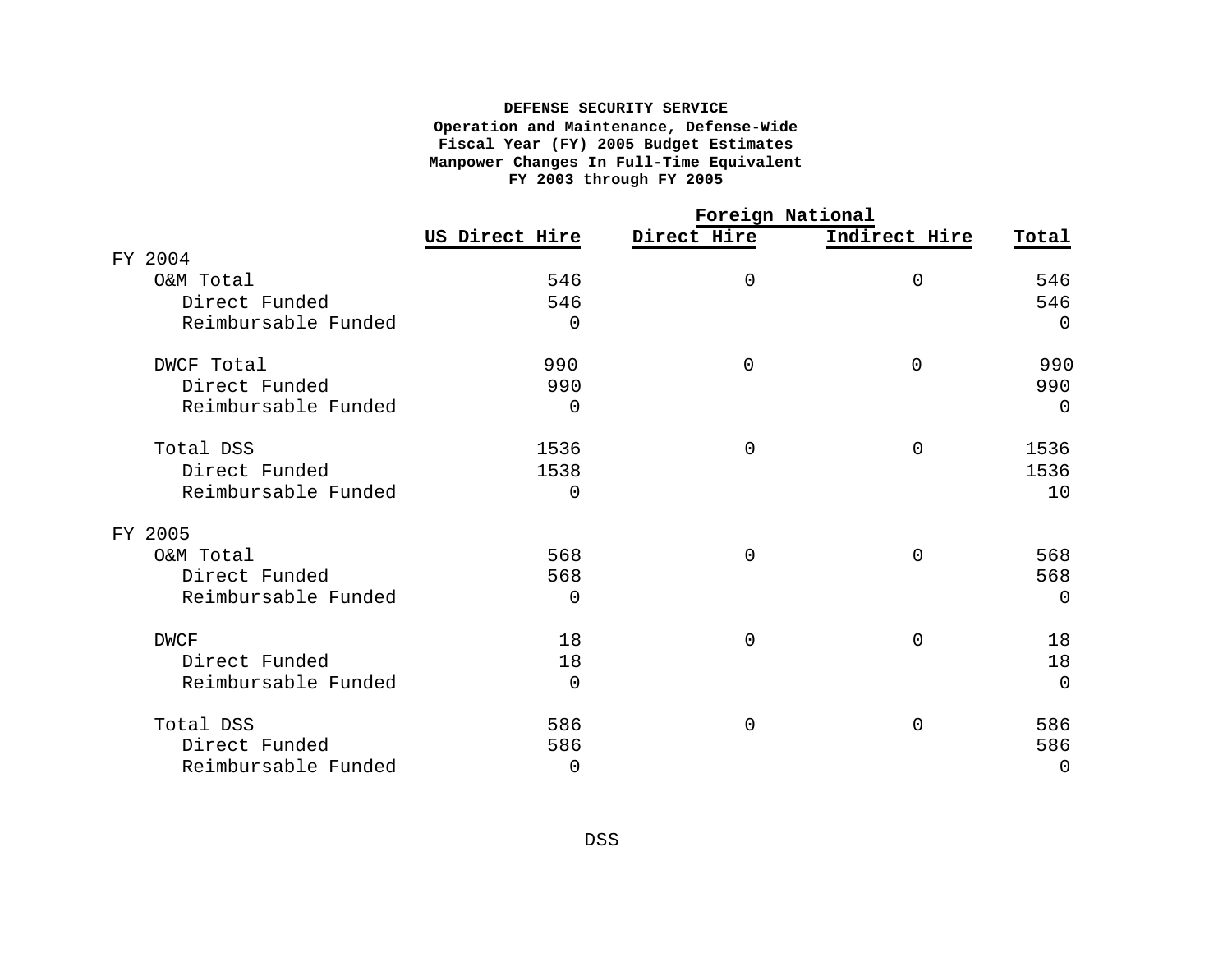#### **DEFENSE SECURITY SERVICE Operation and Maintenance, Defense-Wide Fiscal Year (FY) 2005 Budget Estimates Manpower Changes In Full-Time Equivalent FY 2003 through FY 2005**

Changes between FY 2003 and 2004 are associated with the implementation of a congressionally approved plan to transfer the 1855 DSS personnel who execute the Personnel Security Investigation business area to the Office of Personnel Management during FY 2004 and to transfer simultaneously the execution of the residual DSS missions into the Operations and Maintenance, Defense Wide appropriation. In the past, the National Industrial Security Program, Collaborative Adjudication Services and Defense Security Service Academy financed their workforce through a reimbursable agreement with the DSS Defense Working Capital Fund. As part of the restructure of the Agency, a reduced headquarters operation was included in the O&M,DW account. The residual DWCF personnel are required to support the close-out of the DWCF itself during FY 2005. The only growth/modification of the DSS general fund manpower program is the addition of 40 newly authorized adjudicator positions that will be brought on board during FY 2004 and fully supported in FY 2005.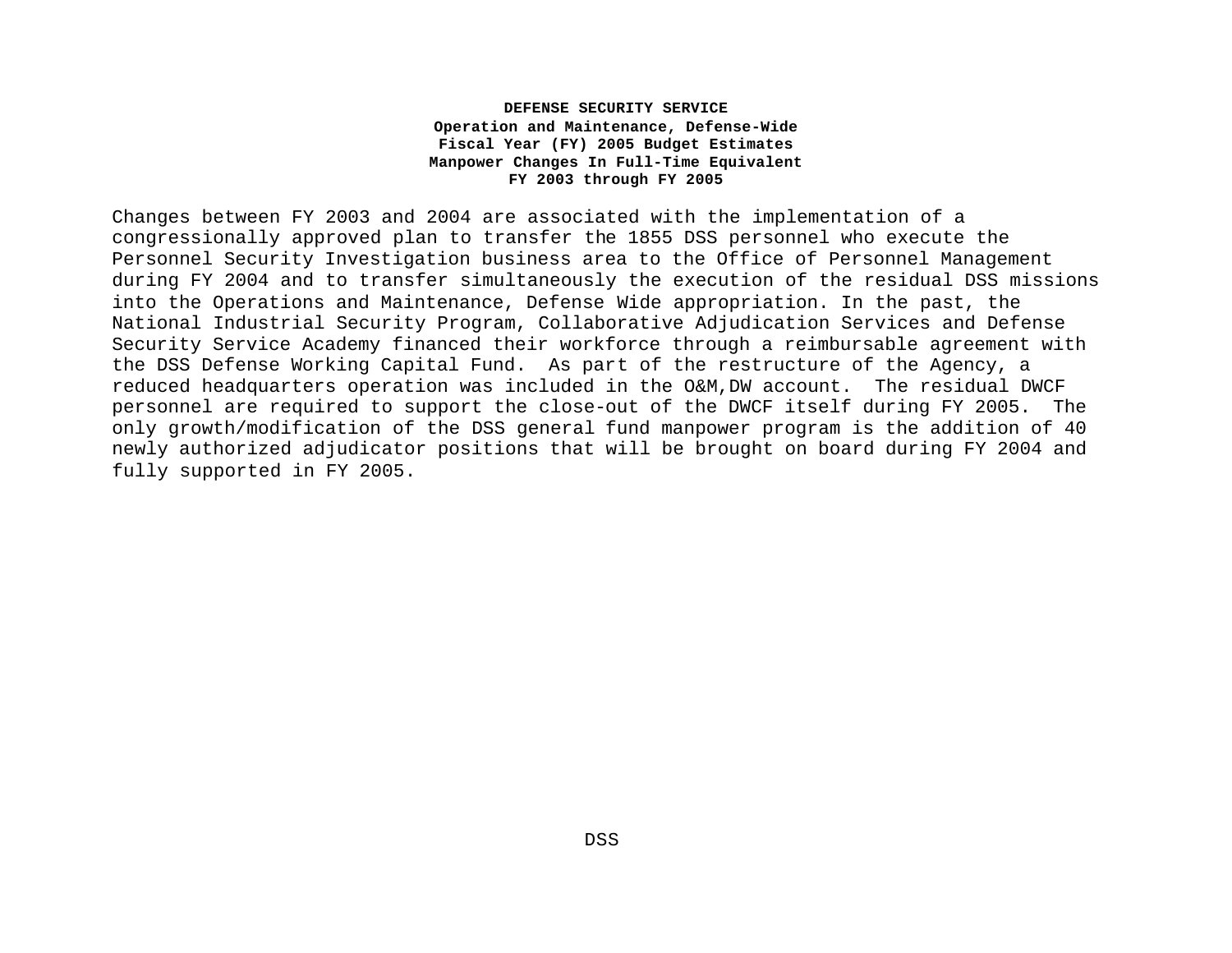#### **DEFENSE SECURITY SERVICE Operation and Maintenance, Defense-Wide Fiscal Year (FY) 2005 Budget Estimates PERSONNEL SUMMARY**

|                                                   |          |          |          | Change         | Change          |
|---------------------------------------------------|----------|----------|----------|----------------|-----------------|
|                                                   | FY 2003  | FY 2004  | FY 2005  | FY 2003/FY2004 | FY 2004/FY 2005 |
| Active Military End Strength (E/S) (Total)        |          |          | O        | U              |                 |
| Officer                                           |          |          |          |                |                 |
| Enlisted                                          |          |          |          |                |                 |
| Reserve Drill Strength (E/S) (Total)              |          |          |          |                |                 |
| Officer                                           |          |          |          |                |                 |
| Enlisted                                          |          |          |          |                |                 |
| Reservists on Full Time Active Duty (E/S) (Total) |          |          |          |                |                 |
| Officer                                           |          |          |          |                |                 |
| Enlisted                                          |          |          | $\Omega$ |                |                 |
| Civilian End Strength (Total)                     | 2492     | 608      | 578      | $-1884$        | $-30$           |
| U.S. Direct Hire                                  | 2492     | 608      | 578      | $-1884$        | $-30$           |
| Foreign National Direct Hire                      | $\Omega$ | $\Omega$ | $\Omega$ | $\Omega$       | $\Omega$        |
| Total Direct Hire                                 | 2492     | 608      | 578      | $-1884$        | $-30$           |
| Foreign National Indirect Hire                    | O        | $\Omega$ | $\Omega$ | U              |                 |
| (Reimbursable Civilians Included Above (Memo))    |          |          | $\cap$   |                |                 |
| Active Military Average Strength (A/S) (Total)    |          |          |          |                |                 |
| Officer                                           |          |          |          |                |                 |
| Enlisted                                          |          |          |          |                |                 |
| Reserve Drill Strength (A/S) (Total)              |          |          |          |                |                 |
| Officer                                           |          |          |          |                |                 |
| Enlisted                                          |          |          |          |                |                 |
| Reservists on Full Time Active Duty (A/S) (Total) |          |          |          |                |                 |
| Officer                                           |          |          |          |                |                 |
| Enlisted                                          |          |          | $\cap$   |                |                 |
| Civilian FTEs (Total)                             | 2550     | 1536     | 586      | $-1014$        | $-950$          |
| U.S. Direct Hire                                  | 2550     | 1536     | 586      | $-1014$        | $-950$          |
| Foreign National Direct Hire                      | $\Omega$ | $\Omega$ | $\Omega$ | $\Omega$       | $\cap$          |
| Total Direct Hire                                 | 2550     | 1536     | 586      | $-1014$        | $-950$          |
| Foreign National Indirect Hire                    |          |          |          |                |                 |
| (Reimbursable Civilians Included Above (Memo))    |          |          | $\cap$   | 0              |                 |

Explanation of Changes Between Years: Changes between FY 2003 and 2004 are associated with the implementation of a congressionally approved plan to consolidate the Personnel Security Investigation mission in the Office of Personnel Management (OPM) and to transfer 1855 positions functionally to OPM in FY 2004. In addition, all appropriate overhead functions have been outsourced thus reducing the DSS in-house manpower program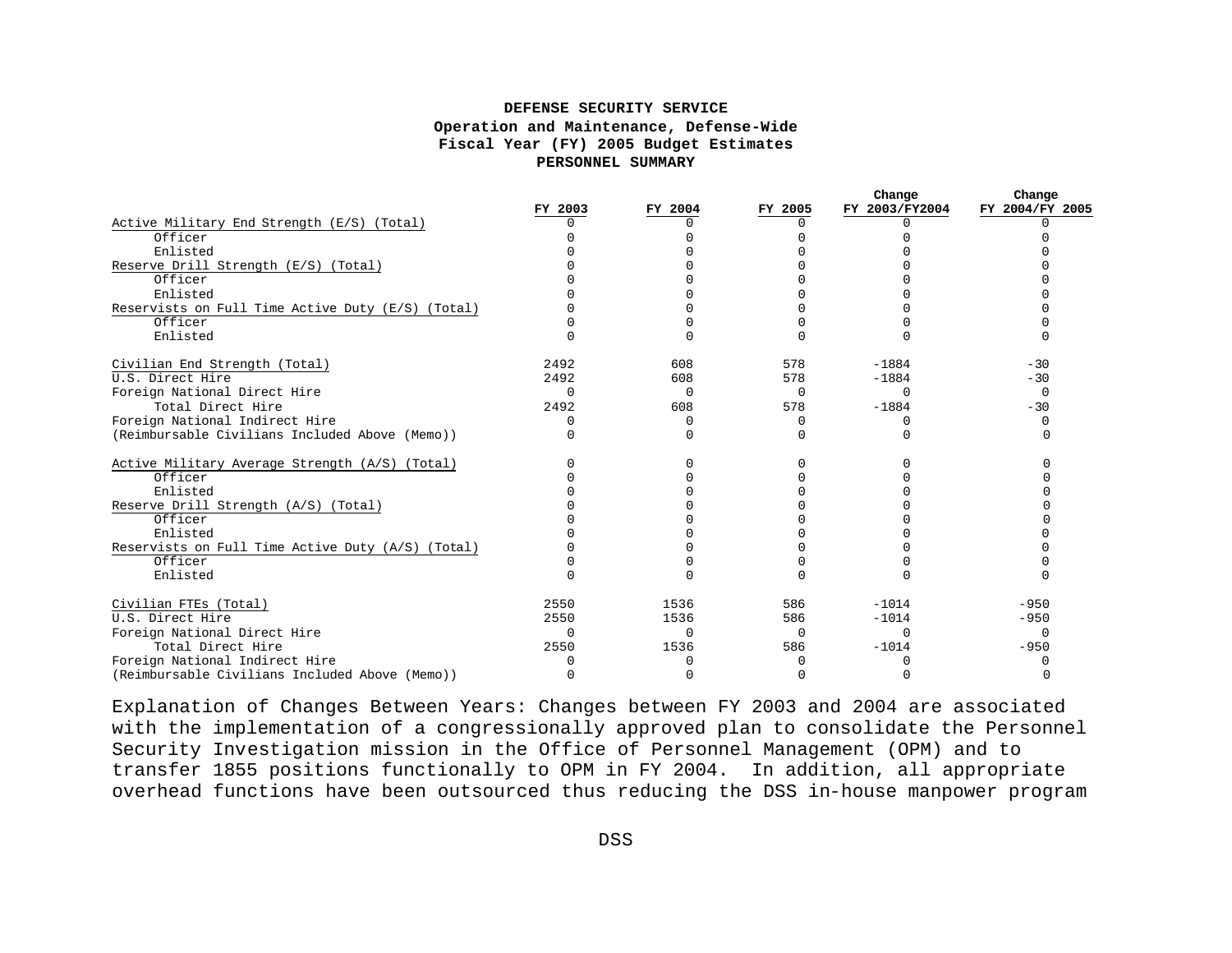#### **DEFENSE SECURITY SERVICE Operation and Maintenance, Defense-Wide Fiscal Year (FY) 2005 Budget Estimates PERSONNEL SUMMARY**

to the essential levels needed to support the transformed missions in the general fund and a small residual force (10 positions in FY 2005) in the DWCF to close the fund itself. The only program growth in DSS manpower is the addition of 40 adjudicator positions added in 2004 to support the requirements for adjudication associated with the PSI for Industry program for which DSS serves as executive agent support the requirements of DoD and 24 Executive Branch agencies. Changes between 2004 and 2005: End strength changes reflect the continued elimination of the DWCF personnel as the fund is closed. There are no end strength changes in the direct appropriated activities.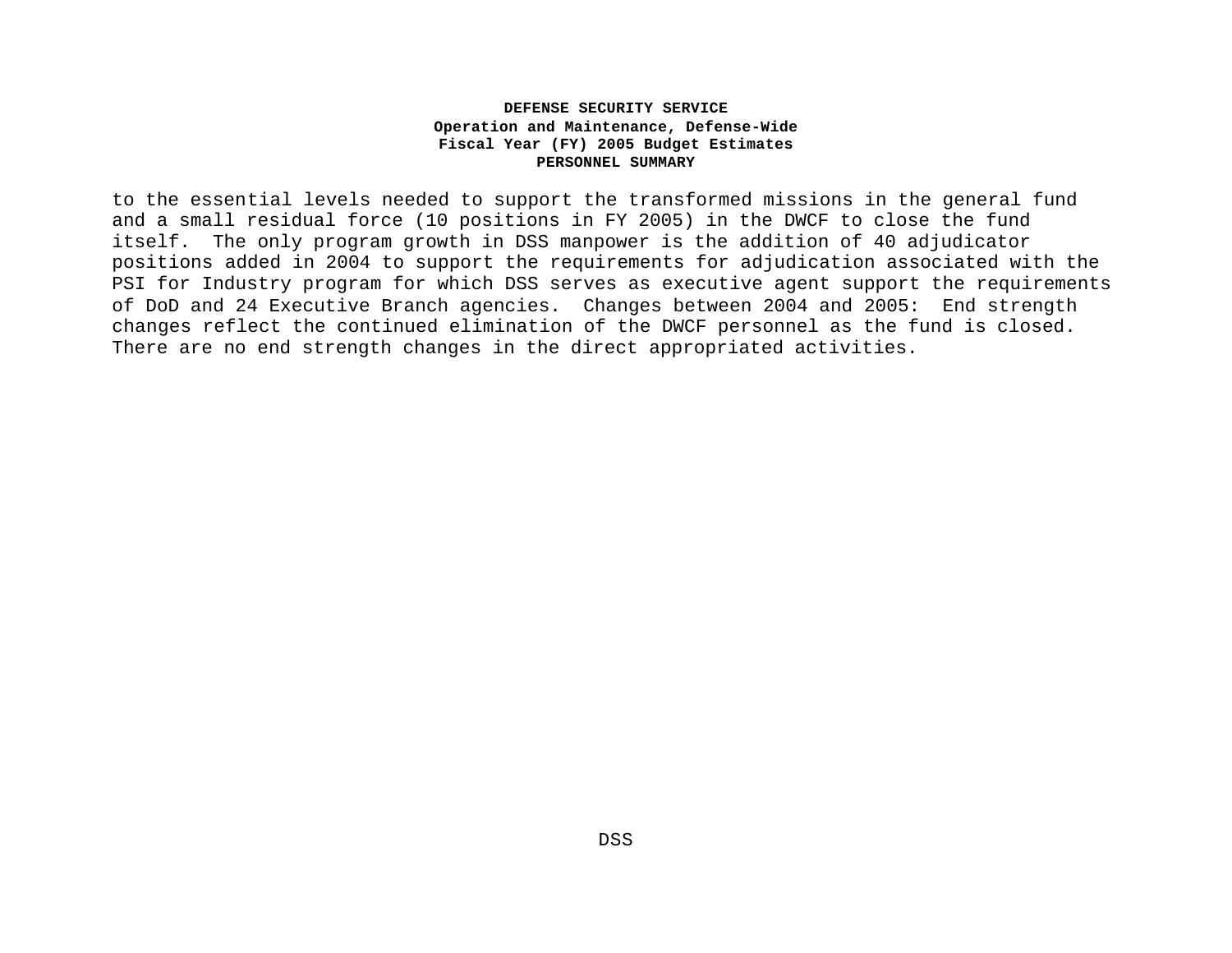# **OP 32 Line Items as Applicable (Dollars in Thousands):**

| Line |                                                                                                      | FY 2003      | FY 2004<br>PRICE | FY 2004<br>PRICE  | FY 2004<br>PROGRAM | FY 2004 | FY 2005<br>PRICE | FY 2005<br>PRICE  | FY 2005<br>PROGRAM | FY 2005      |
|------|------------------------------------------------------------------------------------------------------|--------------|------------------|-------------------|--------------------|---------|------------------|-------------------|--------------------|--------------|
| Item | DESCRIPTION                                                                                          | PROGRAM      | <b>GROWTH %</b>  | <b>GROWTH AMT</b> | GROWTH*            | PROGRAM | <b>GROWTH %</b>  | <b>GROWTH AMT</b> | <b>GROWTH</b>      | PROGRAM      |
| 101  | Executive, General and Special Schedules                                                             | 1,909        | 4.1%             | 78                | 53,017             | 55,004  | 2.2%             | 1,210             | 1,840              | 58,055       |
| 199  | Total Civilian Personnel Compensation                                                                | 1,909        |                  | 78                | 53,017             | 55,004  |                  | 1,210             | 1,840              | 58,055       |
| 308  | Travel of Persons                                                                                    | 147          | 1.3%             | 2                 | 1,462              | 1,611   | 1.4%             | 22                | 220                | 1,853        |
| 399  | Total Travel                                                                                         | 147          |                  | 2                 | 1,462              | 1,611   |                  | 22                | 220                | 1,853        |
| 401  | Service Fuel                                                                                         | $\Omega$     | 8.3%             | $\Omega$          | 439                | 439     | 3.3%             | 15                | $-15$              | 439          |
| 417  | Locally Procured DoD Centrally Managed Supplies                                                      | $\Omega$     | 1.3%             | $\Omega$          | 580                | 580     | 1.4%             | 8                 | 22                 | 610          |
| 499  | Total Fund Supplies & Materials Purchases                                                            | $\Omega$     |                  | $\Omega$          | 1,019              | 1,019   |                  | 12                | 17                 | 1,048        |
| 508  | Furniture and Office Equipment                                                                       | $\mathbf{0}$ | 1.3%             | $\mathbf 0$       | 65                 | 65      | 1.4%             | $\mathbf{1}$      | -66                | $\Omega$     |
| 599  | Total Fund Equipment Purchases                                                                       | $\Omega$     |                  | $\Omega$          | 65                 | 65      |                  | $\mathbf{1}$      | $-66$              | $\mathbf 0$  |
| 649  | Air Force Information Services                                                                       | $\Omega$     | 8.7%             | 0                 | 5,470              | 5,470   | 2.8%             | 152               | $-152$             | 5,470        |
| 671  | Communications Services (DISA) Tier 2                                                                | $\Omega$     | 0.0%             | $\mathbf 0$       | 517                | 517     | $-1.0%$          | $-5$              | 5                  | 517          |
| 673  | Defense Financing and Accounting Service                                                             | $\Omega$     | 14.2%            | 0                 | 351                | 351     | $-0.6%$          | $-2$              | 52                 | 401          |
| 699  | Total Purchases                                                                                      | $\Omega$     |                  | $\Omega$          | 6,338              | 6,338   |                  | 150               | $-100$             | 6,388        |
| 771  | Commercial Transportation                                                                            | $\mathbf 0$  | 1.3%             | 0                 | 1                  | 1       | 1.4%             | 0                 | $\mathbf 0$        | 1            |
| 799  | Total Transportation                                                                                 | $\cap$       |                  | $\Omega$          | $\mathbf{1}$       | 1       |                  | $\Omega$          | $\Omega$           | $\mathbf{1}$ |
| 912  | Rental Payments to GSA Leases (SLUC)                                                                 | $\Omega$     | 1.7%             | $\Omega$          | 1,041              | 1,041   | 1.4%             | 15                | 6                  | 1,062        |
| 914  | Purchased Communications                                                                             | $\Omega$     | 1.3%             | 0                 | 1,270              | 1,270   | 1.4%             | 18                | 16                 | 1,304        |
| 915  | Rents (Non-GSA)                                                                                      | $\Omega$     | 1.3%             | $\Omega$          | 2,707              | 2,707   | 1.4%             | 37                | 40                 | 2,784        |
| 917  | Postal Services (U.S.P.S.)                                                                           | $\Omega$     | 0.0%             | $\Omega$          | 153                | 153     | 0.0%             | $\Omega$          | $\Omega$           | 153          |
| 920  | Supplies & Materials (Non-centrally managed)                                                         | $\Omega$     | 1.3%             | $\Omega$          | 110                | 110     | 1.4%             | 1                 | 18                 | 129          |
| 921  | Printing & Reproduction                                                                              | $\Omega$     | 1.3%             | 0                 | 493                | 493     | 1.4%             | 7                 | $-7$               | 493          |
| 922  | Equipment Maintenance by Contract                                                                    | $\Omega$     | 1.3%             | $\mathbf 0$       | 1,288              | 1,288   | 1.4%             | 18                | $-1,306$           | $\mathbf 0$  |
| 925  | Equipment Purchases (Non-centrally managed)                                                          | 160          | 1.3%             | $\overline{c}$    | $-12$              | 150     | 1.4%             | 2                 | 98                 | 250          |
| 931  | Contract Consultants                                                                                 | $\Omega$     | 1.3%             | $\mathbf 0$       | 23                 | 23      | 1.4%             | $\Omega$          | $\mathbf 0$        | 23           |
| 989  | Other Contracts                                                                                      | 196,411      | 1.3%             | 2,553             | $-51,995$          | 146,969 | 1.4%             | 2,058             | 61,131             | 210,165      |
| 998  | Other Costs                                                                                          | 802          | 1.3%             | 10                | $-107$             | 705     | 1.4%             | 10                | 19                 | 734          |
| 999  | Total Other Purchases                                                                                | 197,373      |                  | 2,566             | $-45,029$          | 154,910 |                  | 2,167             | 60,020             | 217,097      |
| 9999 | TOTAL DSS O&M DW                                                                                     | 199,429      |                  | 2,646             | 16,873             | 218,948 |                  | 3,568             | 61,927             | 284,443      |
|      | * Real growth from FY 2003 to FY 2003 is associated with reprogramming of \$26 million from Military |              |                  |                   |                    |         |                  |                   |                    |              |
|      | Departments to support essential peacetime baseline for Personnel Security Investigations for        |              |                  |                   |                    |         |                  |                   |                    |              |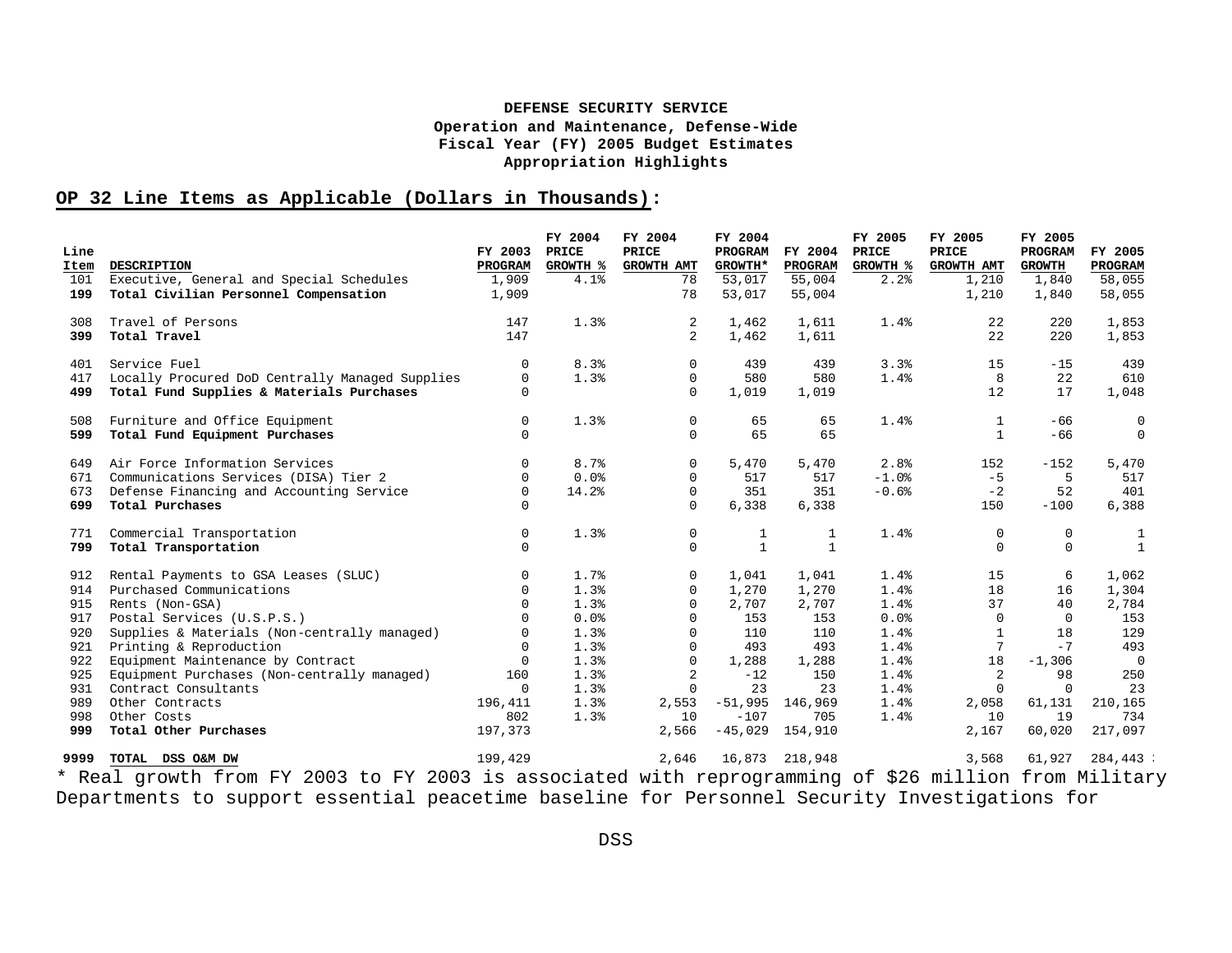Industry. These funds are reflected in the other contracts line. The other transactions reflected in the Program Growth line are the redistribution of program costs to program lines for the National Industrial Security Program, the Collaborative Adjudication Services, the Defense Security Service Academy and their supporting headquarters activities. Prior to FY 2004, these activities were executed in the Defense Working Capital Fund financed by financial reimbursement from the O&M, DW accounts.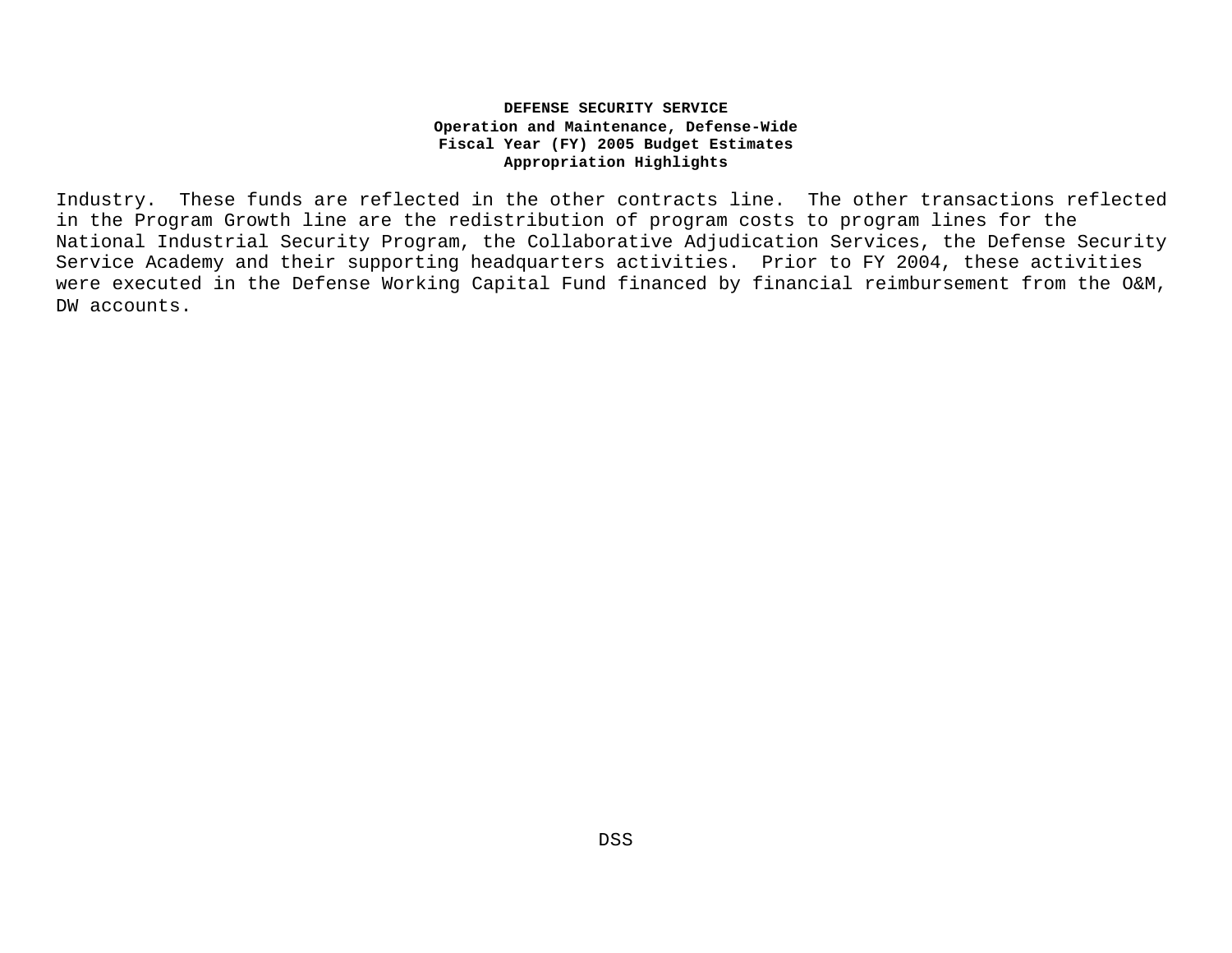#### **I. Description of Operations Financed**:

#### **Defense Security Service Academy:**

|         | (Dollars in Thousands) |                |
|---------|------------------------|----------------|
| FY 2003 | FY 2004                | <b>FY 2005</b> |
| 6,991   | 7,173                  | 7,343          |

The Joint Security Commission (JSC) recognizes that Security Education, Training and Awareness (SETA) are at the essence of the government's security mission. Within this context, the DSS mission is to provide a standardized system of resident, on-site, distance learning, on-line and customized security training in the varied and interdependent security disciplines to support a sound information assurance program throughout the Department of Defense (DoD), other federal agencies and Defense Industry.

DSS executes this mission through the Defense Security Service Academy (DSSA). This organization is the primary DoD resource for security program training, education, awareness, and program development support. Its students are U.S. Government military personnel, and designated civilian employees and representatives of U.S. industry. The DSSA provides technical assistance to DoD components and other federal entities in the development and improvement of their security programs.

The DSSA offers worldwide security education, training, and awareness for DoD civilian and contractor personnel, non-DoD federal government personnel, and a selected group of security professionals from other foreign governments. This target audience is engaged in the protection of critical infrastructure assets, involved in antiterrorism efforts, and is involved in the development or execution of security countermeasures. Committed to the professional development of the DoD Security Community, the DSSA has taken on an expanded role in developing quality assurance metrics for its courseware and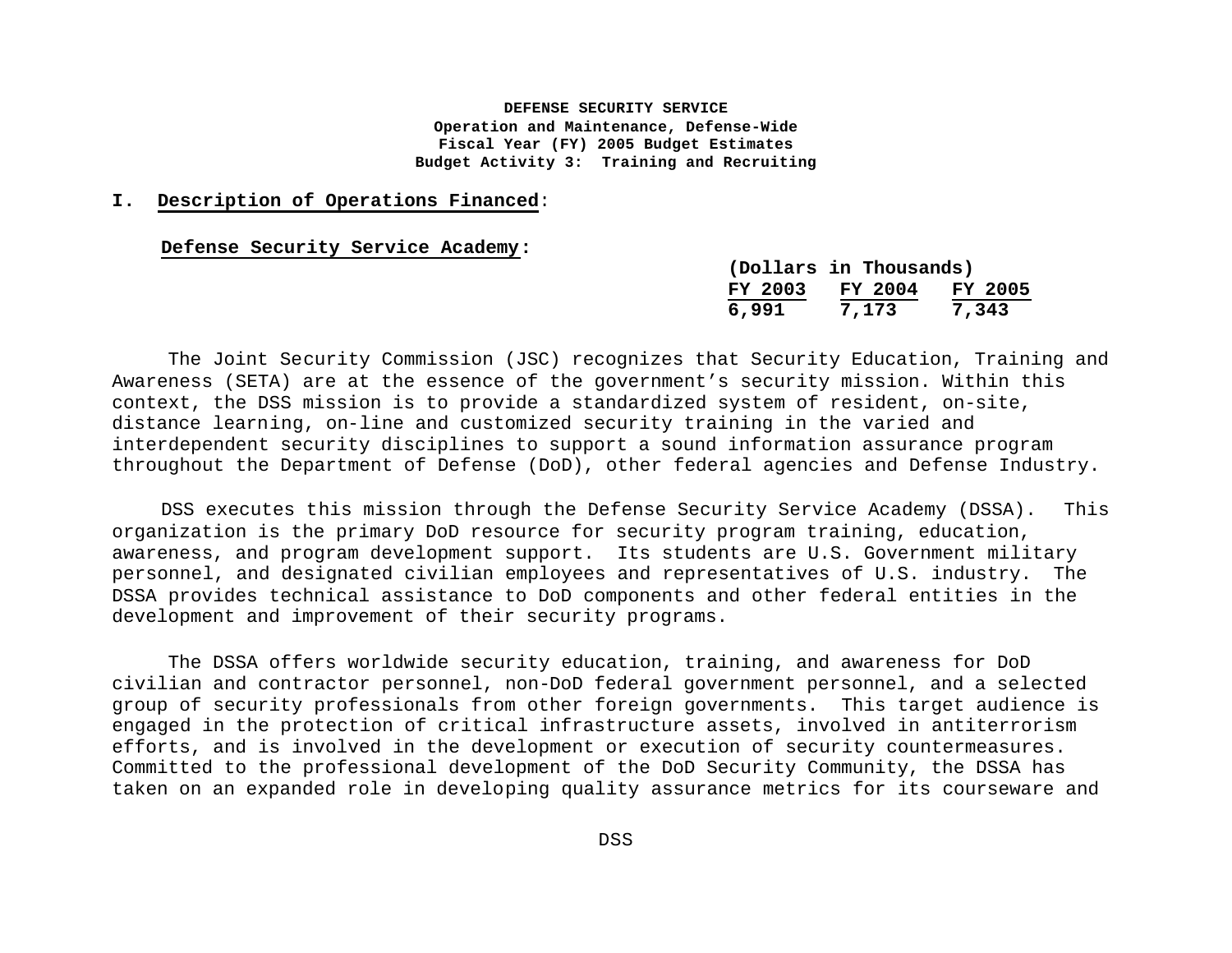products, in addition to measuring the relevancy of its instruction and customer responsiveness. Institutional effectiveness research provides a linkage between the DSSA curriculum and career mapping for DoD and DoD-related security professionals.

The DSSA focuses on improving the performance of security programs and related security professionals. This is accomplished by developing and producing courses, providing quality continuing education opportunities and performance improvement tools, creating training publications, providing consulting services, and promoting security awareness through both seminars and electronic information sharing, as well as maintaining communication with customers. The DSSA presents more than 62 security courses annually presented in approximately 162 iterations. Courses are presented in a variety of formats including resident, field extension, distance learning, Computer Based Training (CBT), and Video Tele-Conferencing (VTC). Customized courses are also provided. Additionally, the DSSA selects and authorizes other organizations to conduct some of the courses. The DSSA also produces a series of select security modules and materials for organizations to utilize for training their personnel. The DSSA publishes, collects, evaluates, and distributes security awareness materials for the DoD and its cleared contractors. The program produces security awareness periodicals and videos as well as a wide range of training and program support materials. DSSA creates and distributes products and training material utilizing a variety of media, to include hard copy, magnetic and on-line. The principal customers of the DSSA are DoD military, civilian and contractor activities, and their personnel. The DSSA offers support to foreign government representatives and supports the broader federal sector in several key areas on behalf of the DoD.

The Defense Security Service Academy (DSSA) is the sole training source in several security areas within the federal government and is an integral part of mandatory training required for security professionals in many agencies. DSSA provides the DoD a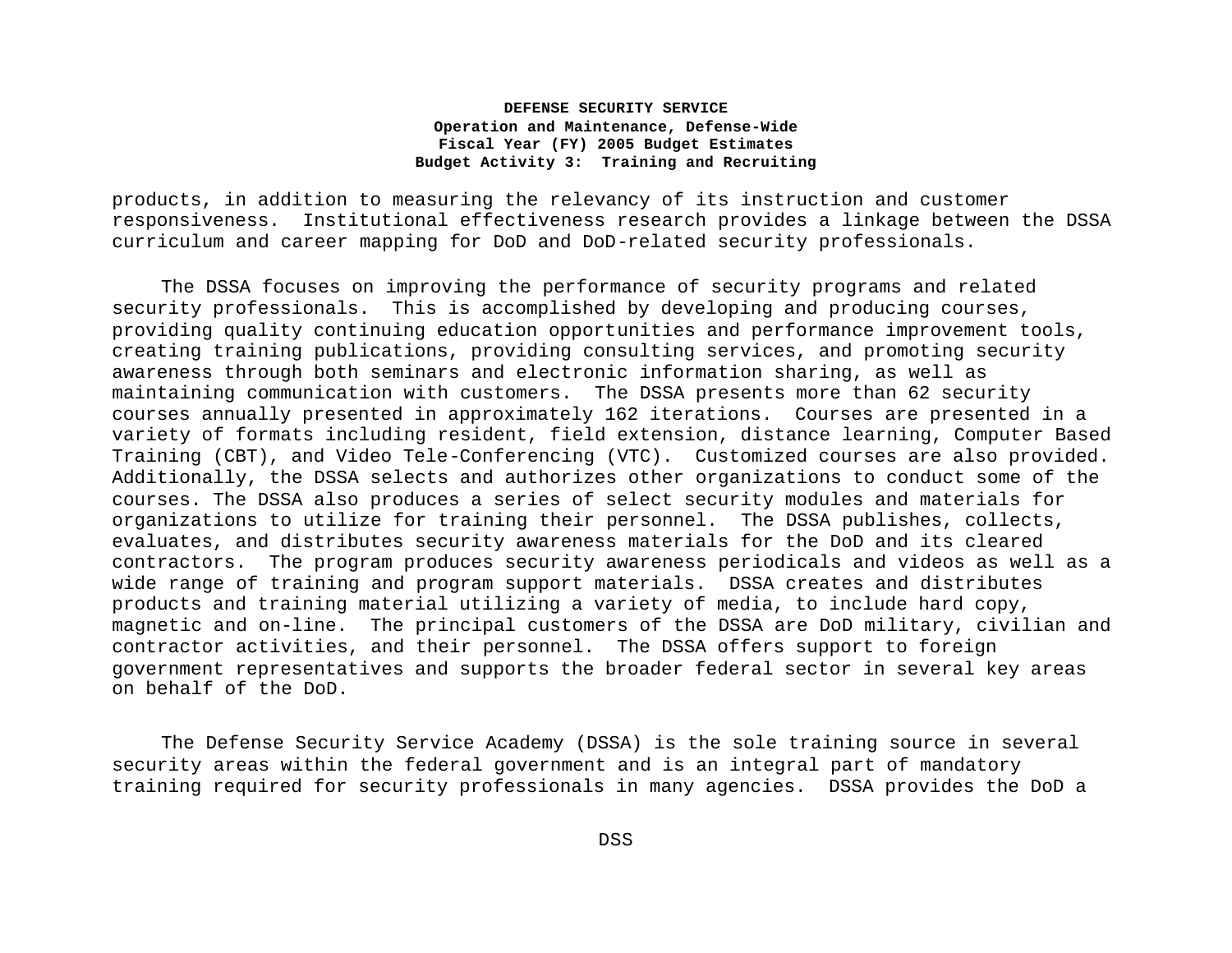common unifying means to prepare individuals for their security program roles and assists with the development of effective security programs. DSSA currently concentrates its support on security management, risk management, information security, special programs security, personnel security investigation and adjudication, management and investigations, technical security, industrial security management and contractor security, acquisition systems security, systems security engineering, technology control, international program security, foreign disclosure, and automated information systems security.

#### **II. Financial Summary (O&M: Dollars in Thousands):**

# **A. Subactivity Group BA 3:**

|             | FY 2003 | Budget  |               | Current  | <b>FY 2005</b> |
|-------------|---------|---------|---------------|----------|----------------|
|             | Actuals | Request | Appropriation | Estimate | Estimate       |
| DSS Academy | 6,991   | 7,173   | 7,173         | 7,173    | 7,343          |
| Total, BA 3 | 6,991   | 7,173   | 7,173         | 7,173    | 7,343          |

**FY 2004**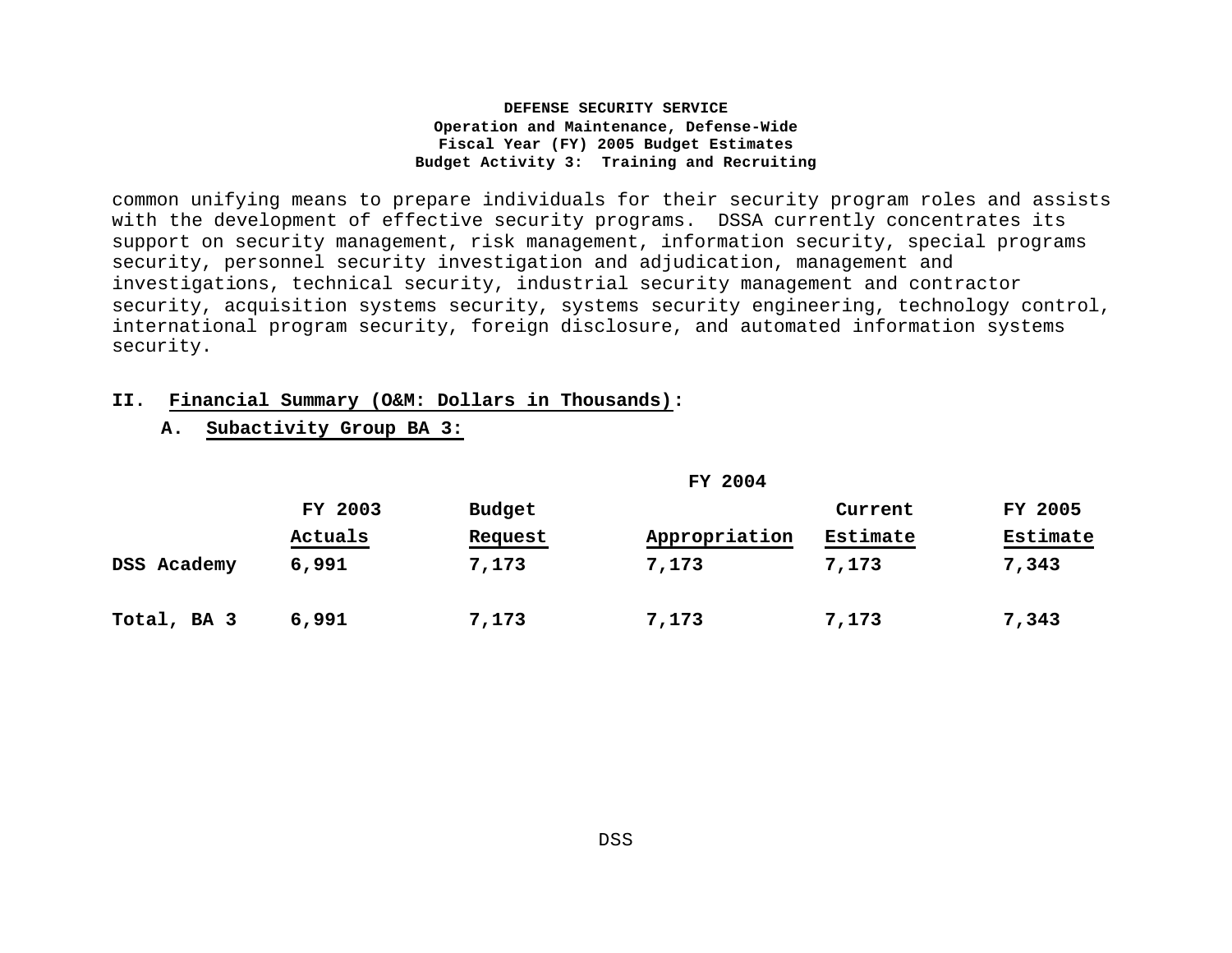## **DEFENSE SECURITY SERVICE**

**Operation and Maintenance, Defense-Wide Fiscal Year (FY) 2005 Budget Estimates Budget Activity 3: Training and Recruiting**

| B. Reconciliation Summary (\$000):               | Change | Change<br>FY 2004/2004 FY 2004/2005 |
|--------------------------------------------------|--------|-------------------------------------|
| 1. Baseline Funding                              | 7,173  | 7,173                               |
| Congressional Adjustments (Distributed)          |        |                                     |
| Congressional Adjustments (Undistributed)        |        |                                     |
| Congressional Adjustments (General Provisions)   |        |                                     |
| Congressional Earmark Billpayer                  |        |                                     |
| 2. Appropriated Amount(Subtotal)                 | 7,173  |                                     |
| Adjustments to Meet Congressional Intent         |        |                                     |
| Across-the-board Reduction (Rescission)          |        |                                     |
| Approved Reprogrammings/Transfers                |        |                                     |
| 3. Emergency Supplemental (P.L. 108-106)         |        |                                     |
| Less Emergency Supplemental (P.L. 108-106)<br>4. |        |                                     |
| 5. Price Change                                  | 32     | 143                                 |
| 6. Program Changes                               | $-32$  | 27                                  |
| 7. Current Estimate                              | 7,173  | 7,343                               |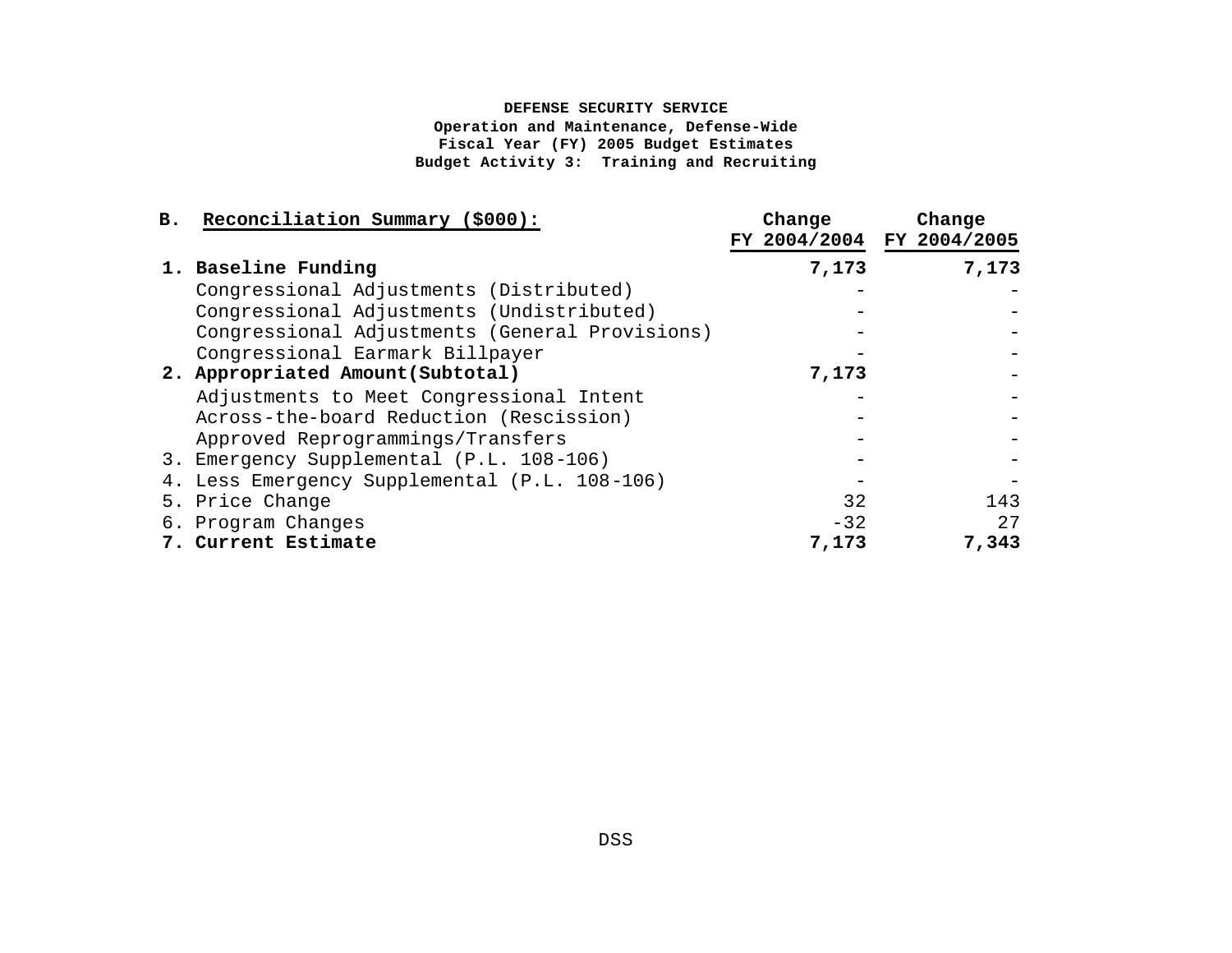| Reconciliation of Increases and Decreases:<br>$\mathsf{C}$ .                   | Amount | Total |
|--------------------------------------------------------------------------------|--------|-------|
| FY 2004 Budget Request                                                         |        | 7,173 |
| Price Change<br>1.<br>Program Change: Reduce Planned Growth in Student<br>2.   | 32     | 32    |
| Outputs in order to Finance Price Growth<br>(32)                               | (32)   |       |
| FY 2004 Current Estimate                                                       |        | 7,173 |
| Price Change<br>3.<br>Program Change: Increase Student Output in Support<br>4. | 143    | 143   |
| of DoD Security Education                                                      | 27     | 2.7   |
| FY 2005 Budget Request                                                         |        | 7,343 |

# **IV. Performance Criteria and Evaluation Summary:**

# **Performance Metrics and Workload**

|    |                                                      | FY 2003 | FY 2004 | FY 2005 |
|----|------------------------------------------------------|---------|---------|---------|
| Α. | Defense Security Service Academy                     |         |         |         |
|    | 1) Courses (Instructor led)                          | 37      | 28      | -28     |
|    | 2) Student Output (Course Completions (\$K))         | 7,364   | 5,017   | 5,017   |
|    | 3) Courses/Products (Distance Learning)              | 21      | 2.4     | 24      |
|    | 4) Student Output (Registrations) (K)                | 14,957  | 15,399  | 17,709  |
|    | 5) Cost per student training day (actual $\hat{y}$ ) | 261     | 269     | 277     |
|    | 6) Cost per student (Distance Learning) (\$)         | 33      | 34      | 35      |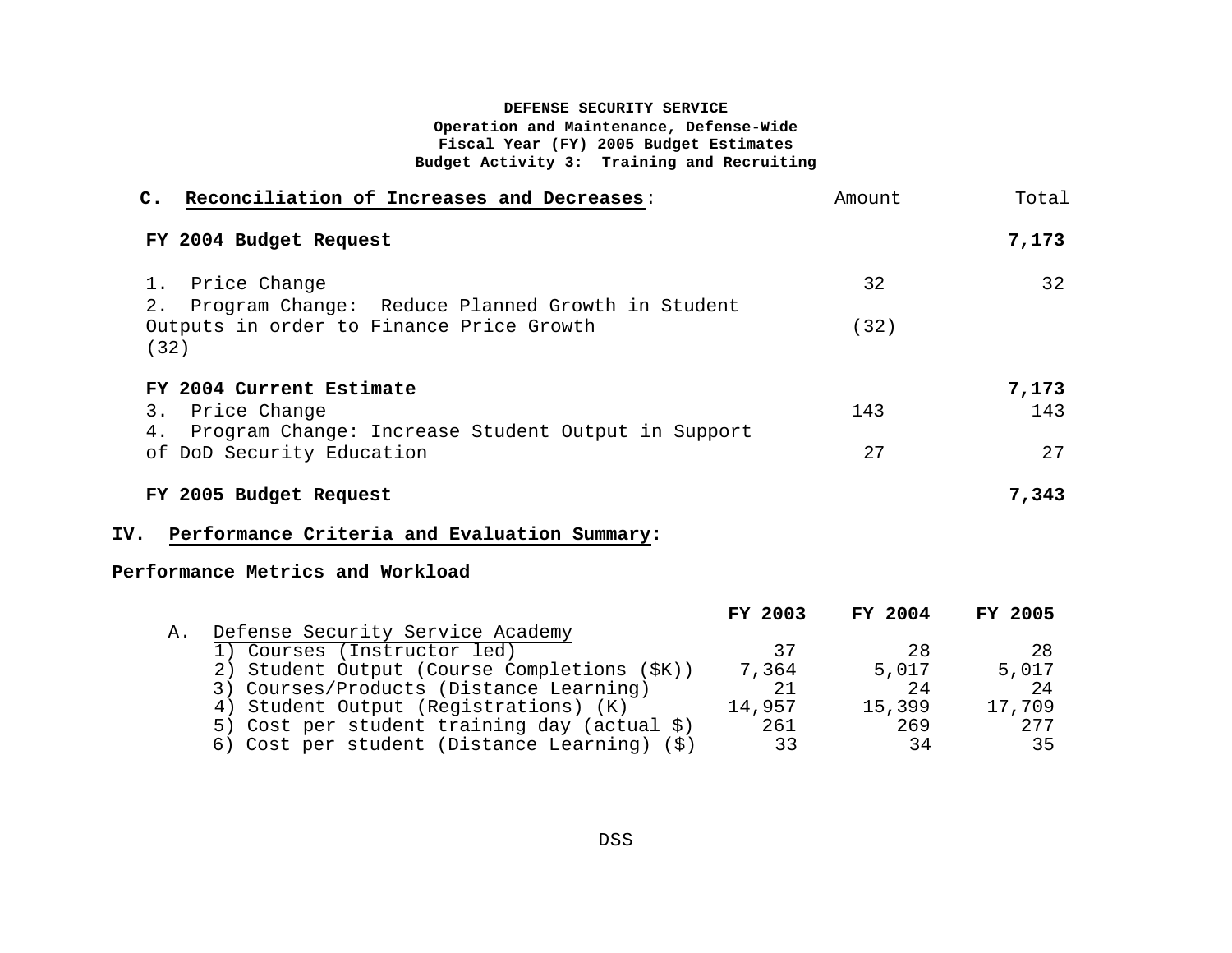DSS is using the performance metrics included in the FY 2003 Defense Resources Board Performance Contract as the basis for reporting performance metrics in this budget submission.

Summation of FY 2003: FY 2003 was an exemplary year for the DSSA. During that year, DSSA exceeded each of its performance metrics as published in the Defense Resources Board Performance Contract in addition to achieving substantial production growth as compared to FY 2002. With the understanding that maintaining high quality of instruction, courseware, and other products is of paramount importance, the Academy measures its production in terms of the number of instructor led courses produced and the number of distance learning courses and performance improvement products distributed (i.e., provided to customers). In both instances, FY 2003 was a very successful year for the Academy.

In FY 2003, DSSA exceeded its goals for both instructor-led and distance learning course completions; the goals were 4,480 and 8,050, respectively. FY 2003 performance metrics were developed prior to the end of FY 2002 and are reflected above. The FY 2004 goal for instructor-led course completions is 5,017, a 12 percent increase over the FY 2003 goal. The FY 2004 distance-learning course enrollment goal is a 15 percent increase over the FY 2003 actual. Since the distance-learning program is currently being established and developed as a transformation initiative at the DSSA, a goal of 15% growth in this category of production has been projected over the out-years. Changes in this projection will be made over time as actual year-end trend data becomes available for analysis.

The average cost per student training day is a Defense Resources Board Performance Contract Performance Metric for the DSSA. The goal for FY 2003 was established not to exceed an average of \$300 per student training day. As shown above, the FY 2003 actual average cost per training day was \$269; a number significantly under the established goal of \$300. The cost per student for Distance Learning Courses is a new metric and is estimated to be \$34 in FY 2004.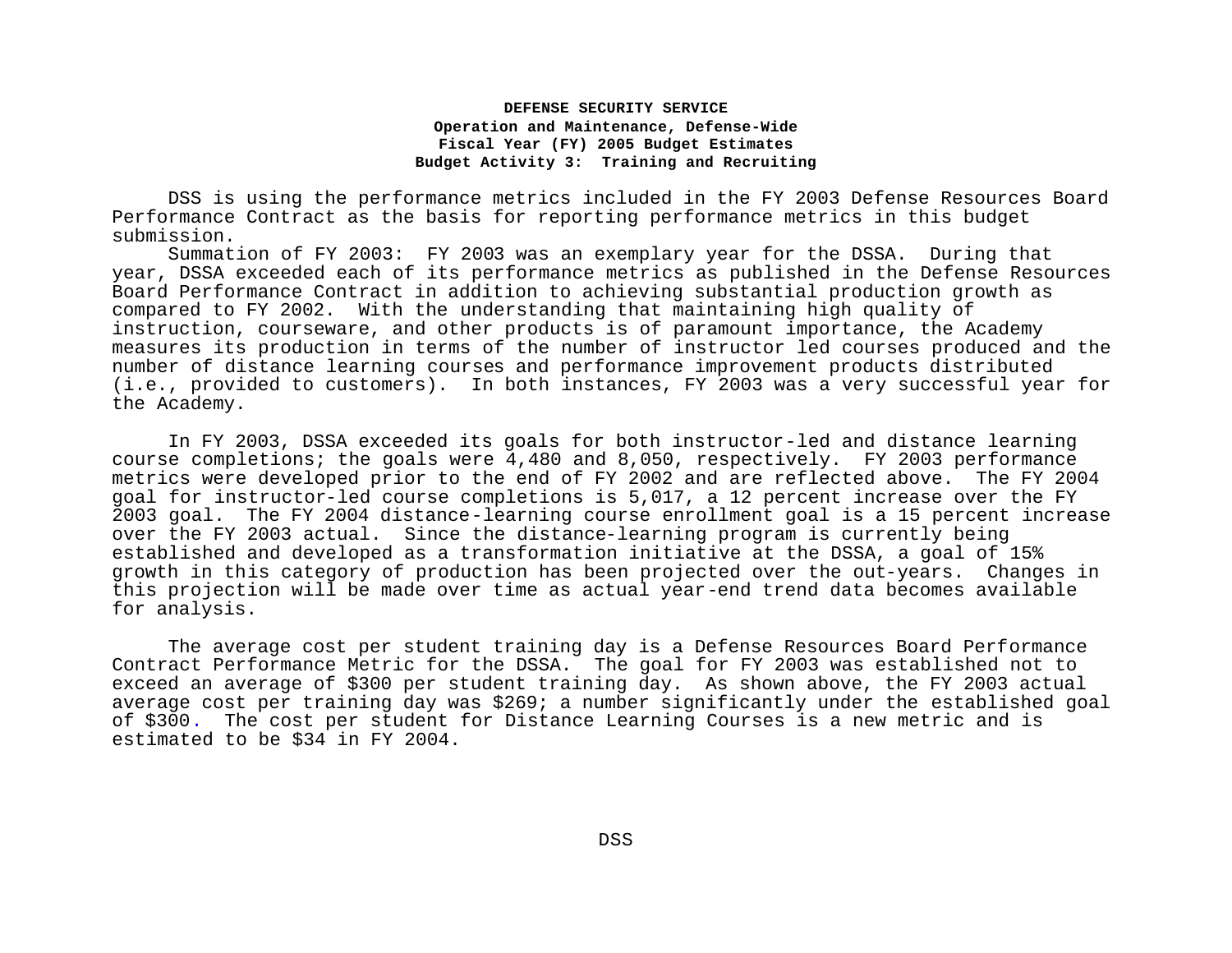#### **V. Personnel Summary:**

|                               |                 |    | $Change*$ | Change                          |
|-------------------------------|-----------------|----|-----------|---------------------------------|
|                               | FY 2004 FY 2005 |    |           | FY 2003/FY 2004 FY 2004/FY 2005 |
| Civilian End Strength (Total) | 45              | 45 | 45        | 0 <sup>1</sup>                  |
| U.S. Direct Hire              | 45              | 45 | 45        | 0                               |
| Civilian FTEs (Total)         | 45              | 45 | 45        | 0 C                             |
| U.S. Direct Hire              | 45              | 45 | 45        | . 0                             |

\* The apparent growth is the result of the transfer of the 45 DSSA personnel to the O&M, DW account from the DWCF account in which they were carried in FY 2003 and prior years. This allows O&M, DW direct financing of these personnel. There is no change to the DSSA staffing level.

#### **VI. Outyear Summary:**

| <b>FY 2006</b>                   | <b>FY2007</b> | <b>FY2008</b> | <b>FY2009</b> |
|----------------------------------|---------------|---------------|---------------|
| O&M (Dollars in Thousands) 7,543 | 7,751         | 7,965         | 8,185         |
| Civilian FTEs<br>--              |               | 4 ⊏<br>--     | 45            |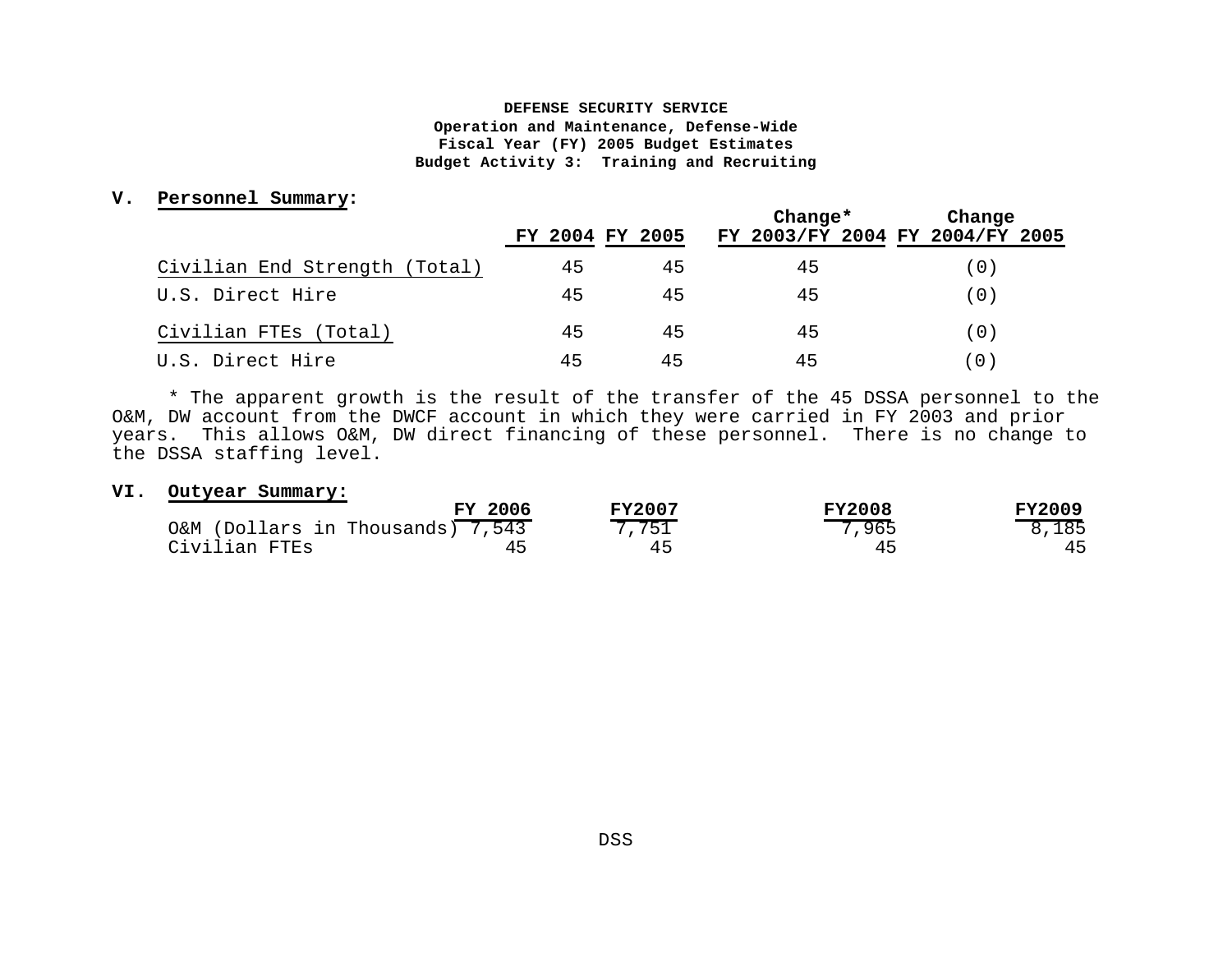# **VII. OP 32 Line Items as Applicable (Dollars in Thousands):**

| Line |                                    | FY 2003      | FY 2004<br>PRICE<br><b>GROWTH</b> | FY 2004<br>PRICE<br><b>GROWTH</b> | FY 2004<br>PROGRAM | FY 2004        | FY 2005<br>PRICE<br><b>GROWTH</b> | FY 2005<br>PRICE<br><b>GROWTH</b> | FY 2005<br>PROGRAM | FY 2005         |
|------|------------------------------------|--------------|-----------------------------------|-----------------------------------|--------------------|----------------|-----------------------------------|-----------------------------------|--------------------|-----------------|
| Item | <b>DESCRIPTION</b>                 | PROGRAM      | ℁                                 | AMT                               | <b>GROWTH</b>      | PROGRAM        | $\frac{8}{3}$                     | <b>AMT</b>                        | <b>GROWTH</b>      | PROGRAM         |
|      | Executive, General and Special     |              |                                   |                                   |                    |                |                                   |                                   |                    |                 |
| 101  | Schedules                          | $\mathsf{O}$ | 4.1%                              | $\mathbf 0$                       | 4,667              | 4,667          | 2.2%                              | 103                               | 37                 | 4,807           |
|      | Total Civilian Personnel           |              |                                   |                                   |                    |                |                                   |                                   |                    |                 |
| 199  | Compensation                       | 0            |                                   | 0                                 | 4,667              | 4,667          |                                   | 103                               | 37                 | 4,807           |
| 308  | Travel of Persons                  | $\mathbf 0$  | 1.3%                              | $\mathbf 0$                       | 169                | 169            | 1.4%                              | 2                                 | $-2$               | 169             |
| 399  | Total Travel                       | 0            |                                   | $\Omega$                          | 169                | 169            |                                   | $\overline{\mathbf{2}}$           | $-2$               | 169             |
| 401  | Service Fuel                       | $\Omega$     | 8.3%                              | $\Omega$                          | 47                 | 47             | 3.3%                              | $\overline{2}$                    | $-2$               | 47              |
|      | Locally Procured DoD Centrally     |              |                                   |                                   |                    |                |                                   |                                   |                    |                 |
|      | 417 Managed Supplies               | $\mathbf 0$  | 1.3%                              | $\mathbf 0$                       | 59                 | 59             | 1.4%                              | $\mathbf{1}$                      | $-1$               | 59              |
|      | Total Fund Supplies & Materials    |              |                                   |                                   |                    |                |                                   |                                   |                    |                 |
| 499  | Purchases                          | $\mathbf 0$  |                                   | $\mathbf 0$                       | 106                | 106            |                                   | $\overline{a}$                    | $-2.377$           | 106             |
| 508  | Furniture and Office Equipment     | $\Omega$     | 1.3%                              | $\Omega$                          | $\Omega$           | $\Omega$       | 1.4%                              | $\Omega$                          | $\Omega$           | $\mathbf 0$     |
| 599  | Total Fund Equipment Purchases     | 0            |                                   | $\mathbf 0$                       | $\mathbf 0$        | $\mathbf 0$    |                                   | 0                                 | $\mathbf 0$        | $\Omega$        |
|      | 649 Air Force Information Services | $\Omega$     | 8.7%                              | $\mathbf 0$                       | 338                | 338            | 2.8%                              | 9                                 | $-9$               | 338             |
|      | Communications Services (DISA)     |              |                                   |                                   |                    |                |                                   |                                   |                    |                 |
| 671  | Tier <sub>2</sub>                  | $\mathbf 0$  | 0.0%                              | $\mathbf 0$                       | 21                 | 21             | $-1.0$ %                          | $\mathbf 0$                       | $\mathbf 0$        | 21              |
|      | Defense Financing and Accounting   |              |                                   |                                   |                    |                |                                   |                                   |                    |                 |
| 673  | Service                            | $\Omega$     | 14.2%                             | $\Omega$                          | $\mathbf 0$        | $\Omega$       | $-0.6%$                           | $\Omega$                          | $\Omega$           | $\Omega$        |
| 699  | Total Purchases                    | $\mathbf 0$  |                                   | $\mathbf 0$                       | 359                | 359            |                                   | 9                                 | -9                 | 359             |
|      | 771 Commercial Transportation      | $\Omega$     | 1.3%                              | $\mathbf 0$                       | $\mathbf{1}$       | $\mathbf{1}$   | 1.4%                              | $\mathbf 0$                       | $\mathbf 0$        | $\mathbf{1}$    |
| 799  | Total Transportation               | 0            |                                   | $\mathbf 0$                       | $\mathbf{1}$       | $\mathbf{1}$   |                                   | 0                                 | $\Omega$           | $\mathbf{1}$    |
|      | Rental Payments to GSA Leases      |              |                                   |                                   |                    |                |                                   |                                   |                    |                 |
| 912  | (SLUC)                             | $\Omega$     | 1.7%                              | $\mathbf 0$                       | $\mathbf 0$        | $\overline{0}$ | 1.4%                              | $\mathbf 0$                       | $\mathbf 0$        | $\mathbf 0$     |
| 914  | Purchased Communications           | 0            | 1.3%                              | $\mathbf 0$                       | 59                 | 59             | 1.4%                              | $\mathbf{1}$                      | $-1$               | 59              |
| 915  | Rents (Non-GSA)                    | 0            | 1.3%                              | $\mathbf 0$                       | 817                | 817            | 1.4%                              | 11                                | $-11$              | 817             |
| 917  | Postal Services (U.S.P.S.)         | $\Omega$     | 0.0%                              | $\mathbf 0$                       | 7                  | 7              | 0.0%                              | $\mathbf 0$                       | $\mathbf 0$        | $7\overline{ }$ |
|      | Supplies & Materials (Non-         |              |                                   |                                   |                    |                |                                   |                                   |                    |                 |
| 920  | centrally managed)                 | $\Omega$     | 1.3%                              | $\mathbf 0$                       | 9                  | 9              | 1.4%                              | $\mathbf 0$                       | $\Omega$           | 9               |
| 921  | Printing & Reproduction            | $\Omega$     | 1.3%                              | $\mathbf 0$                       | 240                | 240            | 1.4%                              | 3                                 | $-3$               | 240             |
| 922  | Equipment Maintenance by Contract  | $\Omega$     | 1.3%                              | $\mathbf 0$                       | 0                  | $\Omega$       | 1.4%                              | $\Omega$                          | $\Omega$           | $\mathbf 0$     |
|      | Equipment Purchases (Non-          |              |                                   |                                   |                    |                |                                   |                                   |                    |                 |
|      | 925 centrally managed)             | $\mathbf 0$  | 1.3%                              | $\mathbf 0$                       | $\mathbf 0$        | $\mathbf 0$    | 1.4%                              | $\mathbf 0$                       | $\mathbf 0$        | $\mathbf 0$     |
| 931  | Contract Consultants               | $\Omega$     | 1.3%                              | 0                                 | 23                 | 23             | 1.4%                              | $\Omega$                          | $\mathbf 0$        | 23              |
| 989  | Other Contracts                    | 6,991        | 1.3%                              | 91                                | $-6, 367$          | 715            | 1.4%                              | 10                                | 20                 | 745             |
| 998  | Other Costs                        | $\mathbf 0$  | 1.3%                              | $\mathbf 0$                       | 1                  | 1              | 1.4%                              | $\Omega$                          | $\Omega$           | 1               |
| 999  | Total Other Purchases              | 6,991        |                                   | 91                                | $-5,211$           | 1,871          |                                   | 26                                | 4                  | 1,901           |
| 9999 | TOTAL BA 3                         | 6,991        |                                   | 91                                | 91                 | 7,173          |                                   | 143                               | 27                 | 7,343           |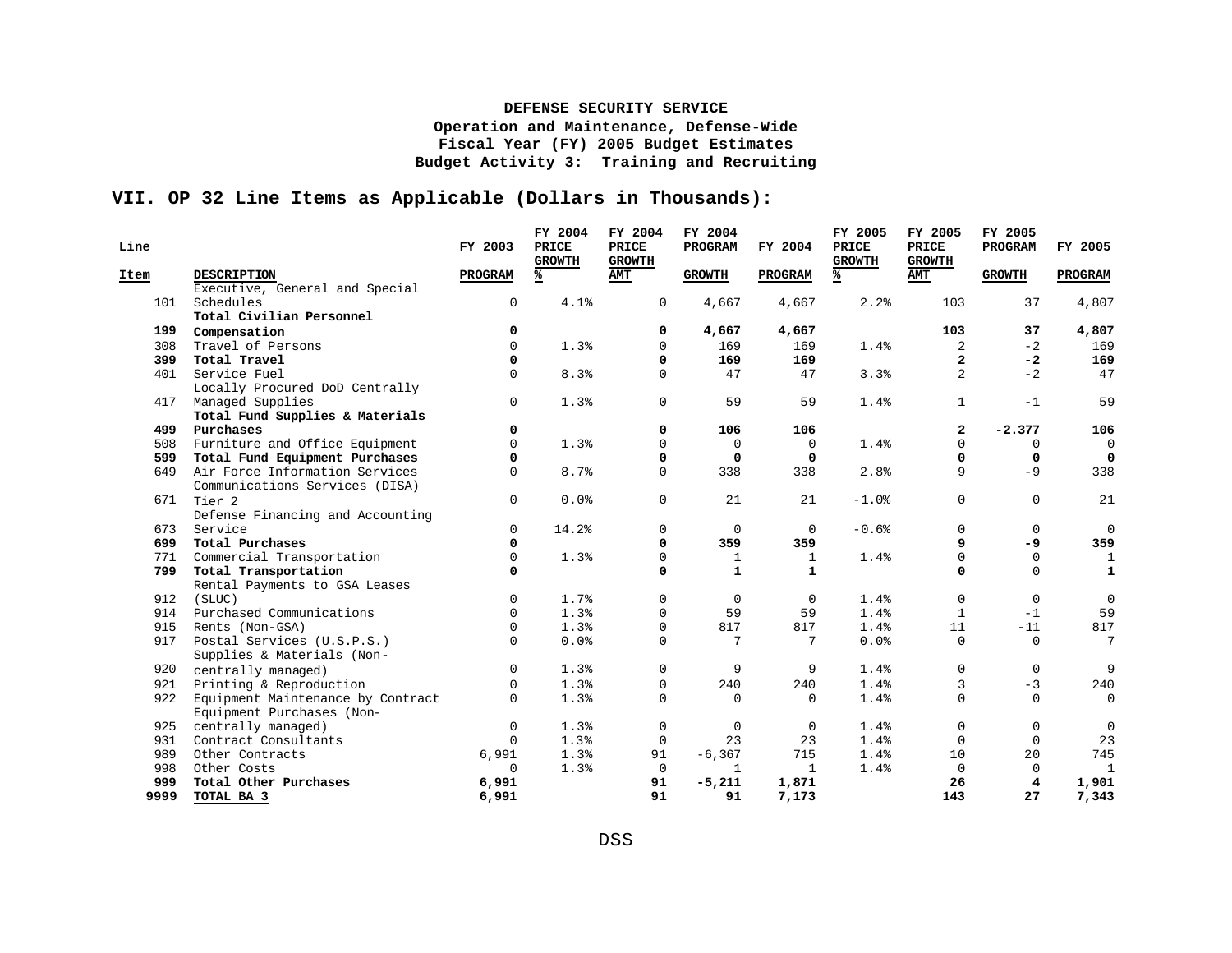\* In FY 2003, the DSSA program was executed in DSS DWCF and is reflected as a purchase from the DWCF. In FY 2004 and 2005, the program executes directly in the O&M, DW account. Actual program growth from FY 2003 to FY 2004 is \$91,000 in other contracts that directly support increased student output from the DSSA.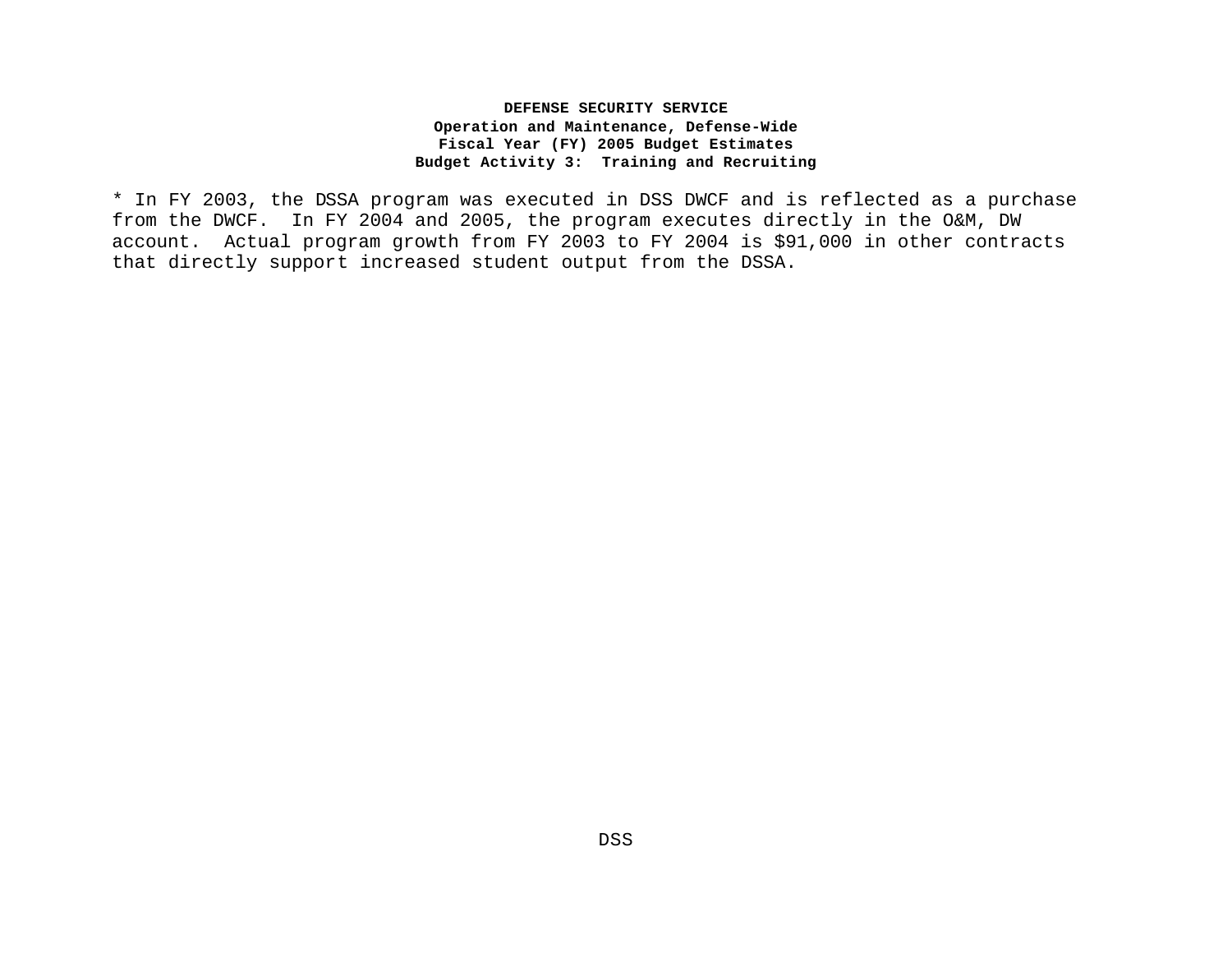# **I. Description of Operations Financed**:

The DSS serves as the Department of Defense (DoD) cognizant security authority for the National Industrial Security Program (NISP). Under the auspices of the NISP, the DSS works in partnership with industry performing on classified government contracts or engaging in classified research and development to assist them in establishing and maintaining threat-appropriate security countermeasure systems. Under assigned executive agency, DSS provides oversight, adjudication and funding for the Personnel Security Investigations (PSIs) required for contractor personnel in DoD and numerous other federal Agencies. DSS has several mission areas and programs:

#### **(1) National Industrial Security Program (NISP)**

|         | (Dollars in Thousands) |                |
|---------|------------------------|----------------|
| FY 2003 | <b>FY 2004</b>         | <b>FY 2005</b> |
| 40,400  | 41,485                 | 48,709         |

The primary focus of the DSS' industrial security efforts is to support the DoD implementation of the NISP. In this regard, the DSS works to advance and communicate the DoD's directives to protect classified information. The NISP ensures that private industry, while performing on classified government contracts, properly secures/safeguards the related classified and sensitive information in its possession and controls employee access to the information. Industrial security is the integration of information, personnel, and physical security principles applied to the protection of classified information entrusted to industry.

The DSS administers the NISP on behalf of the DoD and 24 other Federal Government departments and agencies, to include the Departments of Homeland Security, State and Justice. The objective of industrial security is to ensure that security systems are established and maintained to: (1) deter and detect acts of espionage; and (2) counter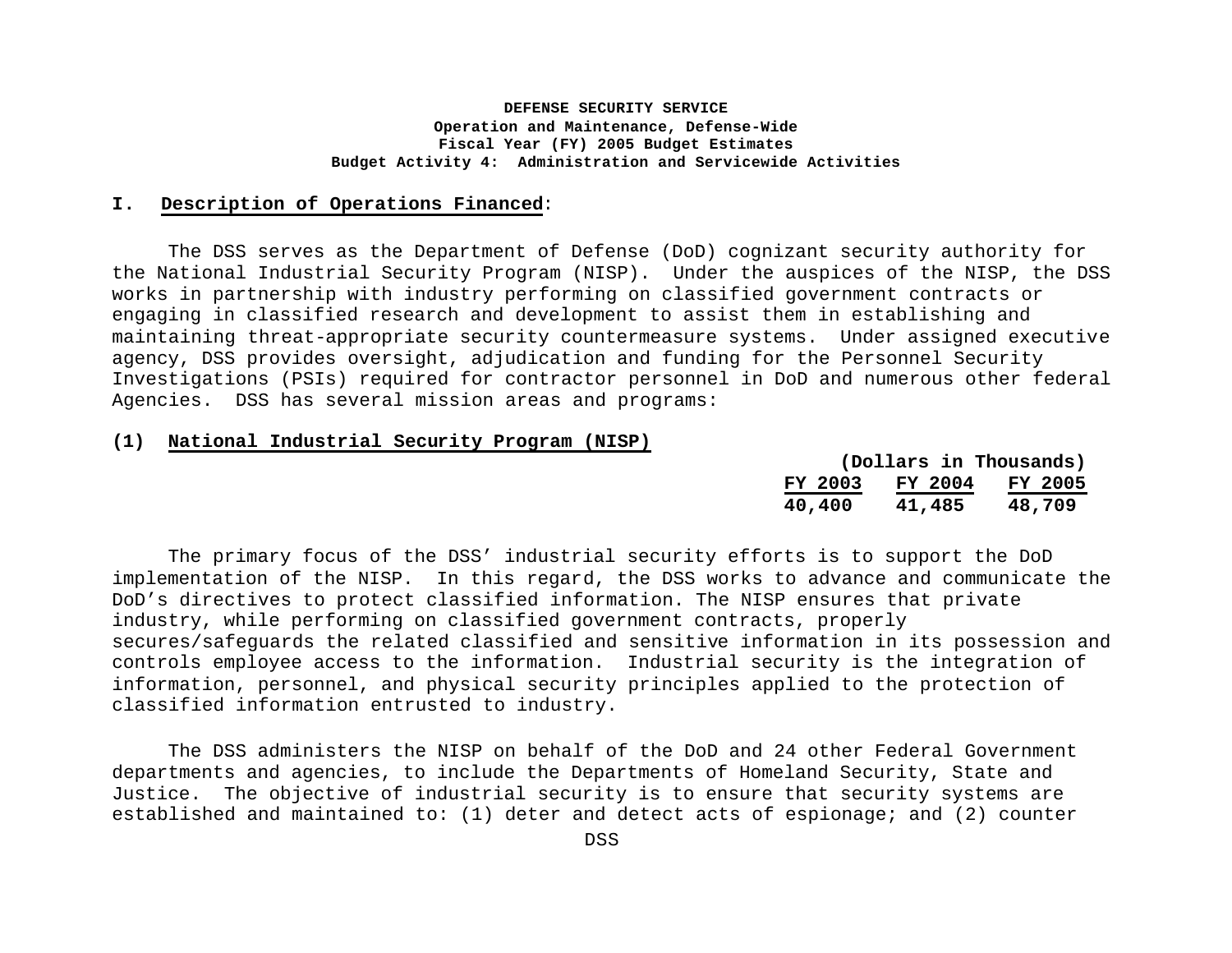the threat posed by traditional and nontraditional adversaries who target the classified information in the hands of industry. The DSS provides proactive, full-service industrial security countermeasure support to more than 12,000 cleared contractor facilities.

DSS Industrial Security Representatives (ISRs) work with their government contractors to (1) provide threat information for the early detection and referral of cases of potential espionage and (2) to assist industry in the recognition and reporting of foreign intelligence collection attempts. DSS IRSs and the DSS Counter-Intelligence Office work closely with other federal agencies to protect classified information. DSS utilizes its information system security professionals (ISSPs) to educate cleared government contractors and develop countermeasures to unauthorized access to information systems that process classified information. The NISP also processes international visit requests, maintains oversight for certain Special Access Programs in industry and provides support to the Defense Threat Reduction Agency in connection with Arms Control Treaties.

 In addition to the NISP, the DSS also has involvement or responsibility with aspects of the following three other industrially oriented security programs. The Arms, Ammunition and Explosives Program provides protection of sensitive conventional arms, ammunition and explosives in the custody of, or produced by, contractors associated with the DoD. The Critical Infrastructure Protection Program promotes the security of facilities that provide critical industrial production and services, thereby, ensuring emergency mobilization preparedness capability. The DSS executes its responsibility for Research and Technology Protection (RTP) within the cleared defense industrial base.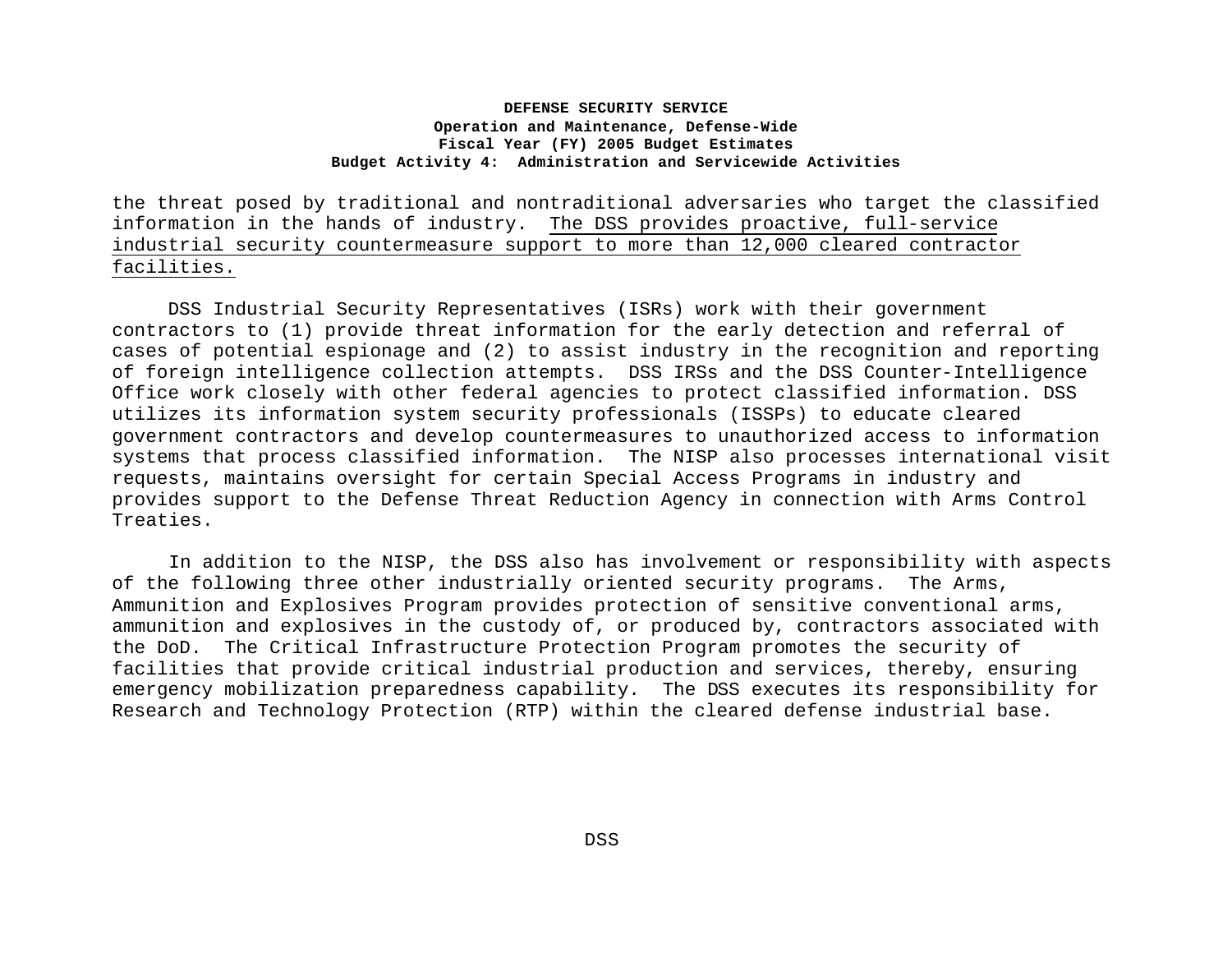#### **(2) Personnel Security Investigations for Industry**

|          | (Dollars in Thousands) |         |
|----------|------------------------|---------|
| FY 2003* | FY 2004** FY 2005      |         |
| 129,854  | 110,900                | 117,800 |

\* Includes FY 2003 emergency supplemental funding.

\*\* Excludes FY 2004 emergency supplemental funding (\$38,461 million).

As part of its role as executive agent for the NISP program, DSS centrally programs for and manages the costs of personnel security investigations for all industry personnel in support of DoD and multiple other federal agencies. Since contractor personnel often are employed on projects in support of many agencies, this centralized financing program provides an economy of scale for federal requirements and dramatically reduces the overhead management requirements in the federal sector. The funding will be provided to the Office of Personnel Management that will accomplish the personnel security investigations. In FY 2003, supported with \$12.2 million of supplemental funding, the DSS financed 148,998 contractor PSIs. As a result of the global war on terror and the outsourcing of federal workload, the number of clearances required has increased annually since 2001. In addition, the mix of clearances has changed since 2001 with more comprehensive clearances required at a greater cost per clearance. In FY 2004, funded contractor PSI requirements will grow to over 165 thousand. A portion of the surge in workload is attributed to the war effort and financed with \$33.9 million of supplemental funding. In FY 2005, continued growth in the number of contractor clearances may be required to support continued government wide requirements in support of the global war on terror. The current request supports an industry PSI caseload of approximately 130,000 cases.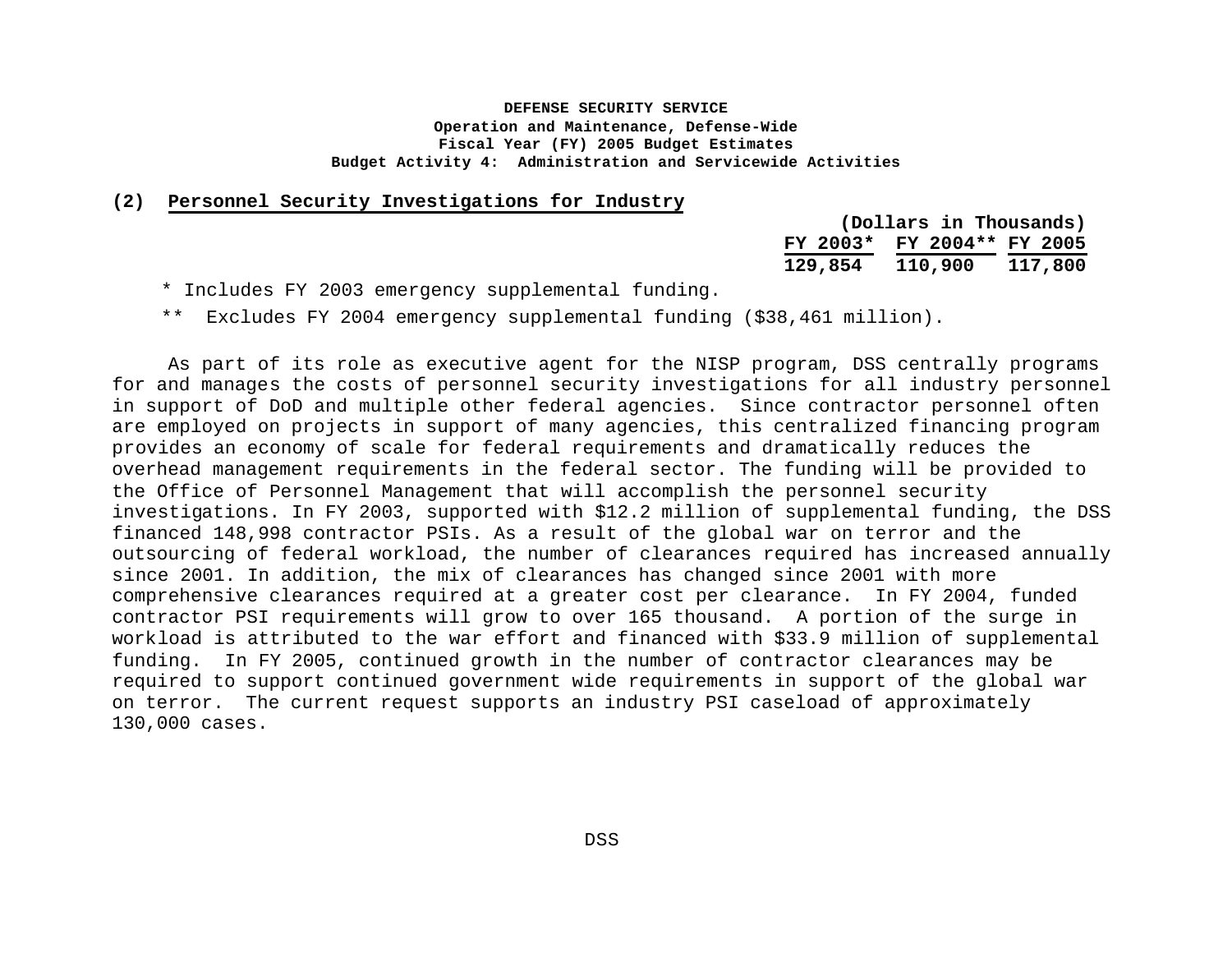#### **(3) Foreign Counterintelligence Program (FCIP)**

|          | (Dollars in Thousands) |  |       |
|----------|------------------------|--|-------|
| FY 2003* | FY 2004** FY 2005      |  |       |
| 3,017    | 1,735                  |  | 1,798 |

\* Includes FY 2003 supplemental funding.

\*\* Excludes FY 2004 emergency supplemental funding (\$1.458 million).

The DSS budget includes funds for counterintelligence activities in support of the national industrial security mission, essential headquarters activities in support of the Agency and its transition to a new business environment, and support to the implementation of the DoD Information System for Security that is being developed under U.S. Air Force program management and investment funding.

 **(4) Defense Joint Counterintelligence Program (DJCIP)**

|     |     | (Dollars in Thousands)  |
|-----|-----|-------------------------|
|     |     | FY 2003 FY 2004 FY 2005 |
| 667 | 667 | 679                     |

The program includes the costs of personnel, hardware, software, and data correlation tools.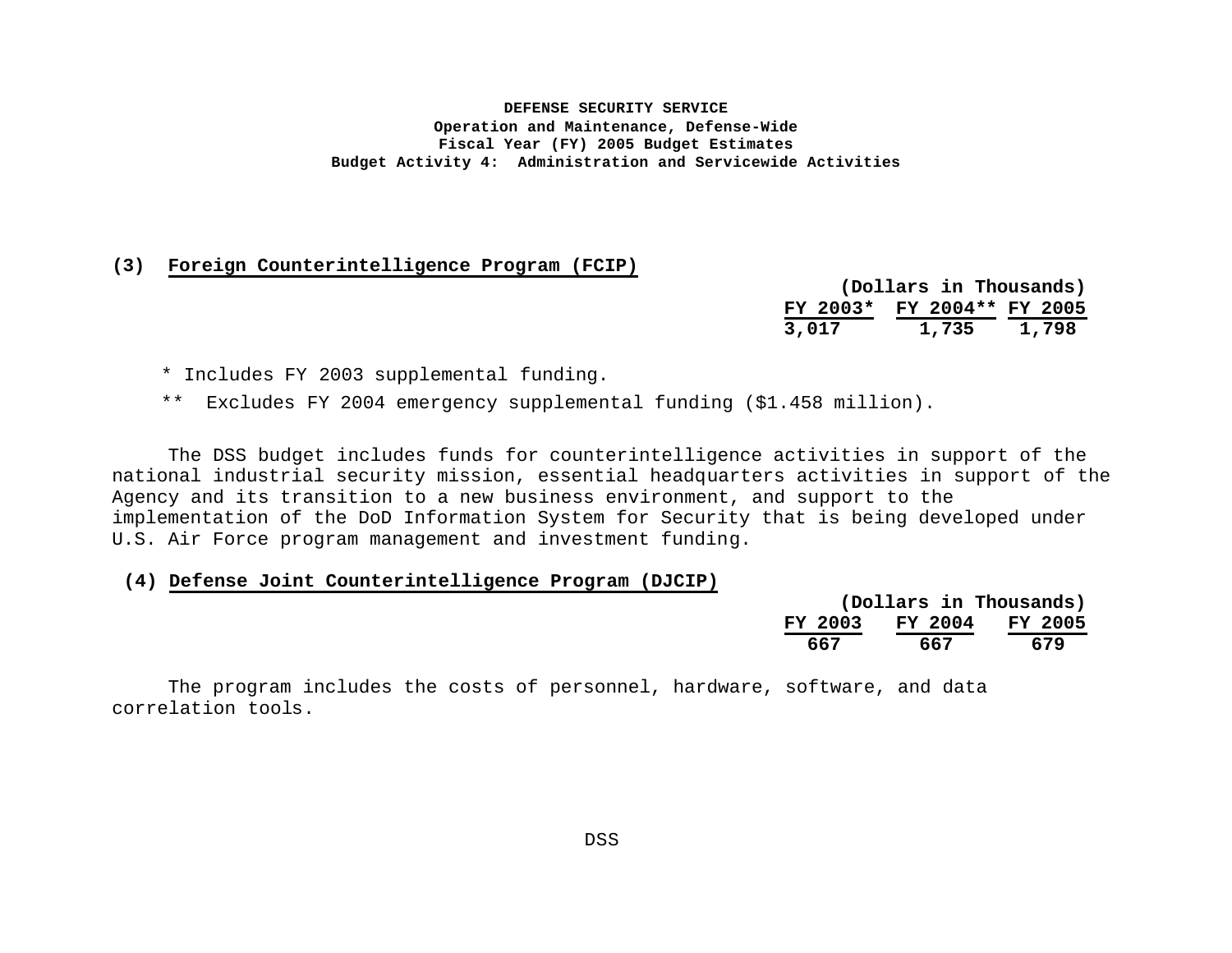#### **(5) Collaborative Adjudication Services (CAS)**

|         |                | (Dollars in Thousands) |
|---------|----------------|------------------------|
| FY 2003 | <b>FY 2004</b> | <b>FY 2005</b>         |
| 18,500  | 20,720         | 24,164                 |

The CAS supports the adjudication of the industrial personnel clearances as well as the operation of the Defense Industrial Security Clearance Office (DISCO). The DISCO, located in Columbus, Ohio, processes and grants facility security clearances to industrial facilities sponsored for clearance by the DoD for the 24 federal agencies supported by DSS under the NISP. In addition, the DISCO adjudicates and issues personnel security clearances for the cleared industrial community. The DISCO operates a customer service activity that provides information and assistance to industrial facilities, DoD activities, other agencies and the general public.

#### **(6) Support of the DoD Information System for Security**

|         | (Dollars in Thousands) |         |
|---------|------------------------|---------|
| FY 2003 | FY 2004                | FY 2005 |
| o       | 15,000                 | 15,000  |

In FY 2004, activities will include development of the requirements and architecture to support the implementation of an integrated solution for a DoD Information System for Security. This effort will ensure that the development of the future system is compliant with the Clinger-Cohen processes as well as the personnel, facilities and information management segments of the DoD architecture that embodied in the Business Management Modernization Program (BMMP). Information requirements will include support to the DoD total security infrastructure, specifically, information; industrial; personnel; education/training, and awareness. These efforts will feed the actual development of the system under the USAF Program Manager. Technically, the system requirements will comply with DoD standards for e-commerce and will be web-based and web-enabled using web portals as the gateway and supportable via multiple network classifications. Additionally, it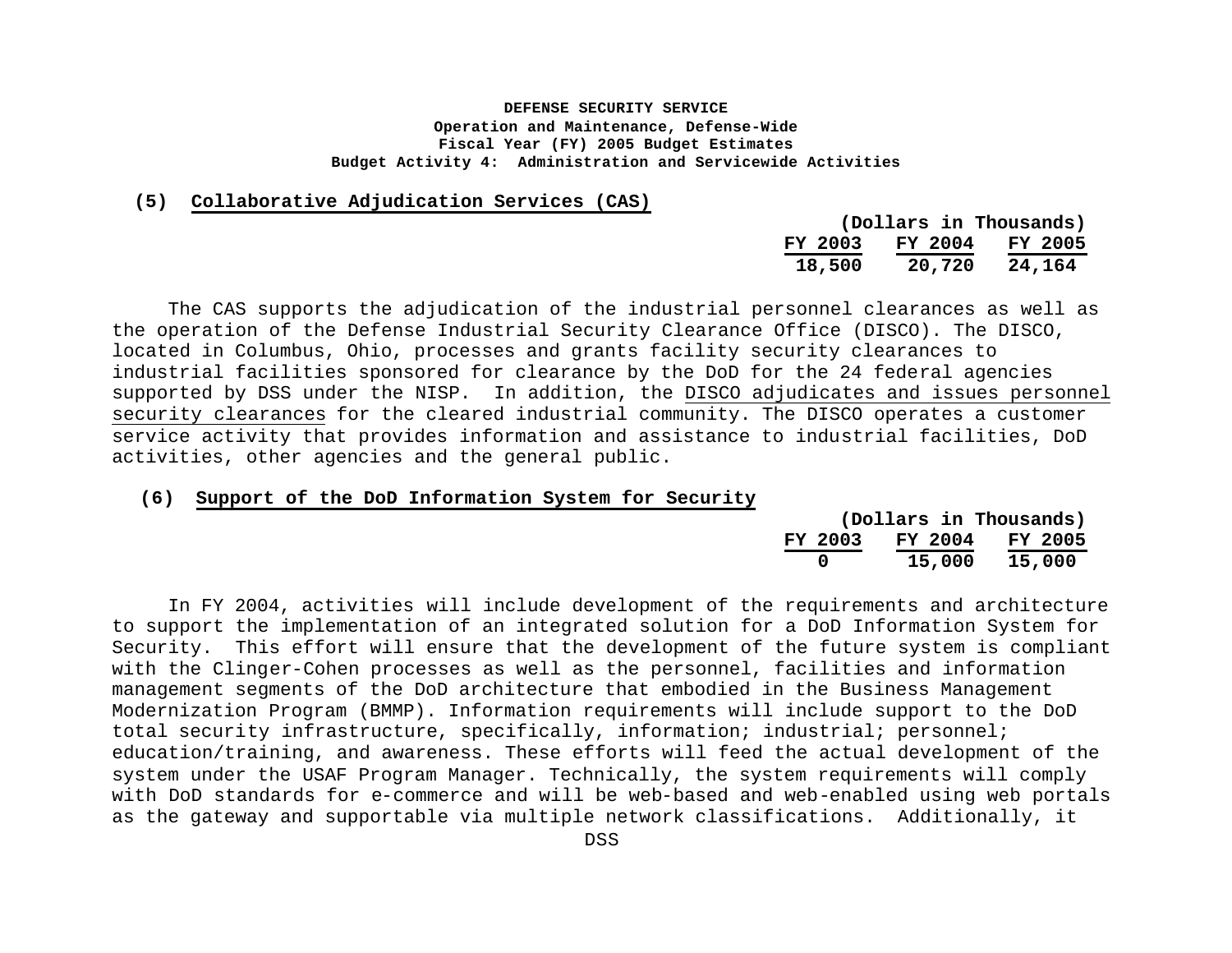will be the DoD gateway to the various e-Gov initiatives mandated by the President's Management Agenda for Internal efficiency and effectiveness. The DoD Information System for Security is being developed under U.S. Air Force program management. Development funding is included in the Air Force investment budget. The FY 2005 DSS request includes funds that will be used to sustain the system as fielded.

#### **(7) Support for Closure of the DSS Defense Working Capital Fund**

|         |         | (Dollars in Thousands) |         |
|---------|---------|------------------------|---------|
| FY 2003 | FY 2004 |                        | FY 2005 |
|         | n       |                        | 50,000  |

This budget request includes \$50 million in FY 2005 funds needed to support the transfer of the Personnel Security Investigation (PSI) mission to the Office of Personnel and Management (OPM), the concurrent decommissioning of the Case Control Management System (CCMS), and closure of the DSS Defense Working Capital Fund. When the DSS accounts were transferred from appropriated funds to the working capital funds, essential corpus was not provided to support such items as accrued annual leave of the employees transferred to the fund and the Federal Employees Compensation Act (FECA) payments to the Department of Labor. As a result of the decision to transfer the Department's PSI mission to the OPM in 2004, the existing DSS Working Capital Fund is to be closed as soon as possible. In order to close the fund: all obligations must be liquidated; capital assets transferred/disposed; and transfer cash to the OPM to support the long term liabilities for accrued annual leave (for the 1,855 employees who will functionally transfer with the PSI mission) and the FECA payments that are made to the Department of Labor (DOL) after a two year's time lag. The DSS Working Capital Fund account generated negative accumulated operating results. This cash deficit will be offset from the Defense Logistics Agency (DLA) working capital fund cash balance. The funding in the 2005 request will provide resources needed to support the transfer to OPM and reduce the demand for cash from the DLA.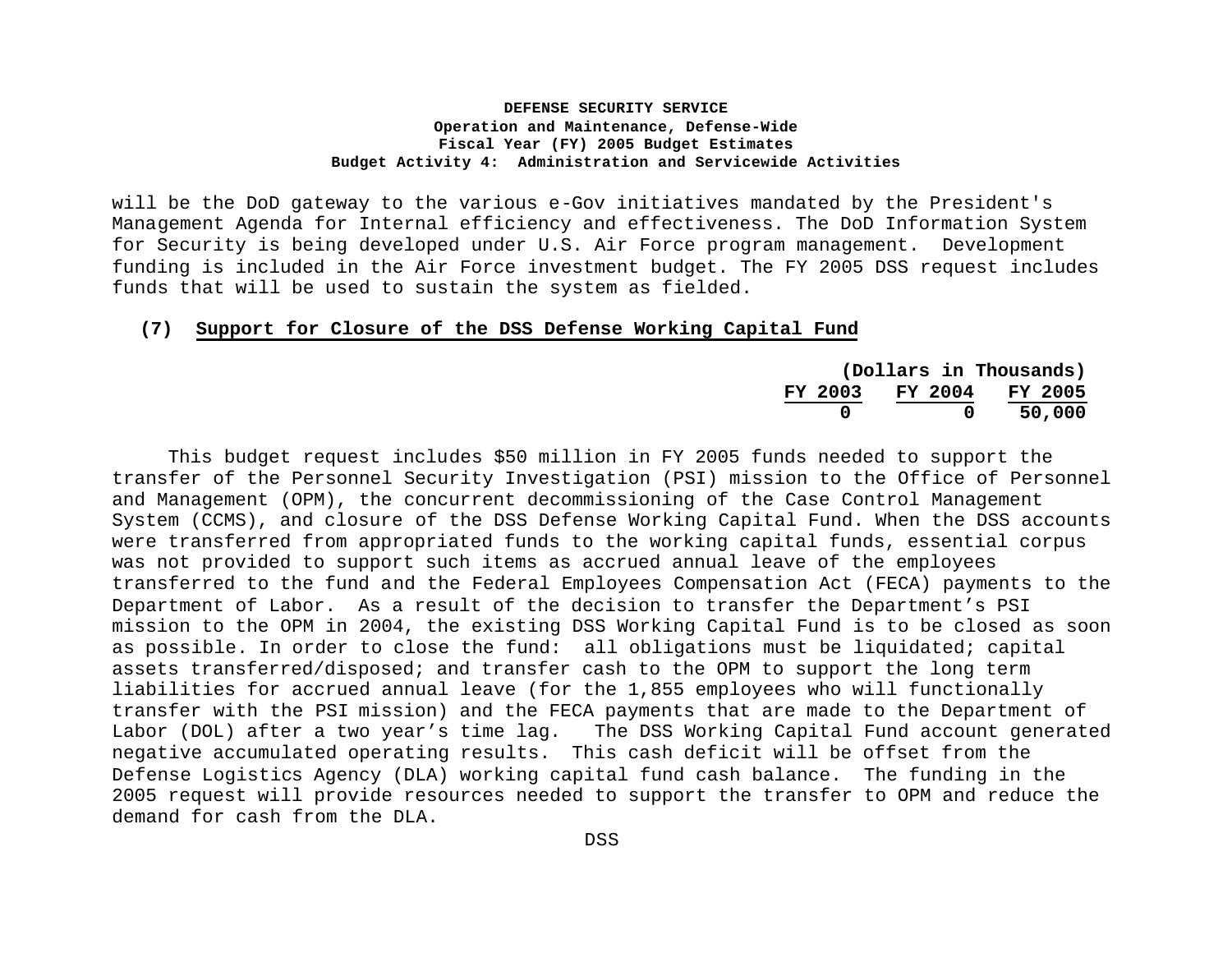#### **(8) Management Headquarters Activities**

|         |         | (Dollars in Thousands) |
|---------|---------|------------------------|
| FY 2003 | FY 2004 | FY 2005                |
| 0       | 21,268  | 18,950                 |

The DSS management headquarters elements include the Offices of the Director, Chief Information Officer, Administrative/Procurement Services, Personnel Management, Financial Management, Strategic Planning, General Counsel, Inspector General, Freedom of Information activities and Equal Employment Opportunity Office. These functions provide agency wide direction and support. In FY 2003, the functions were financed in the DSS Defense Working Capital Fund. A significantly reduced activity was transferred to the Operation and Maintenance accounts in 2004 as part of the overall transformation of the DSS and the divestiture of the Personnel Security Investigation (PSI) mission to the Office of Personnel Management. As part of the transfer, the DSS established a formal transition team to clarify the operational practices for the DSS after the transfer of PSI. The Transition Team mission has continued into FY 2004 within management headquarters activities essential to establishing DSS operations in support of its strategic vision of being "recognized and respected as a unique contributor to the security of the nation." DSS supports its vision as it performs its mission to "oversee the protection of national security assets in the hands of industry and provide integrated security services to the DoD." The management headquarters request for FY 2005 is decreased due to normalization of the requirement (termination of transition team programs).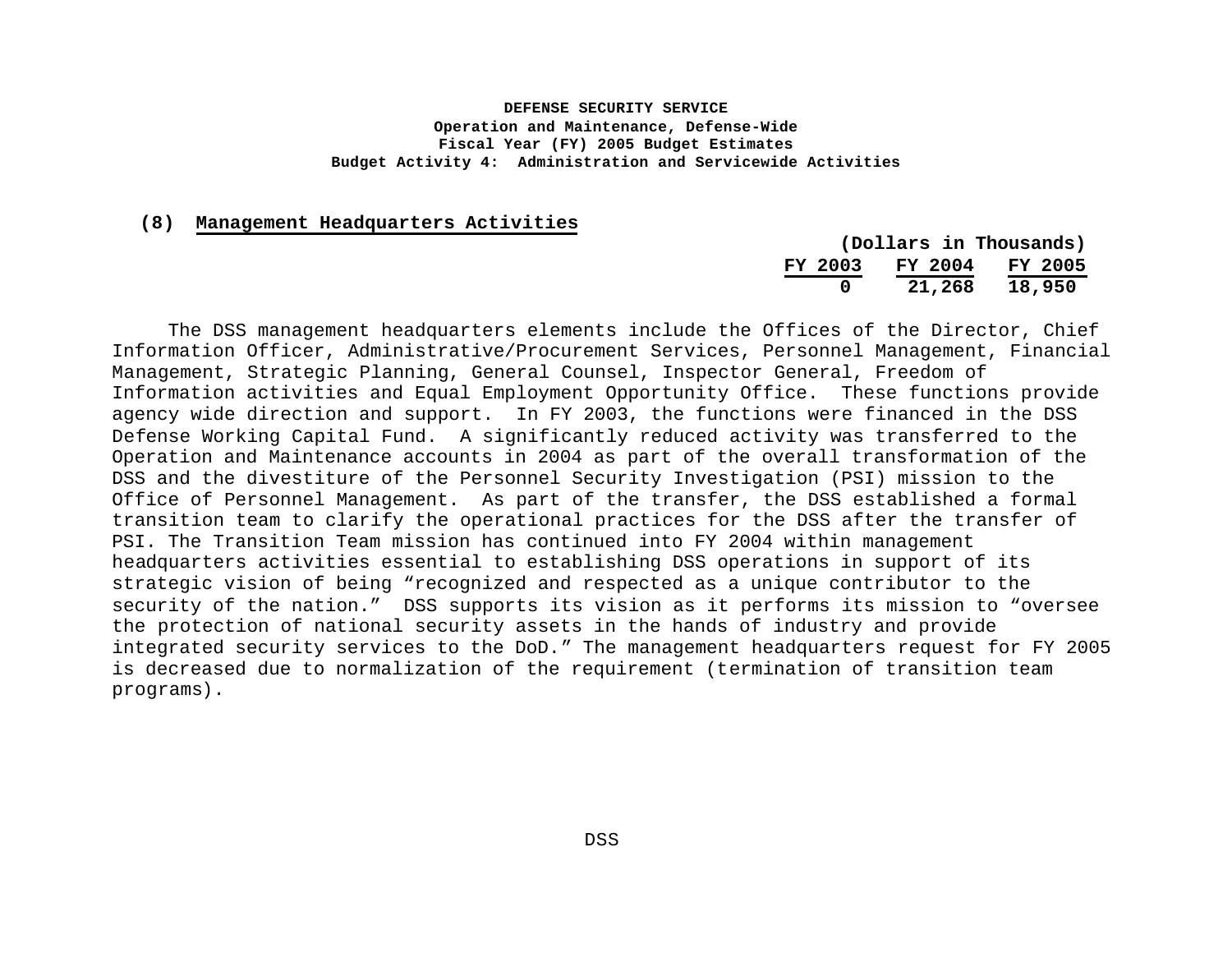# **III. Financial Summary (O&M: \$ in Thousands):**

|                                                               | FY 2004  |         |               |          |                |
|---------------------------------------------------------------|----------|---------|---------------|----------|----------------|
|                                                               | FY 2003  | Budget  |               | Current  | <b>FY 2005</b> |
|                                                               | Actuals* | Request | Appropriation | Estimate | Estimate       |
| BA 4: Administrative and Service                              |          |         |               |          |                |
| Wide Activities                                               |          |         |               |          |                |
| National Industrial Security                                  | 40,400   | 44,869  | 41,485        | 41,485   | 48,709         |
| PSI for Industry                                              | 129,854  | 84,900  | 84,900        | 110,900  | 117,800        |
| Foreign Counterintelligence                                   | 3,017    | 1,735   | 1,735         | 1,735    | 1,798          |
| Defense Joint CI Program                                      | 667      | 667     | 667           | 667      | 679            |
| Collaborative Adjudication                                    | 18,500   | 19,115  | 17,720        | 20,720   | 24,164         |
| Information System for Security                               | 0        | 15,000  | 15,000        | 15,000   | 15,000         |
| Closure of DSS Working Capital Fund                           | 0        | 0       | 0             | 0        | 50,000         |
| Management Headquarters Activities                            | 0        | 33,768  | 21,268        | 21,268   | 18,950         |
| * includes supplemental funding<br>$( $12.2 \text{ million})$ |          |         |               |          |                |
| Total BA 4                                                    | 192,438  | 200,054 | 182,775       | 211,775  | 277,100        |

DSS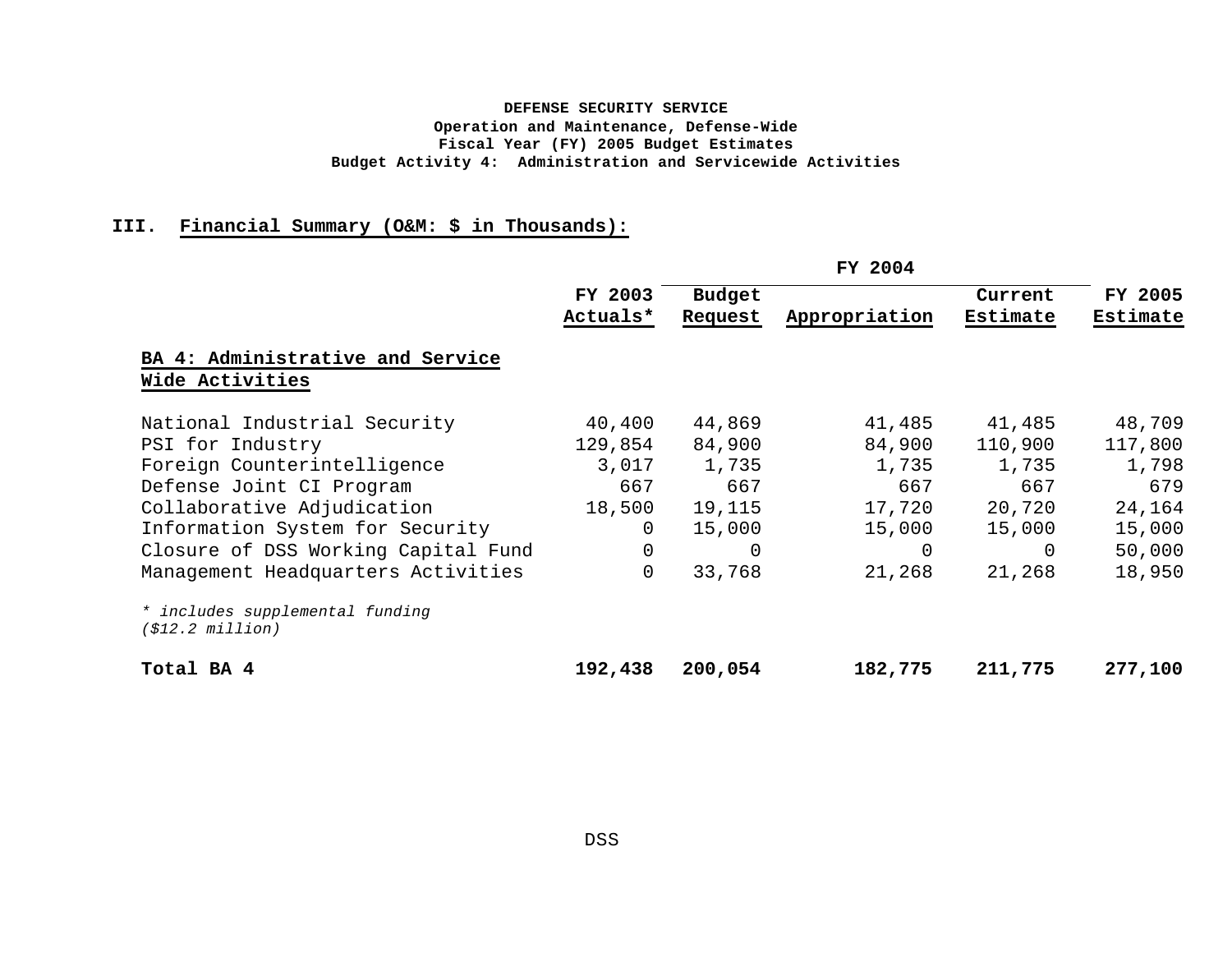# **III. Financial Summary (O&M: \$ in Thousands) (continued):**

| B. Reconciliation Summary:                     | Change<br>FY 2004/2004 | Change<br>FY 2004/2005 |
|------------------------------------------------|------------------------|------------------------|
| 1. Baseline Funding                            | 200,054                | 211,775                |
| Congressional Adjustments (Distributed)        | $-12,500$              |                        |
| Congressional Adjustments (Undistributed)      |                        |                        |
| Congressional Adjustments (General Provisions) | $-4659$                |                        |
| Congressional Earmark Billpayer                | $-120$                 |                        |
| 2. Appropriated Amount(Subtotal)               | 182,775                |                        |
| Adjustments to Meet Congressional Intent       |                        |                        |
| Across-the-board Reduction (Rescission)        |                        |                        |
| Approved Reprogrammings/Transfers              | 26,000                 |                        |
| 3. Emergency Supplemental (P.L. 108-106)       | 39,919                 |                        |
| 4. Less Emergency Supplemental (P.L. 108-106)  | $-39,919$              |                        |
| 5. Price Change                                | 609                    | 3,425                  |
| 6. Program Changes                             | 2,391                  | 61,900                 |
| 7. Current Estimate                            | 211,775                | 277,100                |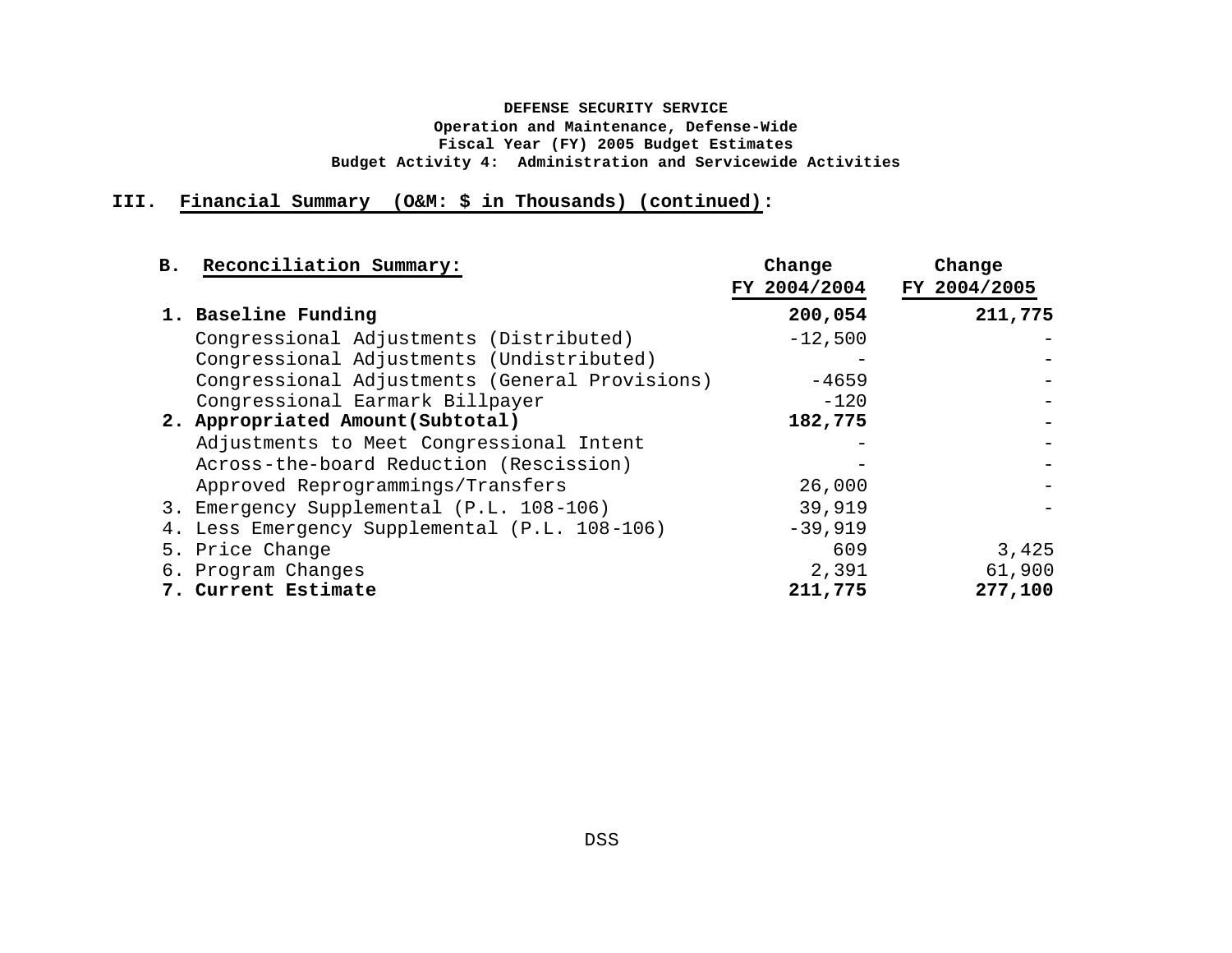| C. Reconciliation of Increases and Decreases:                                                                                                                                                                                                                                                                                                                                                                                 | Amount                       | Totals    |
|-------------------------------------------------------------------------------------------------------------------------------------------------------------------------------------------------------------------------------------------------------------------------------------------------------------------------------------------------------------------------------------------------------------------------------|------------------------------|-----------|
| FY 2004 President's Budget Request                                                                                                                                                                                                                                                                                                                                                                                            |                              | 200,054   |
| 1. Congressional Adjustments<br>a) Distributed Adjustments                                                                                                                                                                                                                                                                                                                                                                    |                              | (17, 279) |
| Reduction to DSS Growth                                                                                                                                                                                                                                                                                                                                                                                                       | (12, 500)                    |           |
| b) Undistributed Adjustments                                                                                                                                                                                                                                                                                                                                                                                                  | $\Omega$                     |           |
| c) General Provisions                                                                                                                                                                                                                                                                                                                                                                                                         |                              |           |
| Section 8094 - Professional Support Services<br>Section 8101 - Cost Growth Information Technology<br>Section 8126 - Management Efficiencies                                                                                                                                                                                                                                                                                   | (1,092)<br>(2, 637)<br>(930) |           |
| d) Congressional Earmark<br>Section 8123 - Indian Lands Environmental Impact                                                                                                                                                                                                                                                                                                                                                  | (120)                        |           |
| FY 2004 Appropriated Amount                                                                                                                                                                                                                                                                                                                                                                                                   |                              | 182,775   |
| 1. Reprogramming                                                                                                                                                                                                                                                                                                                                                                                                              | 26,000                       | 26,000    |
| Funding provided by this reprogramming supports essential<br>personnel security investigations (PSI) for contractors in<br>support of Military Department outsourcing and program<br>acquisitions based on a peacetime workload estimate.<br>This funding will support essential baseline of PSI for<br>industry personnel in support of approved core programs<br>within the DoD. It is estimated that 27,800 PSI cases will |                              |           |

be provided by these funds.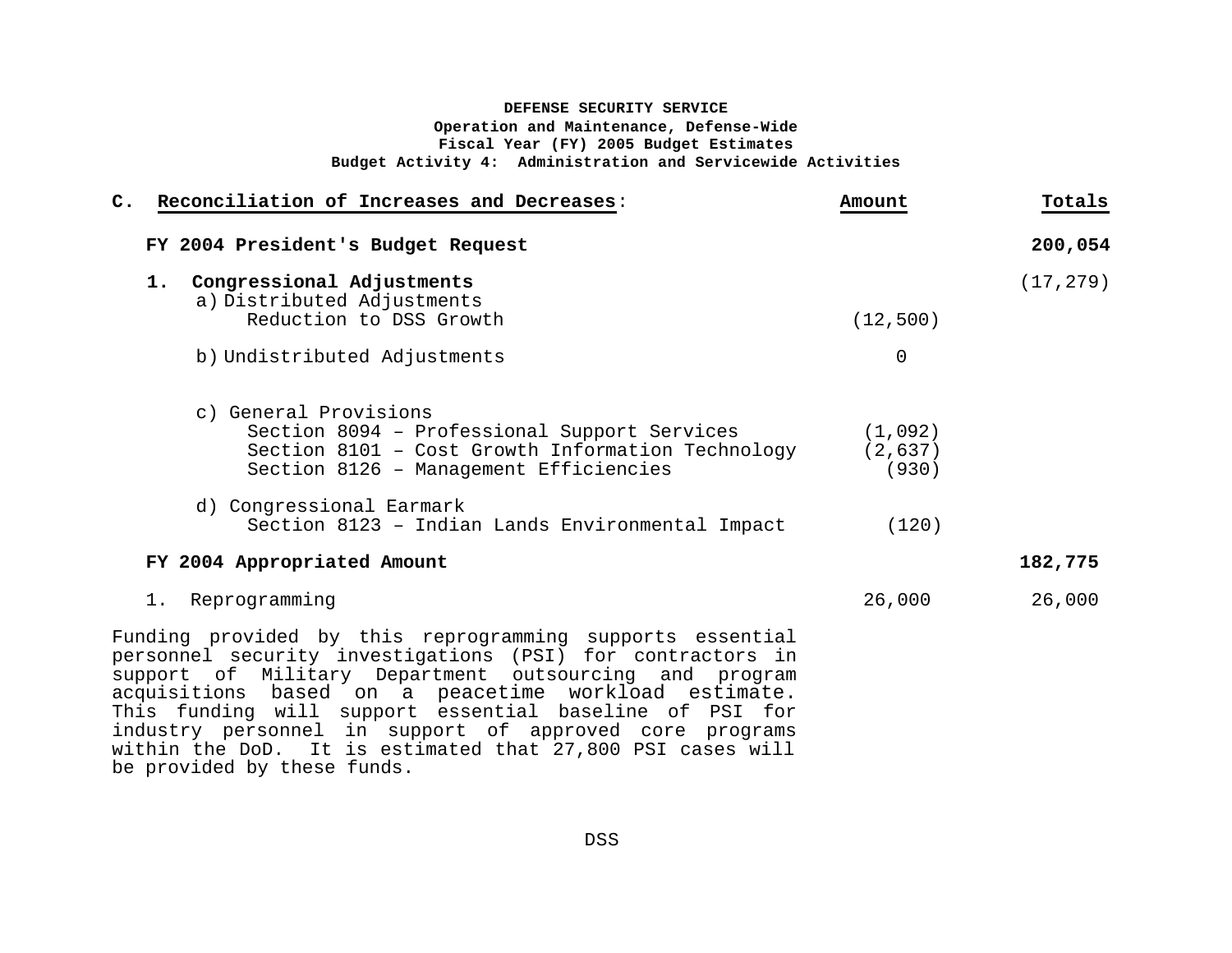2. Emergency Supplemental Appropriations Act: a) PSI for Industry Case Load and Counterintelligence Increase Associated with GWOT 39,919

Funding provides \$38.461 million for the support of additional PSI requirements above the peacetime level associated with the Global War on Terror (GWOT). Since 2001, DSS has experienced significantly increased requirements for PSI clearances from DoD and the 24 federal agencies supported under the NISP. Not only has the program experienced increase in contractor clearances required but the level of clearance needed has also increased. Both elements increase the cost of this program. It is estimated that these funds will provide 41,125 additional PSI cases in 2004. Funds in amount of \$1.458 million provided for increased workload of foreign counterintelligence efforts associated with increase in PSI caseload resulting from increased GWOT operations across the supported federal agencies. This is a memo entry only and is not included in the program base.

| 3. Price Change                                                                     | 609   | 609   |
|-------------------------------------------------------------------------------------|-------|-------|
| 4. Program Changes                                                                  |       | 2,391 |
| a) Additional Adjudicators Needed to<br>Support Growth in PSI for Industry Caseload | 3,000 |       |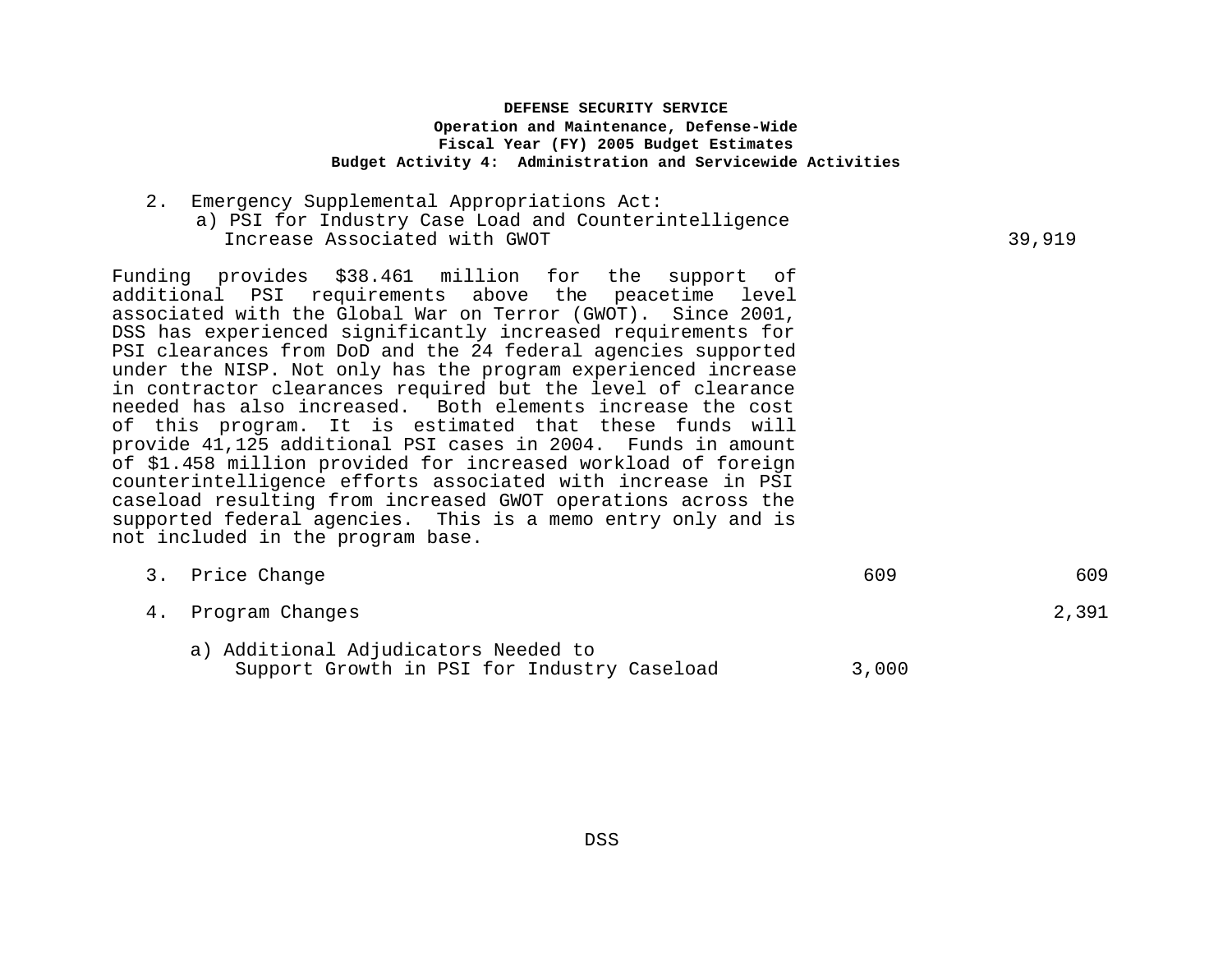The DSS Collaborative Adjudication Service (CAS) adjudicates all PSI for Industry for DoD and 24 additional agencies. These funds allow DSS to bring 40 more adjudicators on board in 2004 to support the increased case adjudication workload. Funding provides support for three quarters of the fiscal year. The balance of the annual requirements will be reflected as program growth between FY 2004 and 2005.

b) Reduction in Transition Team Support (609)

In order to generate funding needed to support additional civilian pay raises in FY 2004, the DSS had to reduce the funds available to the transition team that is leading the conversion of DSS from a PSI centered organization to a 'new' organization focused on expanded NISP missions, collaborative adjudication, leadership in security information technology and security education and awareness.

# **Revised FY 2004 Current Estimate 251,694** Less: Emergency Supplemental -39,919<br>Normalized Current Estimate for FY 2004 Normalized Current Estimate for FY 2004

- 5. Price Change 3,425 3,425 3,425
- 6. Program Decreases (2,666)
	- a) Completion of Transition Team Activities (2,666)

In FY 2004, the DSS transition team led the strategic planning for the transformed agency and directed other essential actions to establish an appropriate operational baseline for the agency. Many of the requirements were not recurring and therefore can be reduced in 2005. Included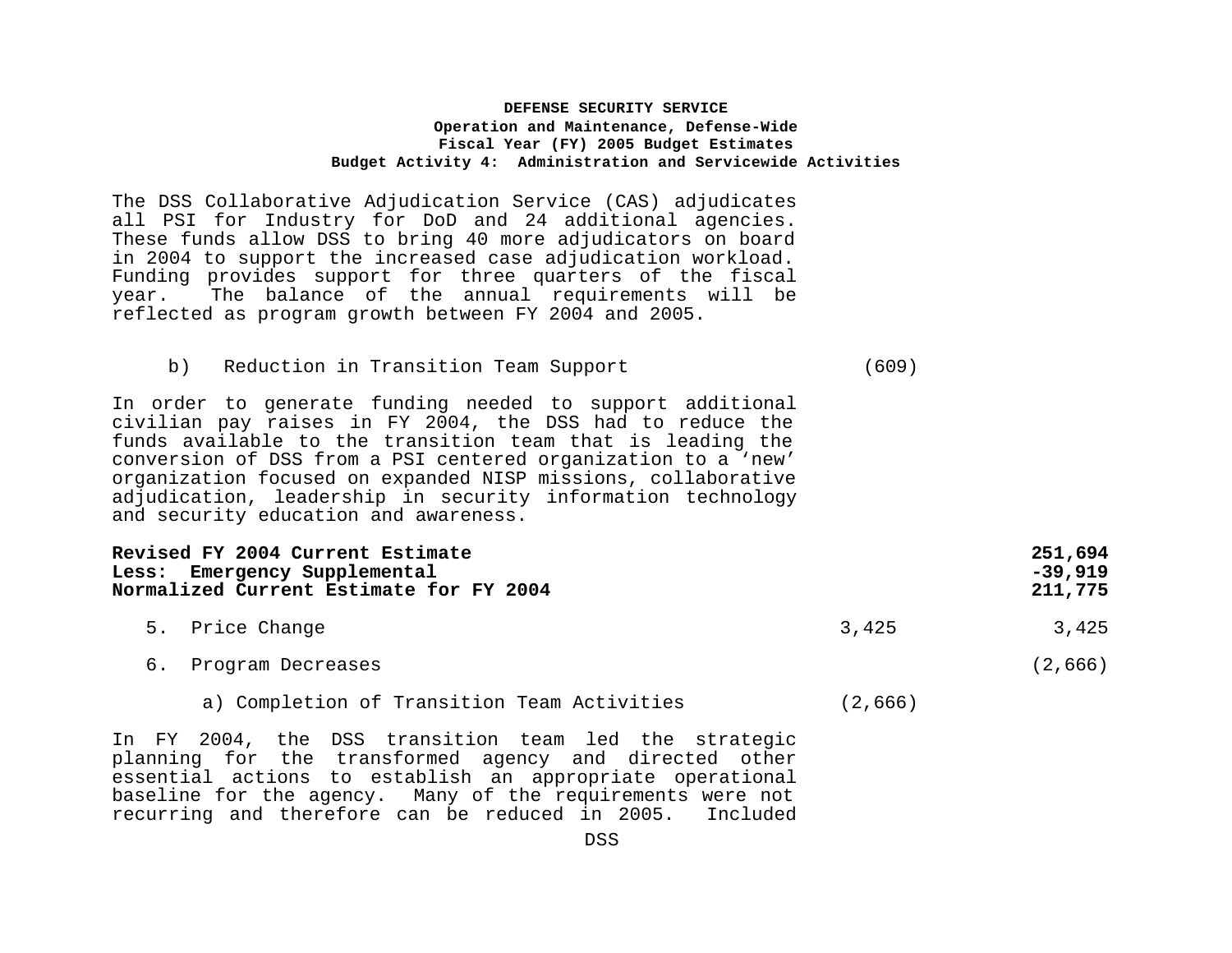among these are the initial costs of support for establishment of the DSS Balanced Scorecard, improvements to the administrative information technology baseline to reach levels required for US Air Force reimbursable information technology operational support through the Air Force Pentagon Computer Agency (AFPCA), and other limited one time costs associated with relocation of staff elements.

- 7. Program Increases 64,567
	- a) Annualization of Adjudicator Support 1,400

The DSS Collaborative Adjudication Services (CAS) adjudicates all PSI for Industry for DoD and 24 additional agencies. These funds allow DSS to bring 40 more adjudicators on board in 2004 to support the increased case adjudication workload. FY 2004 funding was provided for three quarters of the fiscal year. These funds provide the resources needed to support the 40 positions for the balance of the FY.

#### b) Support for Closing of DSS Working Capital Fund 50,000

The DSS Defense Working Capital Fund will be closed in FY 2005. In order to close the fund, all obligations must be liquidated, capital assets disposed of, and cash transferred to the OPM to support the long-term liabilities and the cash balance of the fund brought to zero balance. As a working capital fund, the DSS account generated negative accumulated operating results. This cash deficit will be supported from the Defense Logistics Agency (DLA) working capital fund cash balances. This funding will provide resources needed to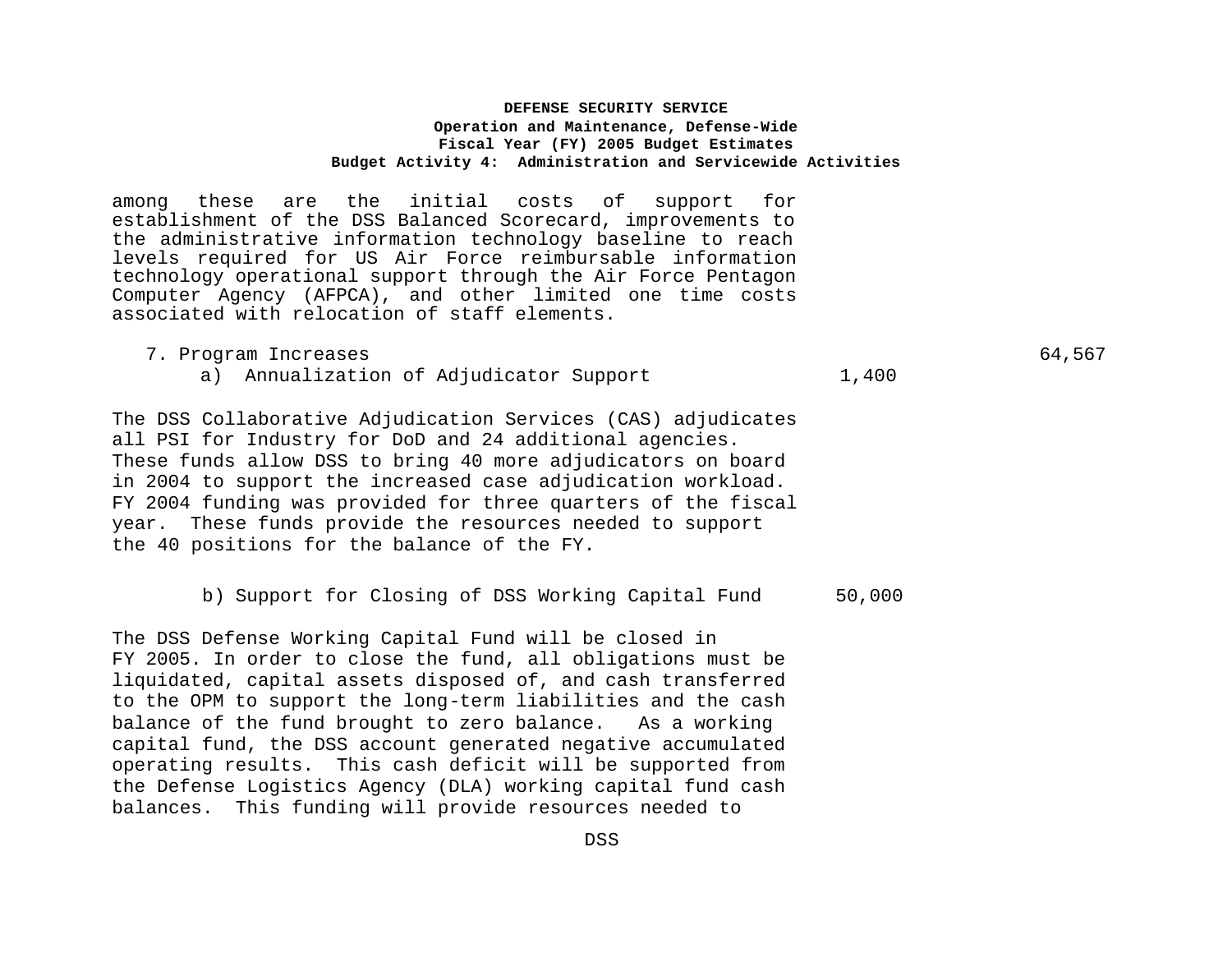support and limit DLA requirement.

c) Increase support to PSI for Industry 5,370

These funds are provided to meet demands for peacetime Personnel Security Investigations of Contractor personnel in DoD and 24 agencies supported by DSS as Executive Agent. Continued growth in clearance requirements is the result of increased outsourcing of governmental functions, expanded defense procurements, growth in contractor support within supported federal clients. These funds are estimated to support 5750 additional PSI cases.

d) Enhanced National Industrial Security Program 6,257

The NISP continues to adapt to meet continuing security challenges. These funds support the expanded NISP information assurance mission (assuring security of government information developed, maintained, and stored at contractor facilities) as well as other assigned programs. The Arms, Ammunition and Explosives Program provides protection of sensitive conventional arms, ammunition and explosives in the custody of, or produced by, contractors associated with the DoD. The Critical Infrastructure Protection Program promotes the security of facilities that provide critical industrial production and services, thereby, ensuring emergency mobilization preparedness capability. The Research and Technology Protection (RTP) addresses special security issues associated with research and technology development within the cleared defense industrial base. These programs were identified for increased funding in the strategic analysis of the DSS programs and program gaps accomplished by the DSS Transition Team. The FY 2005 program increases are the first increment of a multi-year planned improvement of security coverage in these areas.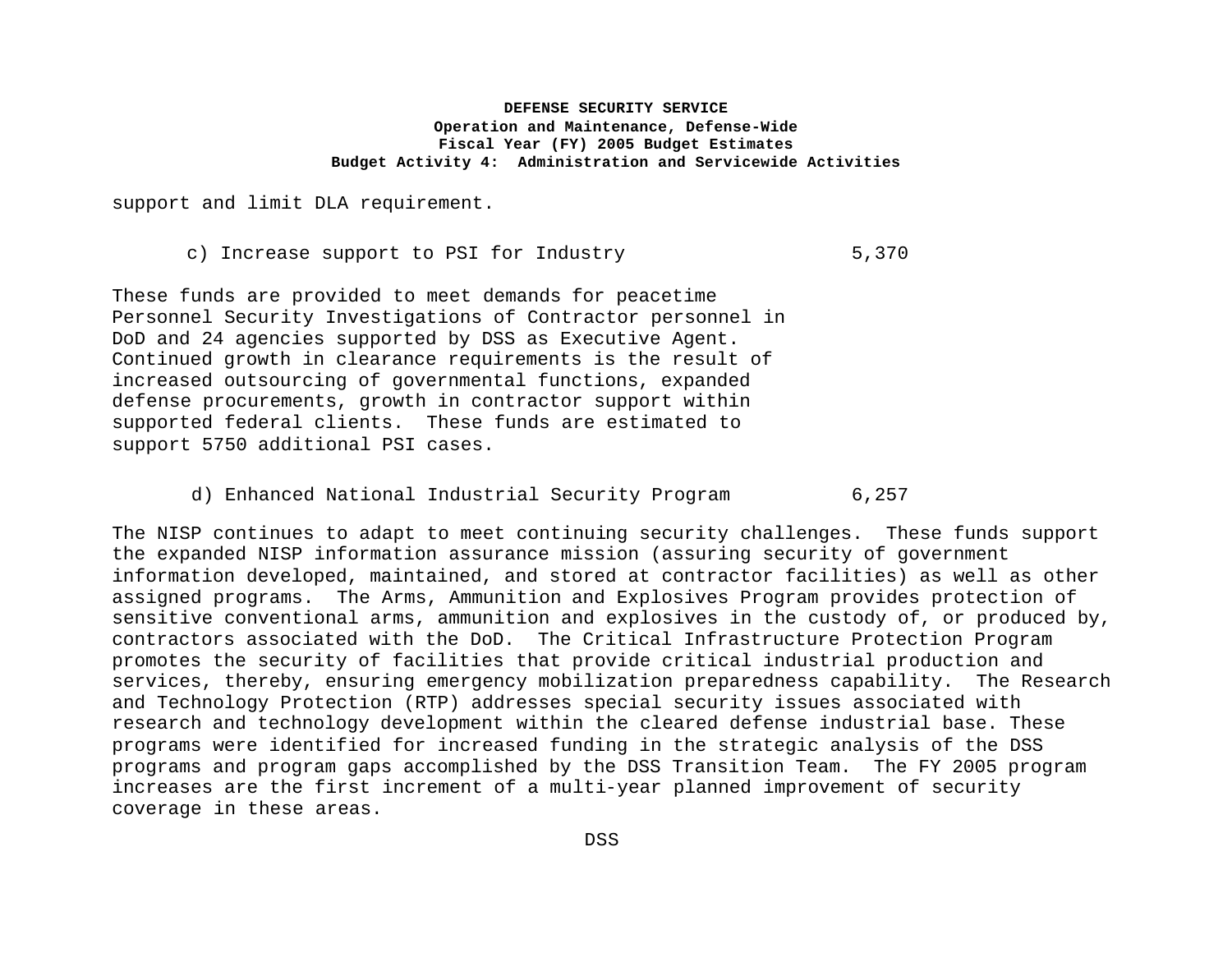# e) Collaborative Adjudication Services 1,540

These funds support the growth in the Defense Industrial Security Clearance Office (DISCO) workload associated with the growth in supported cleared industrial facilities, the management of the trustworthiness programs, and the expanded use of joint collaborative adjudication practices in the adjudication of clearances.

**FY 2005 Budget Request 277,100**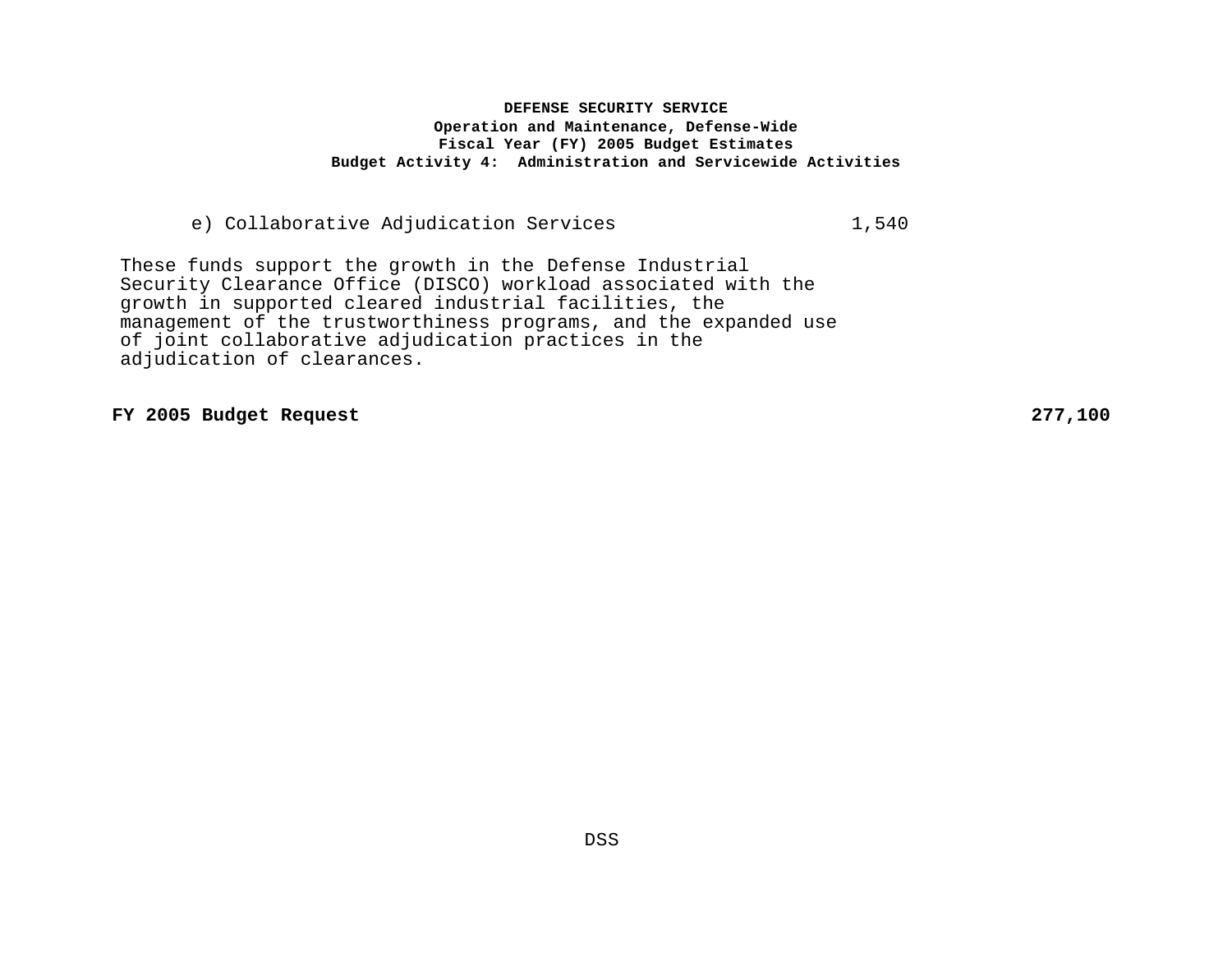#### **IV. Performance Criteria and Evaluation Summary:**

#### **A. Personnel Security Investigation (PSI)for Industry**

The security product measurement shown finances the Industrial personnel security investigations according to the rates established in the Office of Personnel Management budget. **FY 2003 FY 2004 FY 2005**

|  |                                   | FY 2003 | FY 2004   | FY 2005  |
|--|-----------------------------------|---------|-----------|----------|
|  |                                   | Actual* | Estimate* | Estimate |
|  | Personnel Security Investigations | 148,998 | 165,345   | 129,590  |

 \* These measures include performance supported by supplemental appropriations and reprogramming.

#### **B. National Industrial Security Program (NISP)**

|    | Industrial Facility Actions (In Thousands) |         |          |                 |
|----|--------------------------------------------|---------|----------|-----------------|
|    |                                            | FY 2003 | FY 2004  | FY 2005         |
|    |                                            | Actual  | Estimate | Estimate        |
|    | Facility Clearances Maintained             | 12.0    | 12.1     | 12.2            |
|    | Initial Facility Clearances                | 1.7     | 1.8      | 2.0             |
| с. | Performance Metrics                        |         |          |                 |
|    |                                            |         |          |                 |
|    |                                            | FY 2003 | FY 2004  | FY 2005         |
|    |                                            | Actual  | Estimate | <b>Estimate</b> |
|    | Required Facility reviews                  |         |          |                 |
|    | Possessing classified                      | 95%     | 95%      | 95%             |
|    | Non-possessing classified                  | 90%     | $90\%$   | 90%             |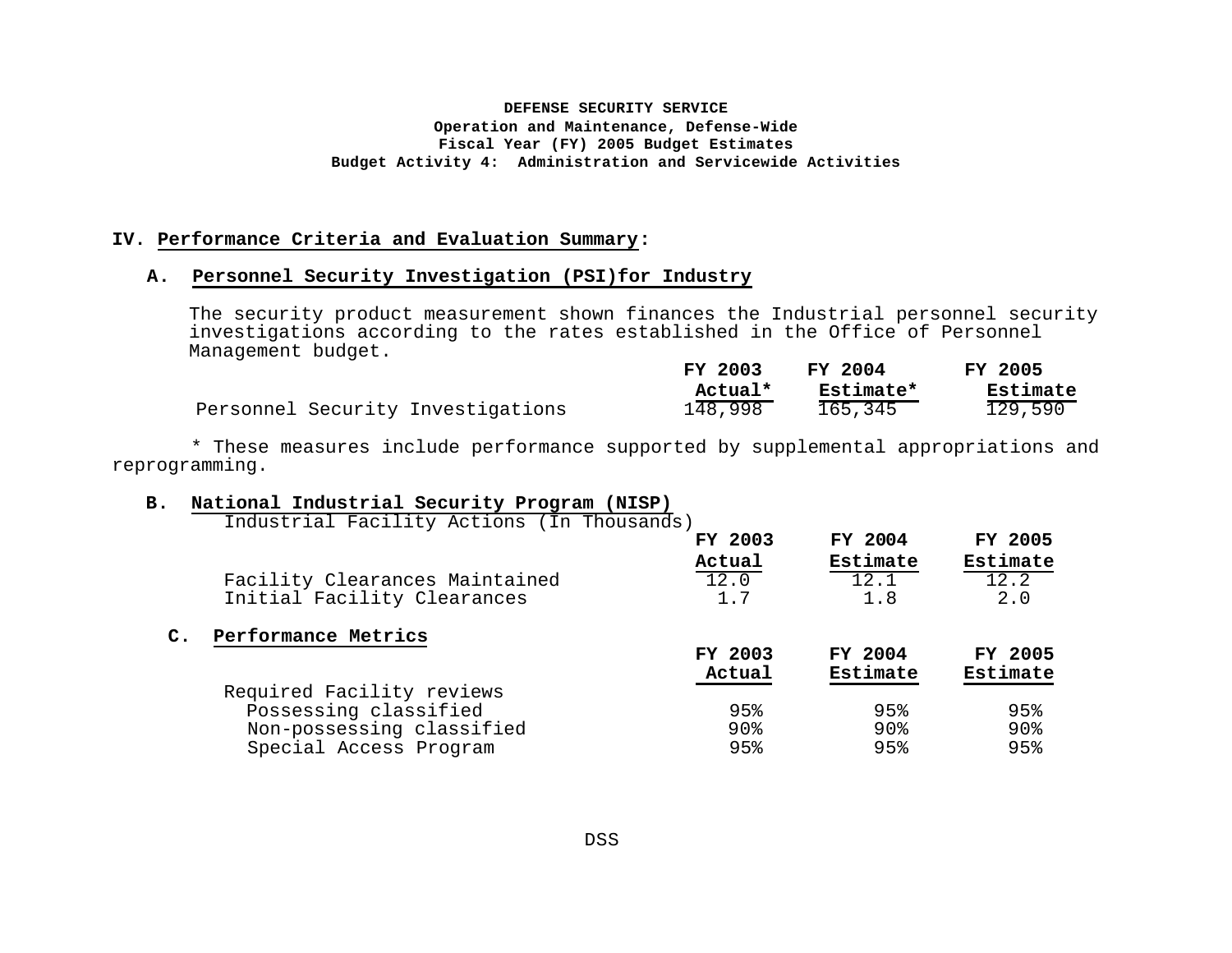|                                | FY 2003                | FY 2004                                | FY 2005                   |  |
|--------------------------------|------------------------|----------------------------------------|---------------------------|--|
| Interim Secret/Confidential    |                        |                                        |                           |  |
| Facility Security Clearances   | $95\%/60$ days         |                                        | 95%/60 days 95%/60 days   |  |
| Final timeliness goals         |                        |                                        |                           |  |
| Top Secret Facility Clearances |                        | 90%/150 days 90%/150 days 90%/150 days |                           |  |
| Secret and Confidential        |                        |                                        |                           |  |
| Facility Clearances            | $90\frac{2}{135}$ days |                                        | 90%/135 days 90%/135 days |  |
| Interim Industrial Personnel   | $90\%/3$ days          |                                        | 90%/3 days 90%/3 days     |  |
| Clearances                     |                        |                                        |                           |  |

#### **DSS 2005 Strategic Direction**

Beginning in FY2003 Defense Security Service (DSS) began a major initiative to transform the way it has done business. Responding to the 2001 Quadrennial Defense Review's (QDR) risk management framework, and current management and measurement initiatives such as the Government Performance and Results Act (GPRA) and the President's Management Agenda (PMA), DSS has developed the strategic vision of being "recognized and respected as a unique contributor to the security of the nation." DSS supports its vision as it performs its mission to "oversee the protection of national security assets in the hands of industry and provide integrated security services to the DoD."

The former mission of performing personnel security investigations (PSIs) along with the 1855 associated positions, are to be transferred to the Office of Personnel Management (OPM) during FY2004. Another 145 spaces have been eliminated and where work requirements remain, the work will be outsourced to commercial or other governmental activities.

DSS will retain 568 spaces to conduct its mission. The DSS mission, along with the integrated security services referred to above, includes the National Industrial Security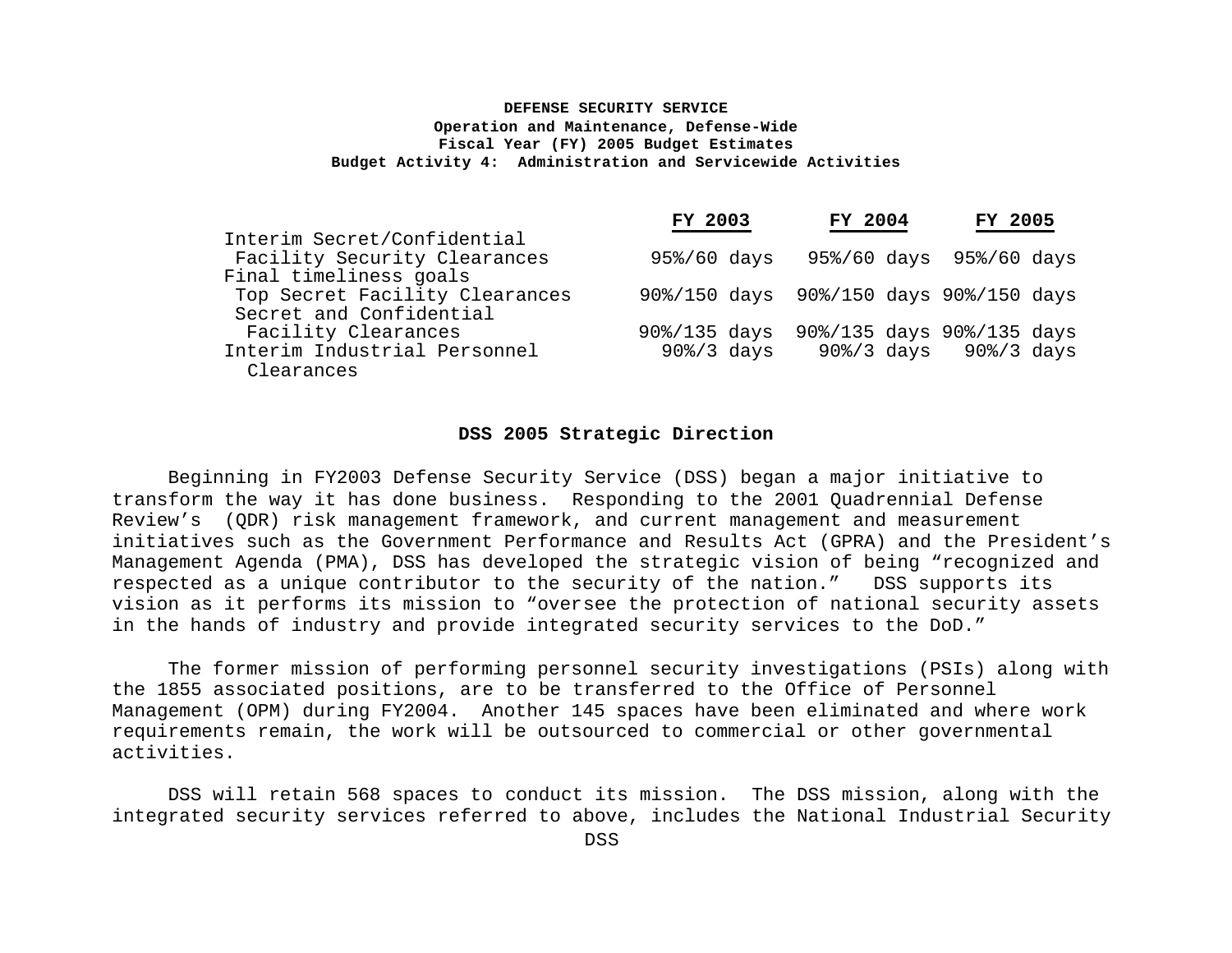Program (NISP), funding of the industrial personnel security investigations; counter intelligence, collaborative adjudication, industrial security enhanced with critical infrastructure protect-ion (CIP), technology protection (RTP), and security education, raining, and awareness (ETA).

DSS has developed and is adapting its operations toward its strategic objectives for the period of Transformation and beyond. Key DSS' strategic objectives for the stakeholder and customer are to enable successful protection of national assets and interests on behalf of DoD, engage in new & expanding security missions, and provide and security education, raining, and awareness (ETA). Key strategic objectives to support the customer and stake holder include security and information sharing tools and services, building strategic and tactical partnerships with customers, and developing and implementing an effective and efficient information and technology architecture to support critical processes.

 Additionally, DSS will continue to build its information enterprise architecture to support the key functional areas of the DoD (industrial, personnel, and information; data collection, management, and analysis). This architecture will be the basis for future IT initiatives in support of the DSS mission and will be compliant with DoD technical standards and the Business Modernization Master Plan.

| v. | Personnel Summary:            |            |     | Change                                  | Change |
|----|-------------------------------|------------|-----|-----------------------------------------|--------|
|    |                               | $FY 2004*$ |     | FY 2005 FY 2003/FY 2004 FY 2004/FY 2005 |        |
|    | Civilian End Strength (Total) | 523        | 523 | 501                                     |        |
|    | U.S. Direct Hire              | 523        | 523 | 501                                     |        |
|    | Civilian FTEs (Total)         | 501        | 523 | 479                                     | 22     |
|    | U.S. Direct Hire              | 501        | 523 | 479                                     | 22     |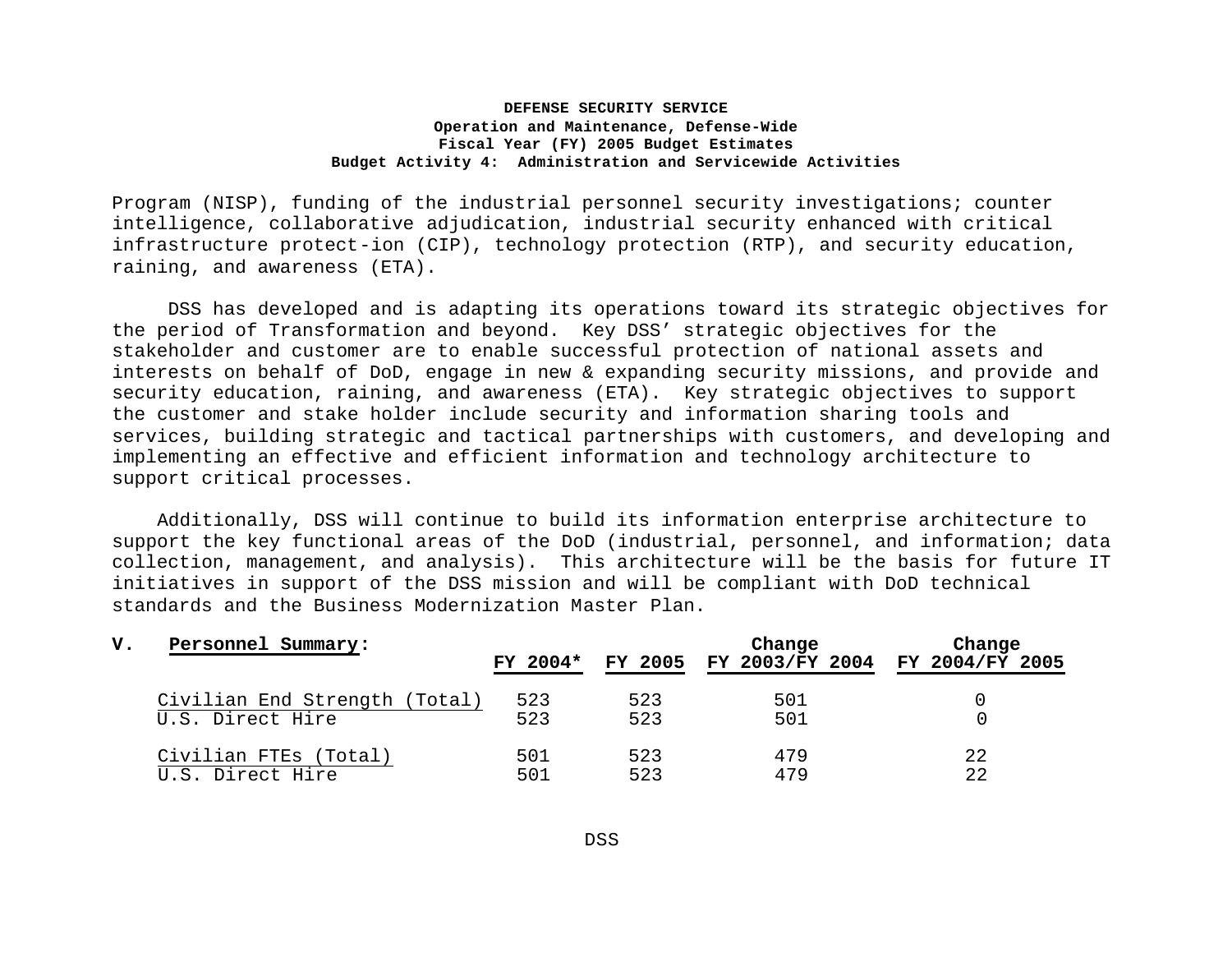\* Prior to FY 2004, most of the DSS O&M program was executed through the DSS Defense Working Capital Fund (DWCF). All personnel not included in the counterintelligence programs were authorized in DWCF. As part of the transformation of the agency, positions for Management Headquarters, NISP and CAS were transferred to the BA 4 O&M account effective FY 2004.

#### **VI. Outyear Summary:**

| vi. Outyear Summary.       |         |         |                |         |
|----------------------------|---------|---------|----------------|---------|
|                            | FY 2006 | FY 2007 | <b>FY 2008</b> | FY 2009 |
| O&M (Dollars in Thousands) | 187,065 | 192,532 | 197,633        | 202,727 |
| Civilian FTEs              | 523     | 523     | 523            | 523     |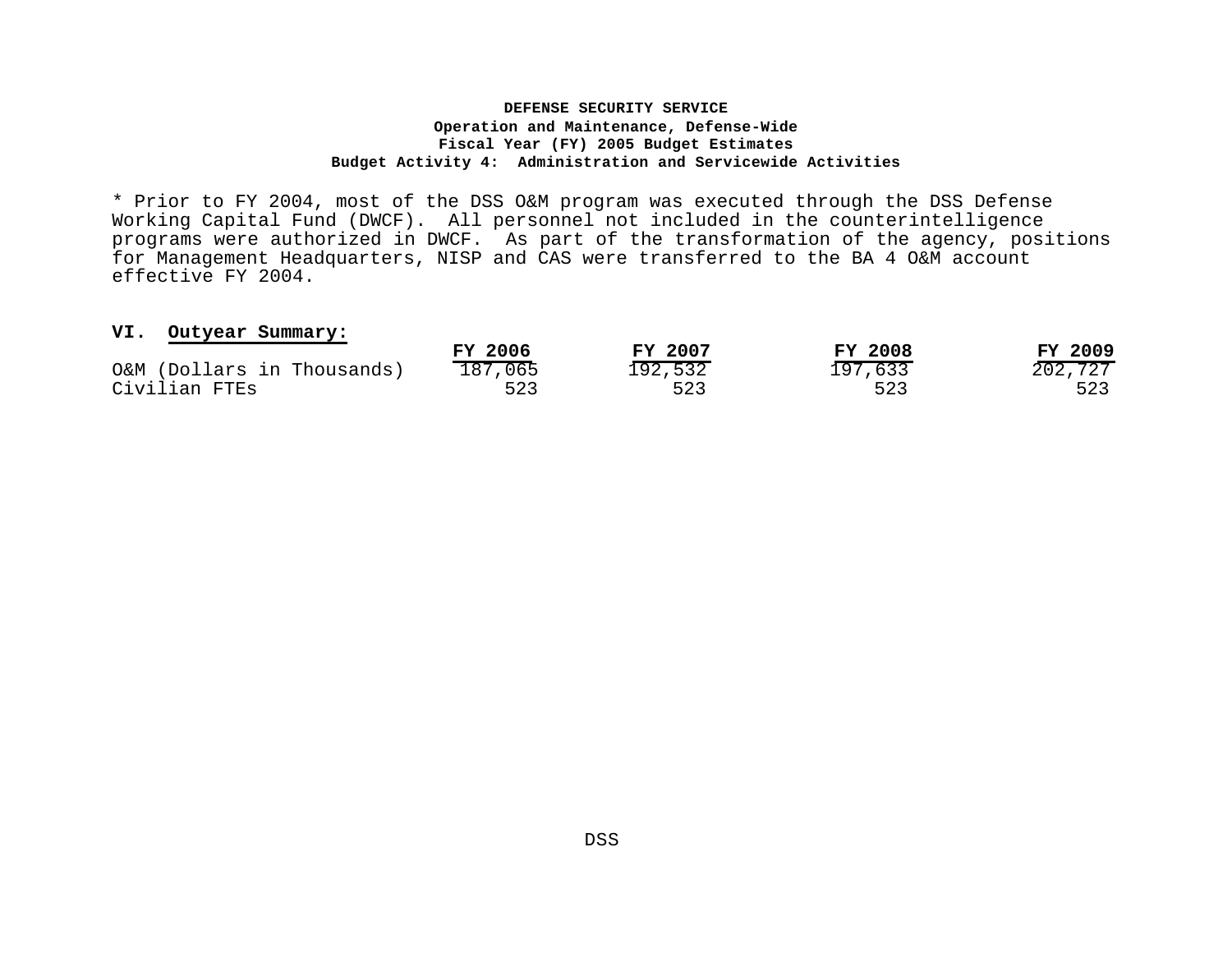# **VII. OP 32 Line Items as Applicable (Dollars in Thousands):**

| Line |                                   | FY 2003     | FY 2004<br>PRICE | FY 2004<br>PRICE<br><b>GROWTH</b> | FY 2004<br>PROGRAM | FY 2004     | FY 2005<br>PRICE | FY 2005<br>PRICE<br><b>GROWTH</b> | FY 2005<br>PROGRAM | FY 2005     |
|------|-----------------------------------|-------------|------------------|-----------------------------------|--------------------|-------------|------------------|-----------------------------------|--------------------|-------------|
| Item | <b>DESCRIPTION</b>                | PROGRAM     | <b>GROWTH %</b>  | AMT                               | <b>GROWTH</b>      | PROGRAM     | <b>GROWTH %</b>  | AMT                               | <b>GROWTH</b>      | PROGRAM     |
|      | Executive, General and Special    |             |                  |                                   |                    |             |                  |                                   |                    |             |
| 101  | Schedules                         | 1,909       | 4.1%             | 78                                | 48,350             | 50,337      | 2.2%             | 1,107                             | 1,804              | 53,248      |
|      | Total Civilian Personnel          |             |                  |                                   |                    |             |                  |                                   |                    |             |
| 199  | Compensation                      | 1,909       |                  | 78                                | 48,350             | 50,337      |                  | 1,107                             | 1,804              | 53,248      |
| 308  | Travel of Persons                 | 147         | 1.3%             | 2                                 | 1293               | 1,442       | 1.4%             | 20                                | 222                | 1,684       |
| 399  | Total Travel                      | 147         |                  | $\overline{a}$                    | 1,293              | 1,442       |                  | 20                                | 222                | 1,684       |
| 401  | Service Fuel                      | $\mathbf 0$ | 8.3%             | $\Omega$                          | 392                | 392         | 3.3%             | 13                                | $-13$              | 392         |
|      | Locally Procured DoD Centrally    |             |                  |                                   |                    |             |                  |                                   |                    |             |
|      | 417 Managed Supplies              | $\mathbf 0$ | 1.3%             | $\mathbf{0}$                      | 521                | 521         | 1.4%             | $7\phantom{.0}$                   | 23                 | 551         |
|      | Total Fund Supplies & Materials   |             |                  |                                   |                    |             |                  |                                   |                    |             |
| 499  | Purchases                         | 0           |                  | 0                                 | 913                | 913         |                  | 20                                | 10                 | 943         |
| 508  | Furniture and Office Equipment    | $\Omega$    | 1.3%             | $\Omega$                          | 65                 | 65          | 1.4%             | $\mathbf{1}$                      | $-66$              | 0           |
| 599  | Total Fund Equipment Purchases    | 0           |                  | $\mathbf 0$                       | 65                 | 65          |                  | $\mathbf{1}$                      | $-66$              | $\mathbf 0$ |
| 649  | Air Force Information Services    | $\mathbf 0$ | 8.7%             | $\mathbf{0}$                      | 5132               | 5,132       | 2.8%             | 143                               | $-143$             | 5,132       |
|      | Communications Services (DISA)    |             |                  |                                   |                    |             |                  |                                   |                    |             |
| 671  | Tier 2                            | $\mathbf 0$ | 0.0%             | $\mathbf{0}$                      | 496                | 496         | $-1.0$ %         | $-5$                              | 5                  | 496         |
|      | Defense Financing and Accounting  |             |                  |                                   |                    |             |                  |                                   |                    |             |
| 673  | Service                           | $\Omega$    | 14.2%            | 0                                 | 351                | 351         | $-0.6%$          | $-2$                              | 52                 | 401         |
| 699  | Total Purchases                   | 0           |                  | 0                                 | 5,979              | 5,979       |                  | 136                               | $-86$              | 6,029       |
| 771  | Commercial Transportation         | $\Omega$    | 1.3%             | $\mathsf{O}$                      | 0                  | 0           | 1.4%             | $\mathsf{O}$                      | $\Omega$           | $\mathbf 0$ |
| 799  | Total Transportation              | 0           |                  | $\mathbf 0$                       | 0                  | $\mathbf 0$ |                  | 0                                 | $\Omega$           | $\mathbf 0$ |
|      | Rental Payments to GSA Leases     |             |                  |                                   |                    |             |                  |                                   |                    |             |
| 912  | (SLUC)                            | $\mathbf 0$ | 1.7%             | 0                                 | 1041               | 1,041       | 1.4%             | 15                                | 6                  | 1,062       |
| 914  | Purchased Communications          | 0           | 1.3%             | 0                                 | 1,211              | 1,211       | 1.4%             | 17                                | 17                 | 1,245       |
| 915  | Rents (Non-GSA)                   | 0           | 1.3%             | 0                                 | 1,890              | 1,890       | 1.4%             | 26                                | 51                 | 1,967       |
| 917  | Postal Services (U.S.P.S.)        | 0           | 0.0%             | $\mathbf 0$                       | 146                | 146         | 0.0%             | $\mathbf 0$                       | $\Omega$           | 146         |
|      | Supplies & Materials (Non-        |             |                  |                                   |                    |             |                  |                                   |                    |             |
| 920  | centrally managed)                | $\Omega$    | 1.3%             | 0                                 | 101                | 101         | 1.4%             | $\mathbf{1}$                      | 18                 | 120         |
| 921  | Printing & Reproduction           | 0           | 1.3%             | 0                                 | 253                | 253         | 1.4%             | 4                                 | $-4$               | 253         |
| 922  | Equipment Maintenance by Contract | 0           | 1.3%             | $\mathbf 0$                       | 1,288              | 1,288       | 1.4%             | 18                                | $-1,306$           | $\mathbf 0$ |
|      | Equipment Purchases (Non-         |             |                  |                                   |                    |             |                  |                                   |                    |             |
| 925  | centrally managed)                | 160         | 1.3%             | $\overline{a}$                    | $-12$              | 150         | 1.4%             | $\overline{a}$                    | 98                 | 250         |
| 931  | Contract Consultants              | $\Omega$    | 1.3%             | $\Omega$                          | 0                  | $\Omega$    | 1.4%             | $\mathbf 0$                       | $\Omega$           | $\mathbf 0$ |
| 989  | Other Contracts                   | 189,420     | 1.3%             | 2,462                             | $-45,628$          | 146,254     | 1.4%             | 2,048                             | 61,119             | 209,420     |
| 998  | Other Costs                       | 802         | 1.3%             | 10                                | $-108$             | 704         | 1.4%             | 10                                | 19                 | 733         |
| 999  | Total Other Purchases             | 190,382     |                  | 2,475                             | $-39,818$          | 153,039     |                  | 2,141                             | 60,017             | 215,196     |
| 9999 | TOTAL BA 4                        | 192,438     |                  | 2,555                             | 16,782             | 211,775     |                  | 3,425                             | 61,901             | 277,100     |